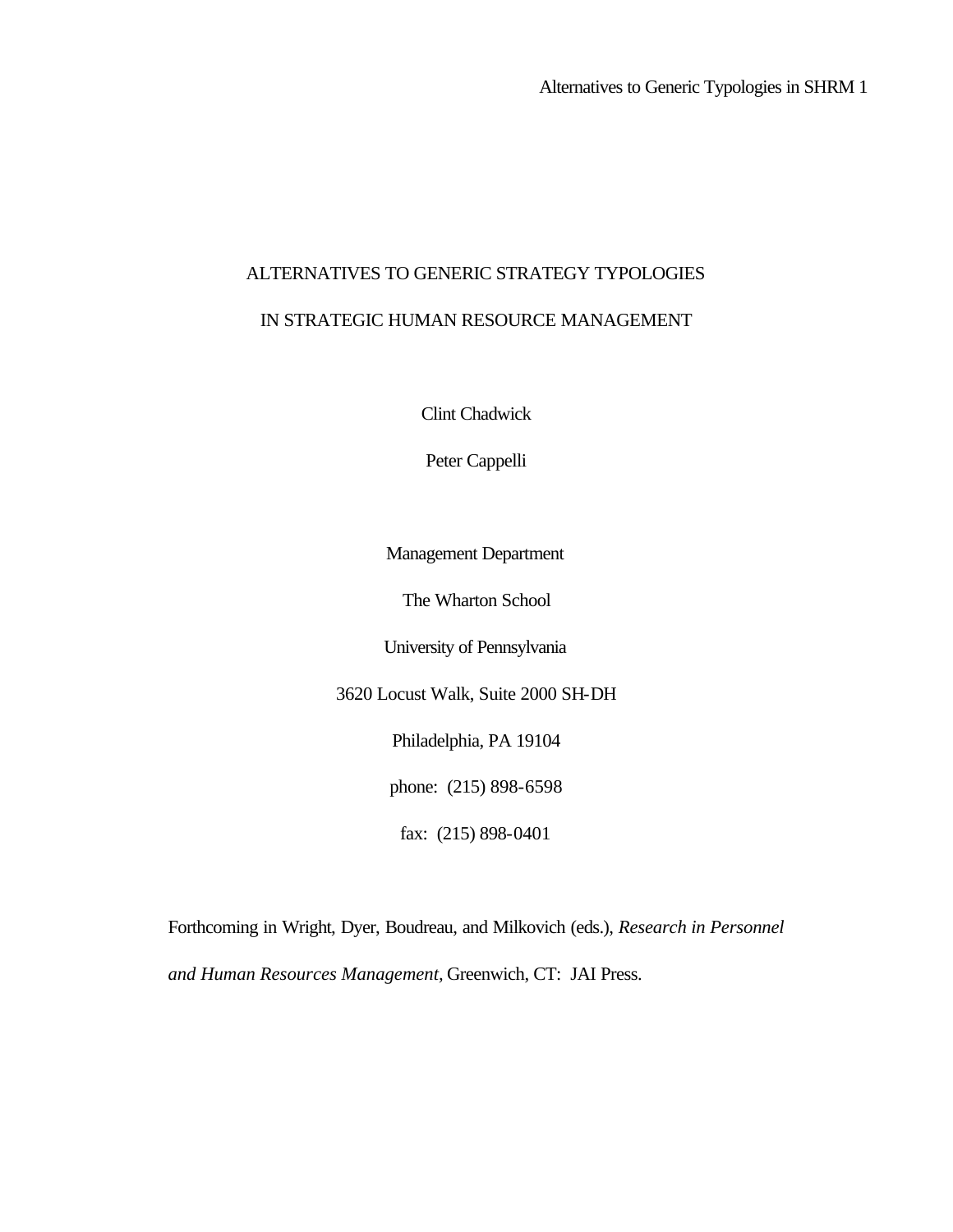RUNNING HEAD: Alternatives to Generic Typologies in SHRM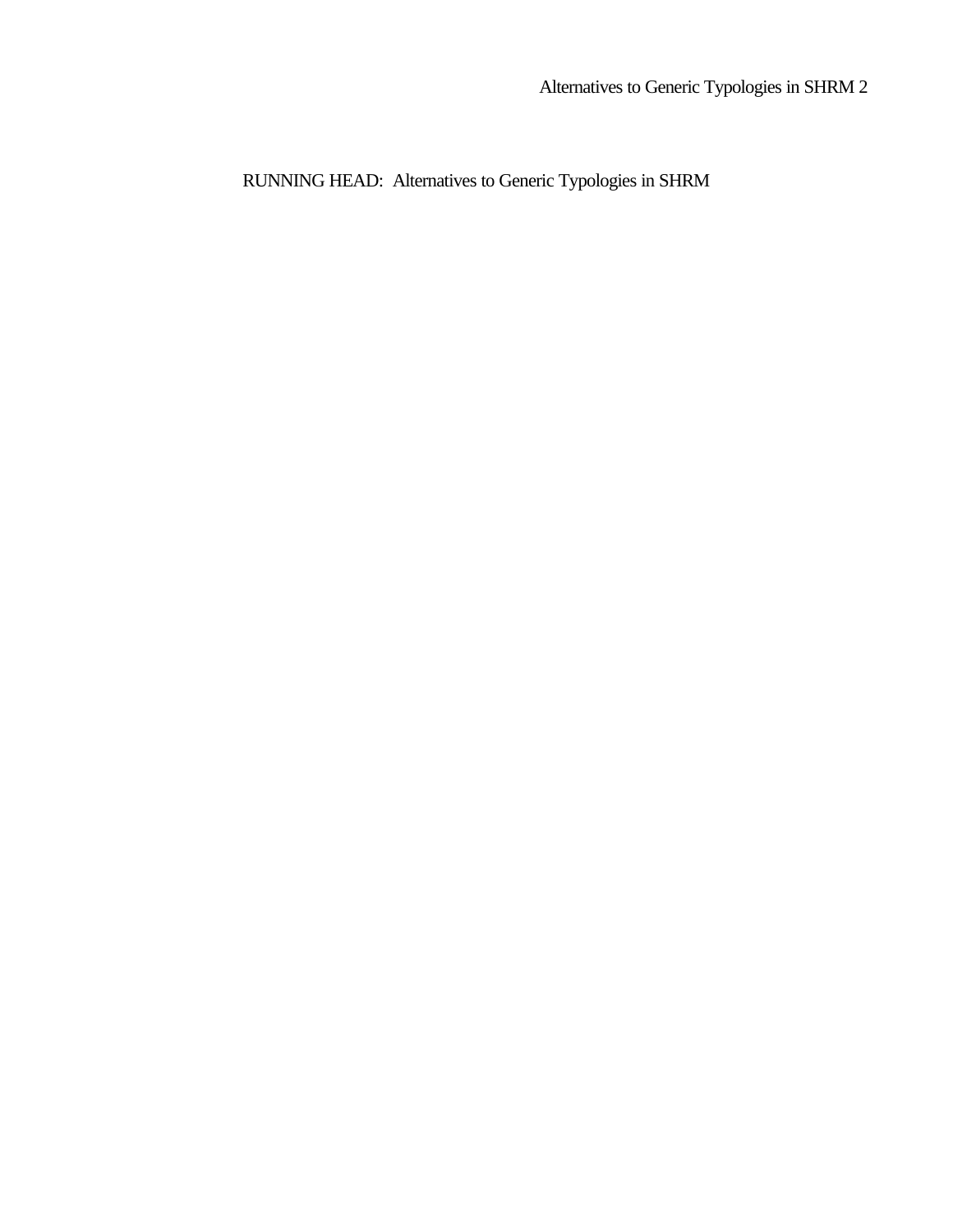#### ABSTRACT

The common use of generic strategy typologies in strategic human resource management (SHRM), such as the typology proposed by Michael Porter (1980), is inaccurate and probably obsolete. SHRM research that examines the performance effects of human resource (HR) systems does not need to invoke the strategy construct in order to fulfill its goals. SHRM research that uses organizations' strategies to predict their HR practices or which explore the effects of fit between HR systems and strategies should use measures of strategic content which are well grounded in issues pertinent to their specific empirical contexts. Alternatively, SHRM research can embrace dynamic perspectives of strategy, which will shed light on how human resource systems become strategically valuable organizational capabilities.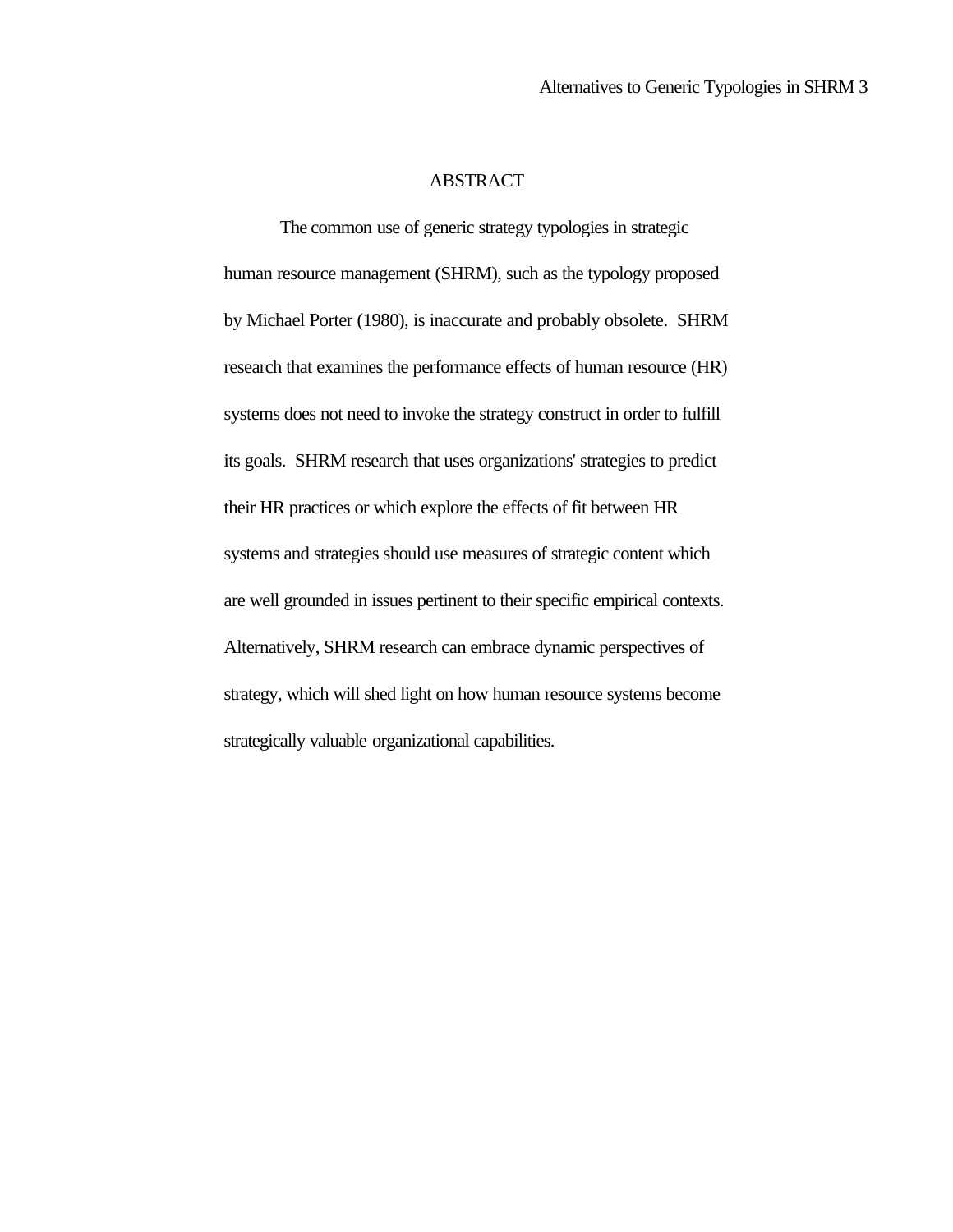It is fashionable to raise questions about the viability of Strategic Human Resource Management (SHRM) as a research field because, while the topic is provocative, the research stream has had mixed results. One of the most common complaints is that empirical studies lag far behind SHRM's theoretic underpinnings (e.g., Dyer and Reeves 1995). Such situations are common for complex topics, of course, where it can be easier to craft models than to test them. However, the extent to which SHRM's problems lie simply with designing better empirical tests may be overstated. There are important problems with the theoretic underpinnings of SHRM research that have contributed to significant shortcomings in empirical research, particularly in how the strategy construct has been used to achieve SHRM's goals. SHRM research usually attempts to 1) include human resource practices in performance models predicting organizational outcomes, often incorporating concepts of internal synergies across practices, 2) include organizational strategies in models predicting organizations' sets of human resource practices, and 3) to use the degree of fit between human resource practices and organizational strategy to predict organizational outcomes. In our view, a major conceptual problem within the SHRM field lies in its view of strategy as a summary of either the competitive environment or of organizations' strategic positioning within it. This has led SHRM researchers to use excessively simplistic generic typologies to operationalize strategy. Essentially, SHRM researchers have been looking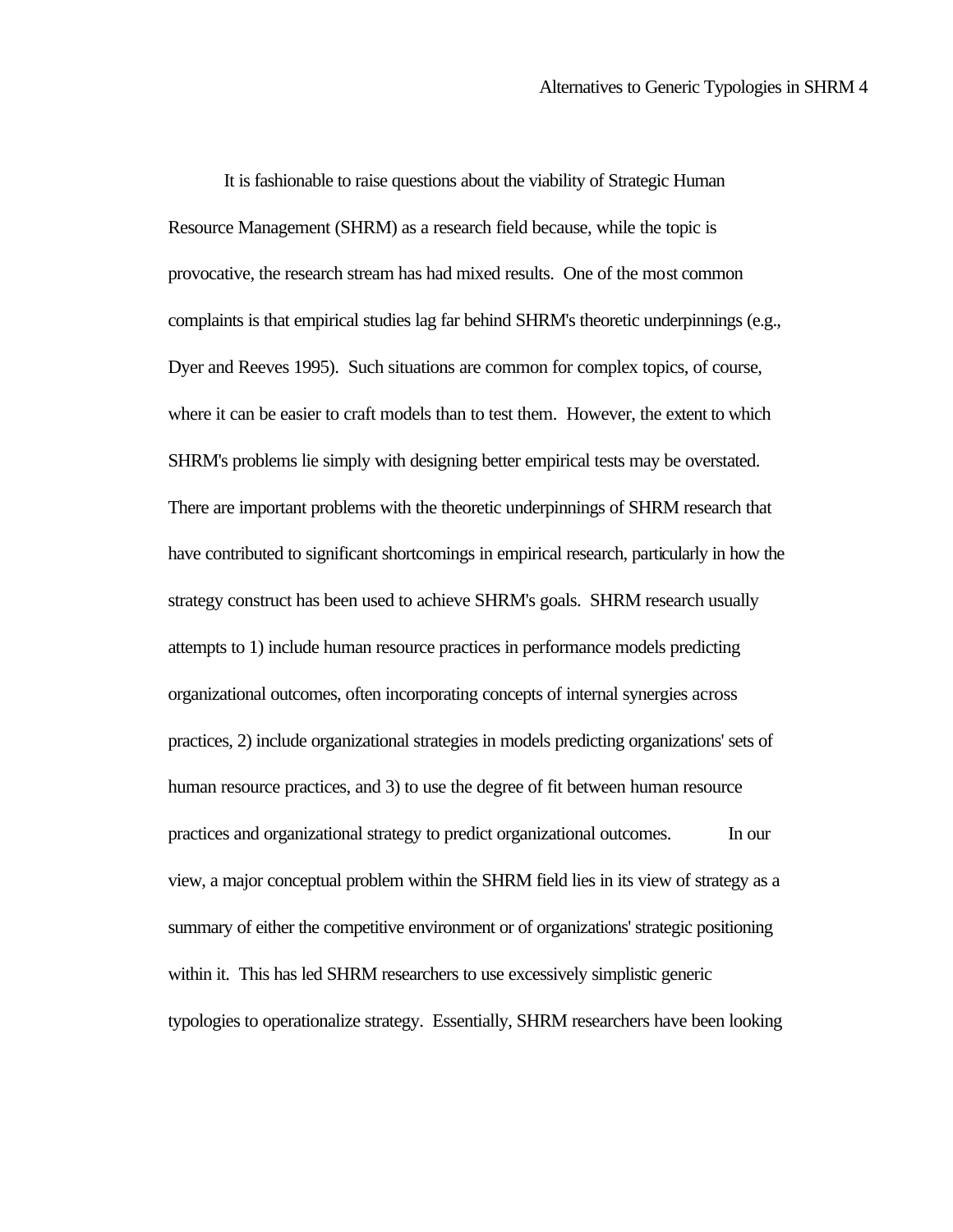for simple independent variables which will neatly encapsulate the insights of the strategy field for inclusion in SHRM models. As we argue below, this approach is misleading both in general and in the particular typologies which are commonly used. To assume that a generic typology summarizes the range of insights from strategy is akin to researchers in the strategy field believing that they had captured the collective effects of a set of human resource practices with a single typology, such as the extent to which practices are "participative" or "inclusive." Human resource scholars would rightly object that such an approach could be inaccurate in its details and, more importantly, would ignore important viewpoints from the rest of what constitutes HR. Moreover, excessive use of a static, content-oriented typology could blind researchers to dynamic processes which could generate understanding of the causal mechanisms linking key constructs.

#### THE GOALS OF DIFFERENT TYPES OF SHRM RESEARCH

Part of this difficulty in SHRM is that researchers are using the term "strategic" to mean very different things. Some research under this label explores how human resource practices, such as selection mechanisms, training programs, and autonomous work teams, affect organization level performance outcomes. Research in this tradition is loosely synonymous with concerns about organizational performance, and the term strategic is presumably used because it relates to the strategic level of thinking within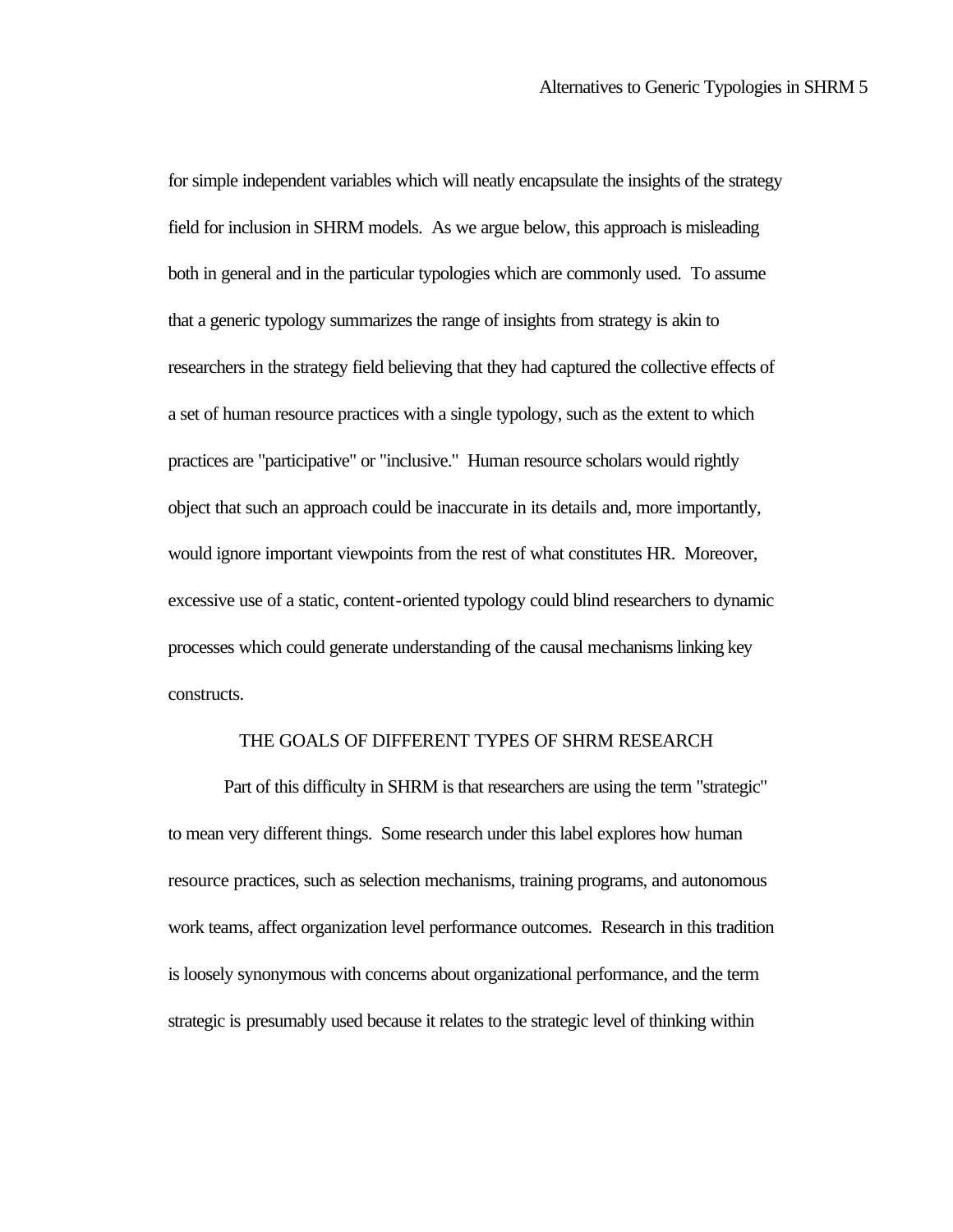organizations, i.e., the top executives and their concern with the bottom line. Recognition of the goals of capital-providing stakeholders, primarily through increased emphasis on bottom-line, financial performance, has been a major conceptual departure for researchers interested in employment relationships. This shift in emphasis is appropriate because management's power to shape the arena in which tactical maneuvering between management and labor occurs is impressive (Kochan, McKersie, and Cappelli 1984), and this power is usually aligned with the interests of capitalproviders.

Pressures for HR and other corporate staffing functions to demonstrate the value of their contributions to the bottom-line became increasingly insistent in the era of intensified international competition that began in the 1980s (Dyer and Reeves 1995) and accelerated with the rise of strategic renewal movements such as total quality management (TQM) and reengineering, which took a systemic approach toward evaluating the worth of organizational activities. Similarly, all types of SHRM research focus on interlinked sets of HR policies and practices and their relationships with their broader organizational and competitive contexts, rather than on individual HR policies or practices.

In contrast, the traditional approach toward measuring the performance impact of Human Resource Management (HRM), utility analysis, which only measures costs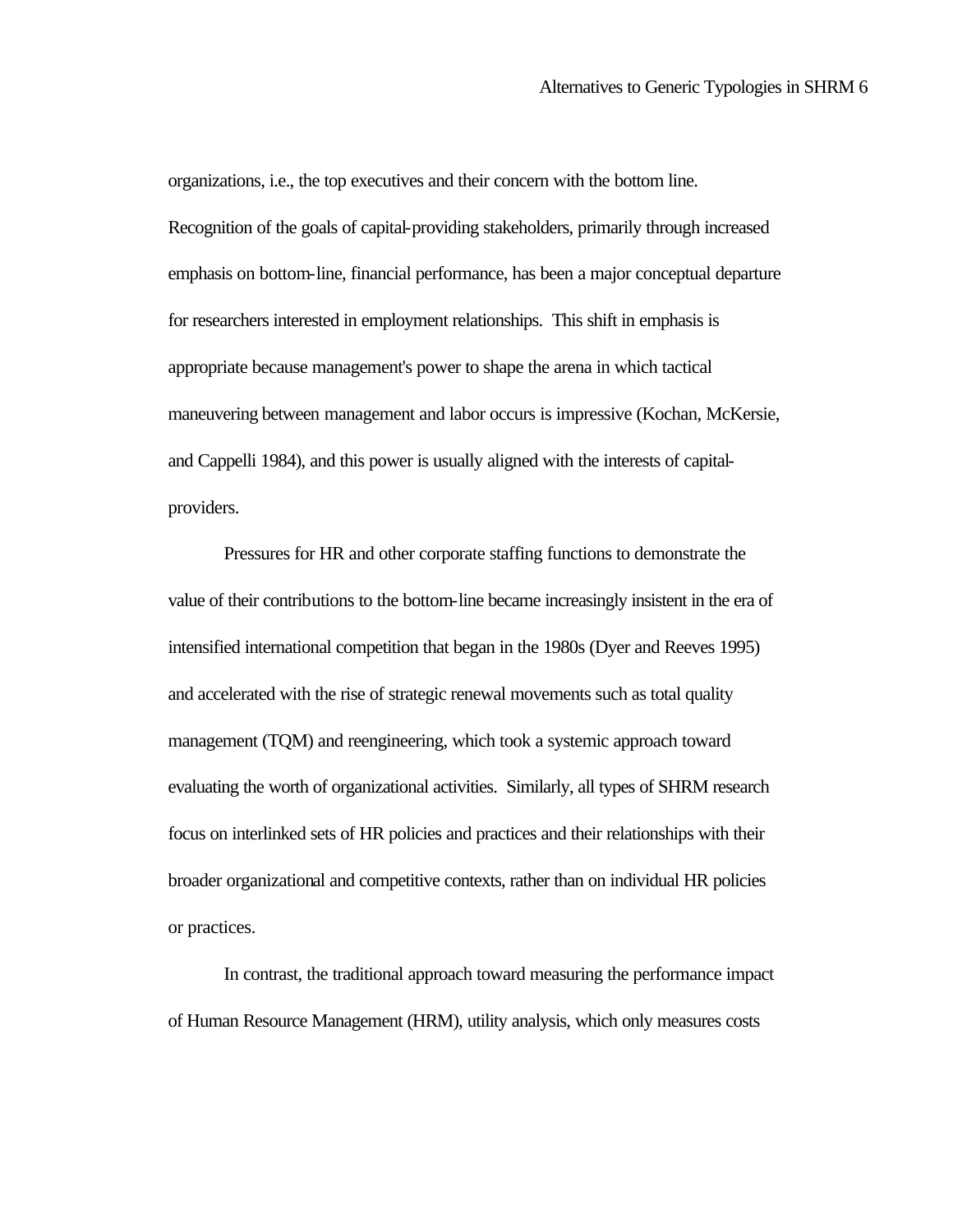and benefits within a single functional area within HRM, may be too narrow to address organizational performance questions (Hackman 1985). While adopting a systemic point of view, some performance-oriented SHRM research simply aims to demonstrate that HRM influences organizational performance (e.g., Koch and McGrath 1996) and does not require the strategy construct at all. Likewise, when practitioners use the SHRM label, they often mean approaches that reveal the bottom line impact of sets of human resource practices.

A second use of the term "strategic" in SHRM applies to examining how organizations' strategic choices affect the evolution of their human resource practices. In the past, "strategic" thinking about choices in individual human resource practices usually meant little more than long-range planning, such as succession planning in a human resource development program. In contrast, SHRM researchers examine how the evolution of interlinked sets of human resource practices is influenced by organizational strategies and environmental contingencies. Strategy represents fundamental choices about organizational intentions and implies the capabilities and resources, including employees and human resource practices, needed to realize those intentions. Thus, it is often assumed that organizations' human resource practices should reflect their strategies. What SHRM scholars mean by an organization's strategy is a summary of its approach to managing its competitive environment. Also, by extension, SHRM scholars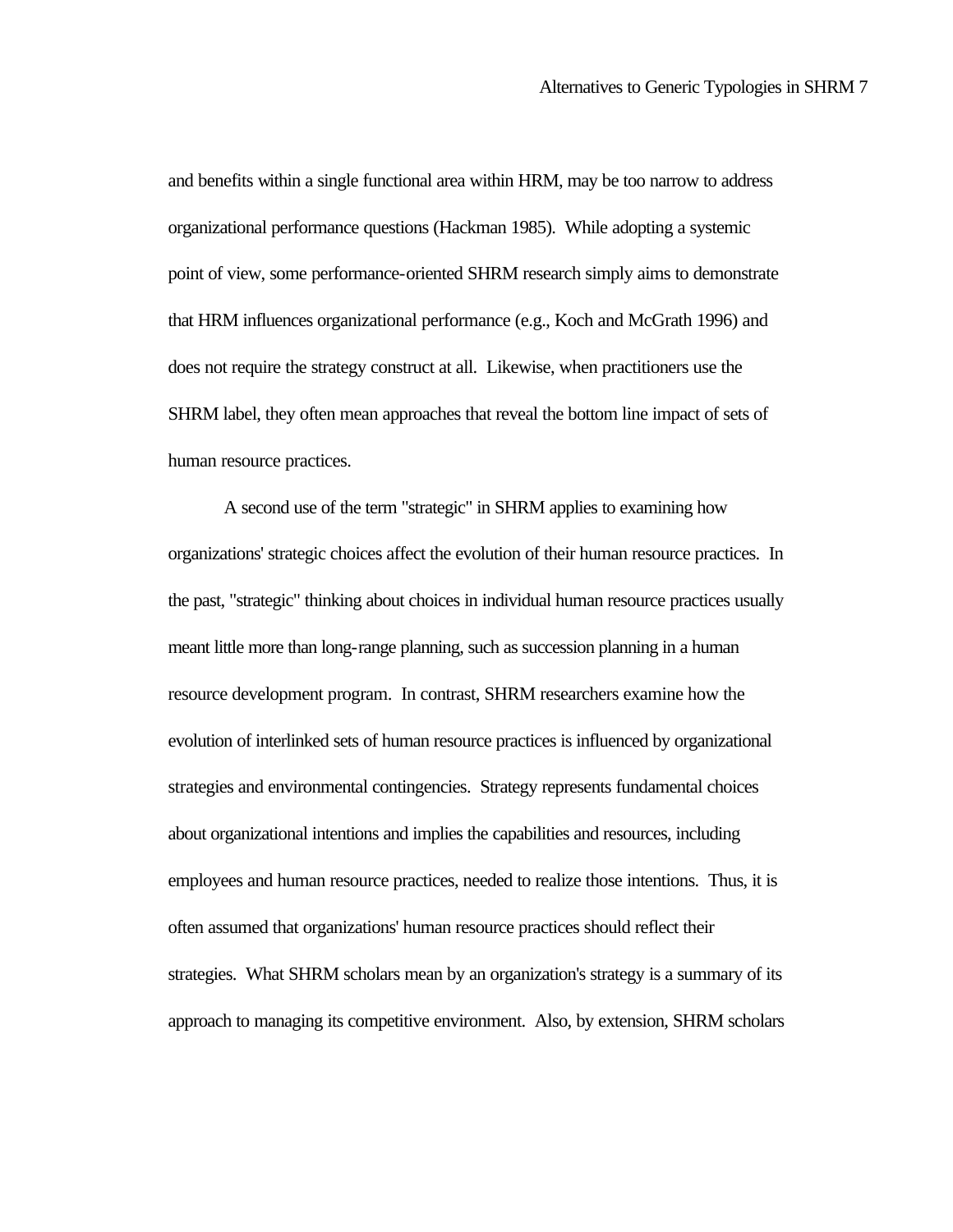tend to treat strategy as a summary of the selection pressures in an organization's competitive environment. In other words, SHRM scholars sometimes use strategy as a lens through which they can view the effects of organizations' competitive contexts on the contents of their sets of human resource practices.

A third distinct use of the strategic label ties human resource practices to performance by examining the degree to which organizations' sets of human resource practices are matched to the requirements of their general strategies, a type of external fit argument. External fit is expected to amplify the effects of organizational strategies, whether these effects are positive or negative, though the positive interactions have received the most attention in SHRM literature. These arguments include configurational approaches, where similarity to a small set of theoretically predetermined optimal configurations of human resource policies and organizational strategies, such as those in Miles and Snow's generic strategy typology (Miles and Snow 1978), are expected to be associated with higher levels of performance. Both of these latter versions of SHRM explicitly use strategy in their models in the sense that researchers in other areas of management use it: to describe an organization level approach to competitive markets.

SHRM theorists also argue that synergies (or internal fit) between human resource practices will positively enhance organizational outcomes, and supporting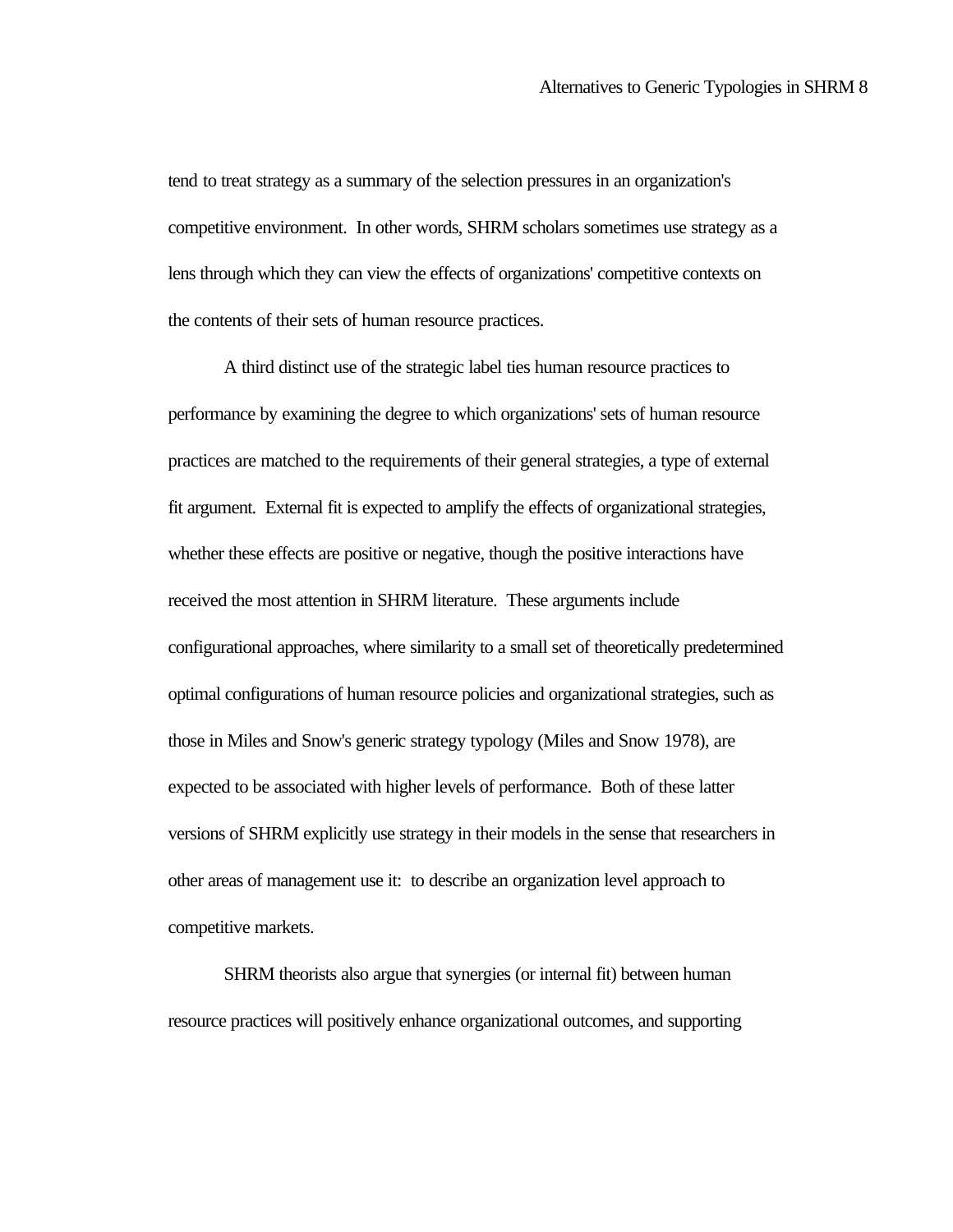evidence for this is beginning to emerge. Indeed, one of the most provocative emerging findings in current SHRM empirical research is that the impact of sets or "bundles" of interrelated HR practices can be distinctly greater than the additive impacts of the individual practices comprising the bundle (Arthur 1992; Huselid 1995; Ichniowski, Shaw, and Prennushi 1997; MacDuffie 1995)--i.e., that synergies among HR practices can exist. Synergy concepts have wide application in SHRM research. Along with systemic perspectives, a complementary interest in internal and external fit issues is a second defining characteristic of all kinds of SHRM research.

Strategy is a complex construct, and SHRM researchers create unnecessary confusion when they do not clearly specify the type of strategy they are using. Moreover, confounding more than one type of strategy in a study's empirical and theoretic pieces is a hazard which can undermine the ability to make inferences, leading to theoretic conclusions which are not supported by the analysis. SHRM scholars need to be clear what they mean when they discuss strategy, beyond simply acknowledging the importance of human resource practices for organizational performance. Here, we can learn a lot from the strategy field's struggles with different conceptualizations of the strategy construct, especially in its use of generic strategic typologies.

#### THE GOALS OF THE FIELD OF BUSINESS STRATEGY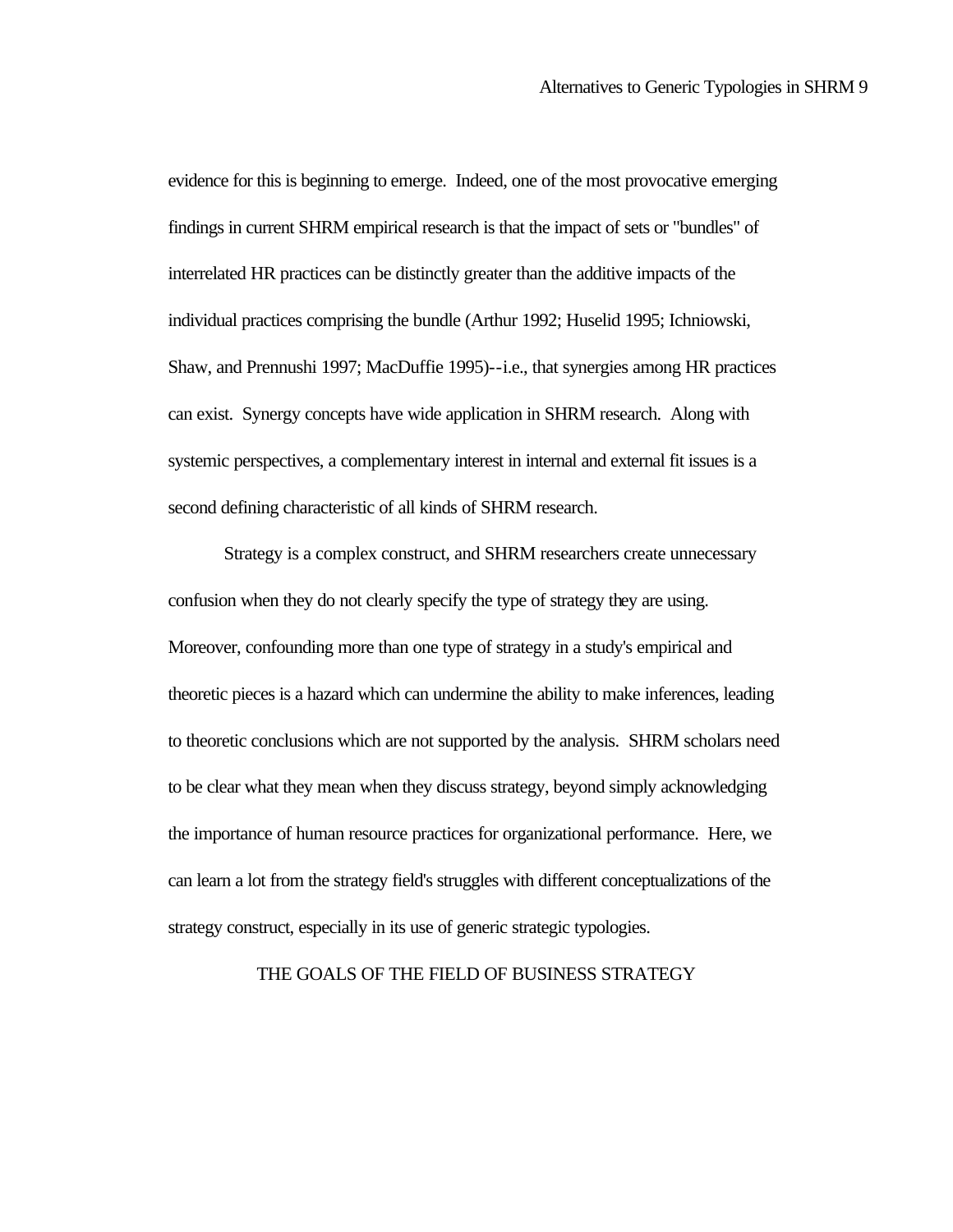SHRM is not the only field that uses the term "strategic" in different ways. The field of business strategy in management also uses the term to explain 1) the differences in the economic rents which accrue to organizations, or what drives differences in competitive advantage, 2) what factors influence the choices organizations make in their approaches toward generating strategic advantage, and 3) how environmental contingencies affect the value of strategic actions. Research on this second objective in the strategy field has grown exponentially in recent years. A large proportion of the energy being expended in strategy today involves describing how and why strategic actions occur. Because strategy is a multidisciplinary field where inquiry is driven by the phenomena under study, the strategy field's priorities are embedded in a much broader set of theoretic concerns than occur in SHRM, such as why firms differ, what determines how firms behave, and what determines the relative success of different firms (cf. Rumelt, Schendel, and Teece 1994, pp. 564-9).

A crucial dimension of any discussion of business strategy concerns the amount of freedom to act strategically that organizational actors possess, sometimes referred to as intentionality. The concept of intentionality presumes that organizations face decisions where optimal choices are neither obvious nor easily determined by internal consensus--i.e., where organizational actors have reasonable discretion, a condition which generates strategically significant differences across organizations (Nelson 1991).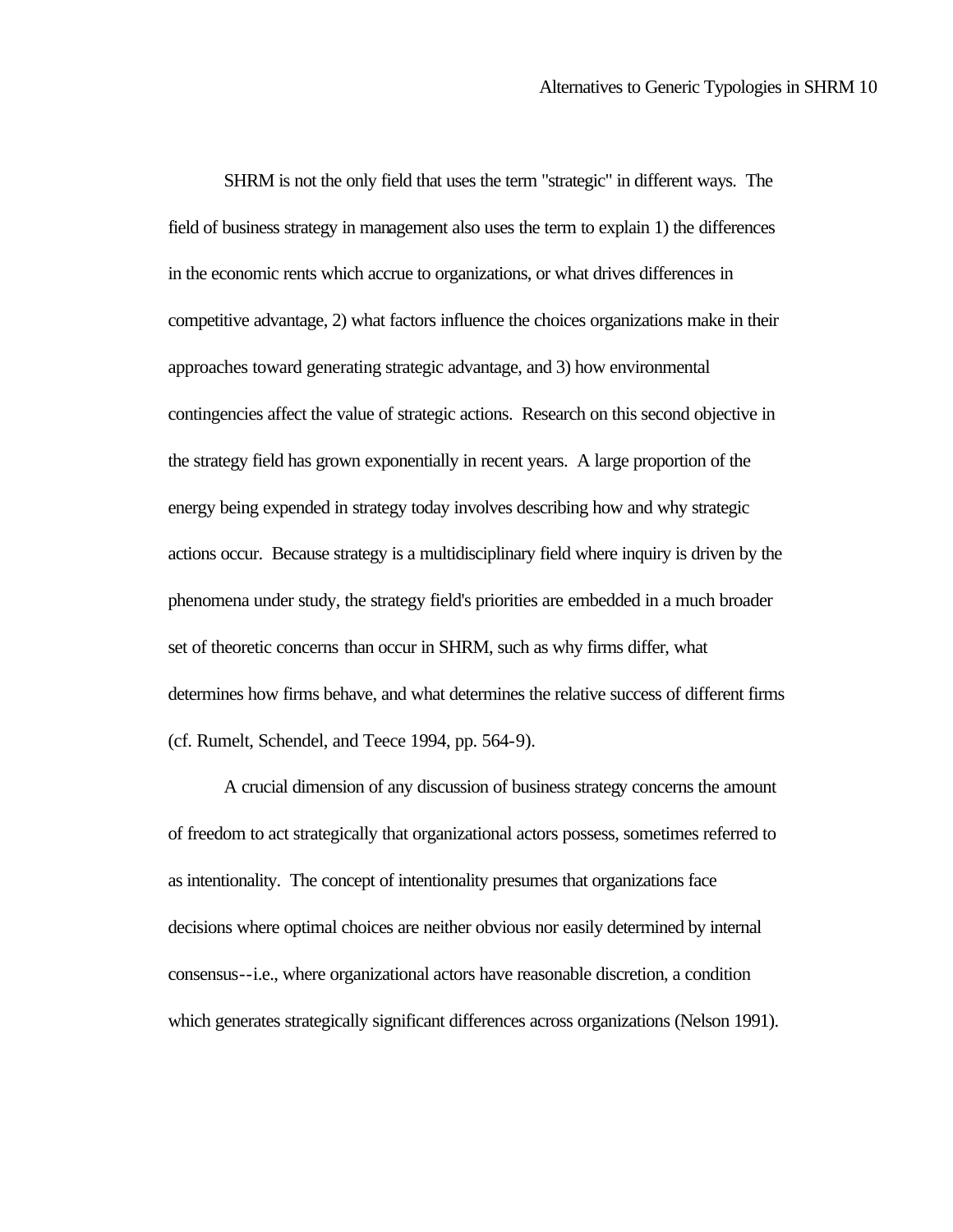The presence of causal ambiguity, multiple organizational performance imperatives, costly information, or bounded rationality presents organizational decision makers with multiple plausible options, each with different apparent advantages and disadvantages which are imperfectly known. Thus, strategy explicitly rejects the simple environmental determinism of neoclassical economics (Rumelt, Schendel, and Teece 1991). However, strategy researchers disagree about the amount of intentionality which exists in most strategic actions.

Intentionality is a key issue in SHRM research that attempts to examine relationships between organizational attributes and performance. If there is no choice but to place certain human resource practices together or to group a set of practices together with certain organizational strategies, then as a purely practical issue, it is impossible to measure synergies because such measurements require comparing incidents where practices covary to those where they do not. Further, the prescriptive or normative aspects of SHRM demand that organizational actors can consciously influence these processes. If managers cannot do anything to influence SHRM relationships, SHRM research becomes irrelevant to the practitioners for whom it is at least partially intended. (Consider, for example, how little influence the field of population ecology has had on managerial practice or pedagogy, despite its considerable research stream, because of the lack of intentionality in its paradigm.)<sup>1</sup>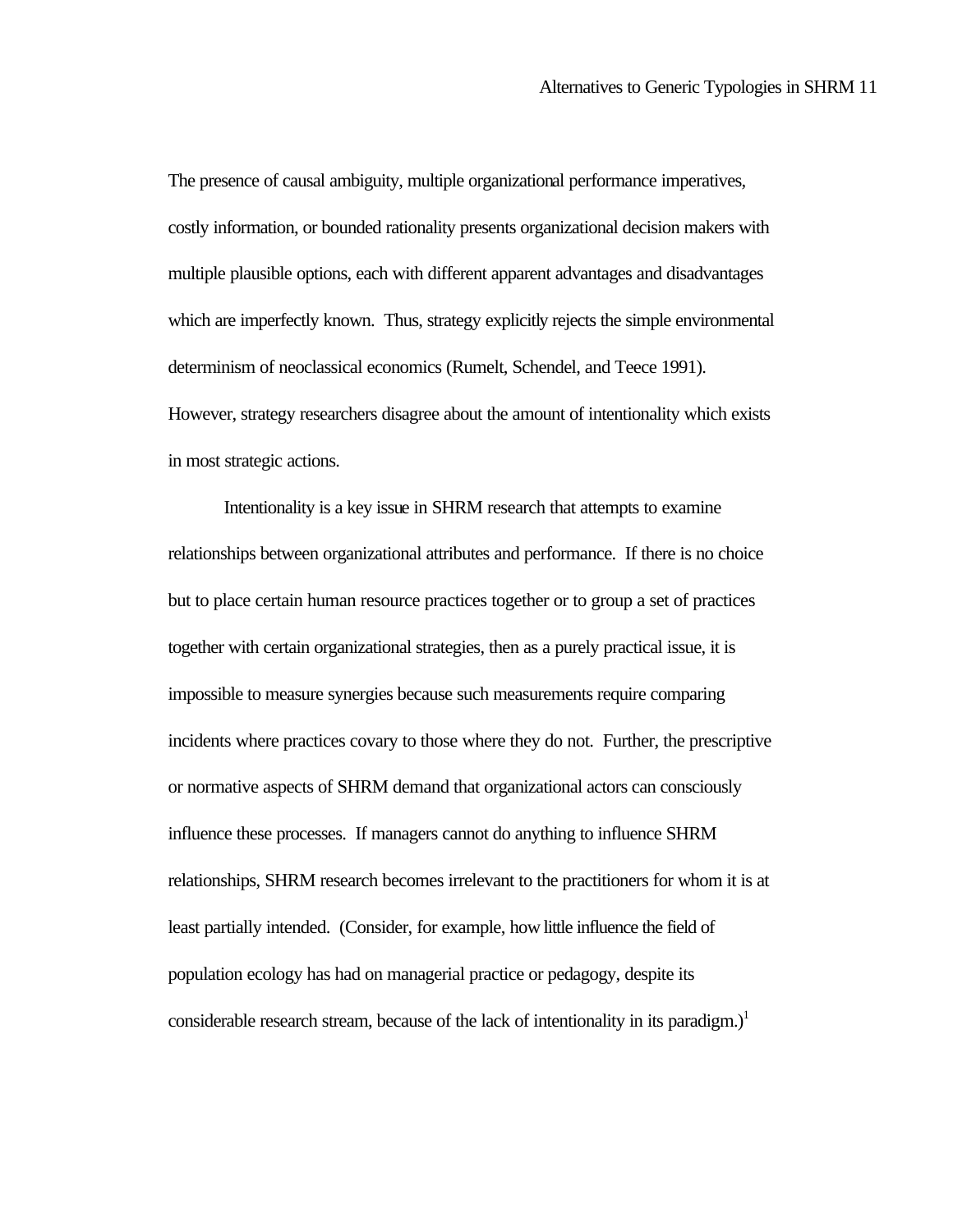This is why the first type of SHRM research discussed above, which only looks at the performance impact of HR systems, would not be considered as "strategic" from the point of view of some members of the strategy field.

The goals of SHRM and strategy are, in principle, synergistic: SHRM research can shed light on how a specific set of organizational attributes (human resource practices) can enhance competitive advantage from within the organizational black box. Strategy scholars can help SHRM researchers think about how organizational decision makers respond to competitive contexts, and in turn, how those responses help determine human resource practices. But there has been little cross-fertilization in practice. SHRM models often assume conceptual clarity where it does not exist, particularly concerning the strategy construct, and ignore important insights from SHRM and strategy field researchers, both of which limit our ability to build on previous research. This, in part, reflects the fact that most HRM researchers were not trained as strategists, nor do most strategy researchers have backgrounds in HRM, as others have also observed (Lengnick-Hall and Lengnick-Hall 1988, p. 467).

In the arguments that follow, we consider some of the underlying problems with the way in which business strategy is used in SHRM and suggest alternatives which are, perhaps, more suited to its particular needs and objectives.

#### THE PORTER TYPOLOGY AND ITS PITFALLS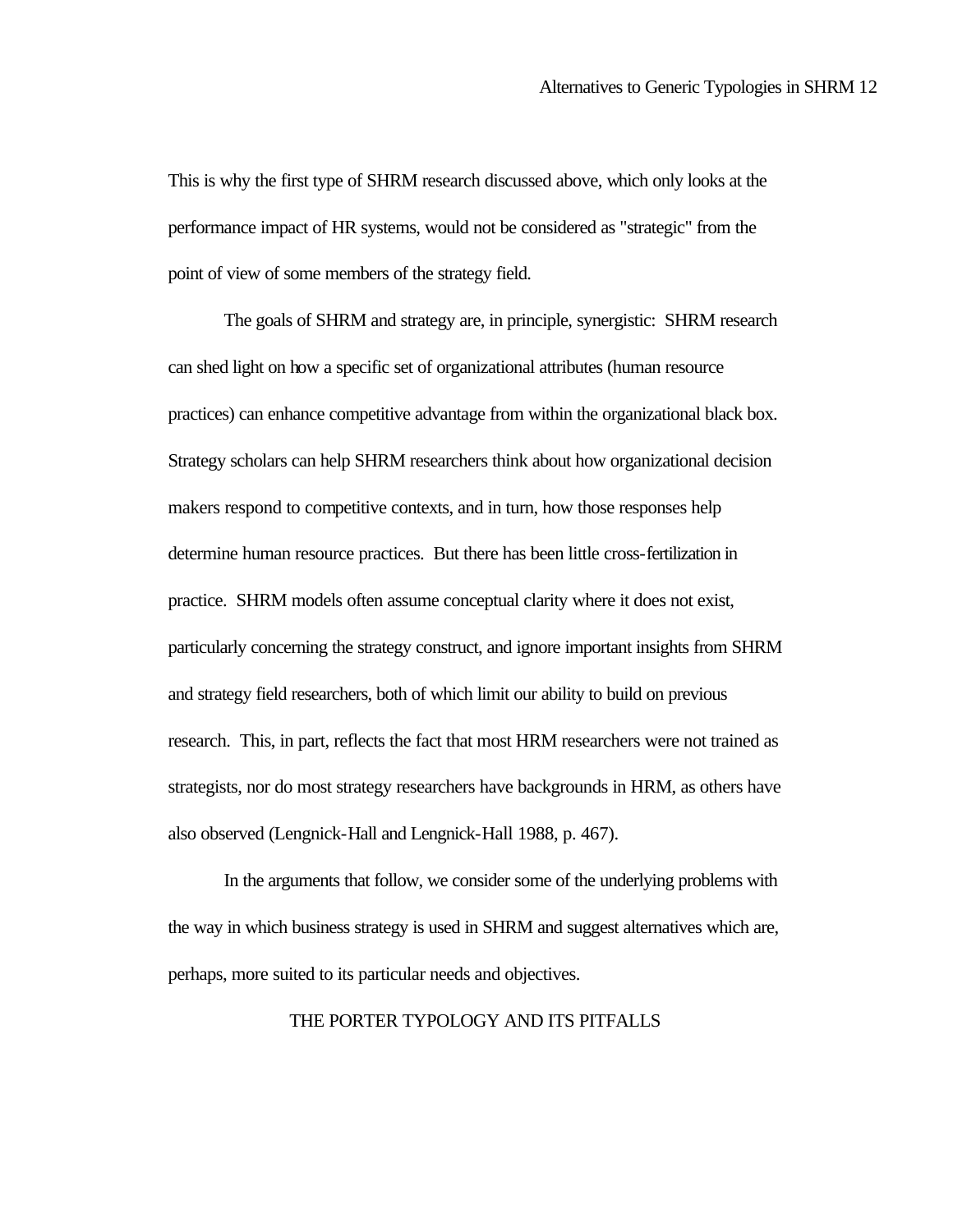Most SHRM research uses notions of strategy which are being dismissed as inadequate and perhaps even obsolete in the field of business strategy. These center on the keystone strategic typologies developed in the late 1970s and early 1980s by Miles and Snow (1978) or Porter (1980; 1985) to describe a firm's orientation toward its product markets (see Begin 1991; and Huselid 1995, respectively, for examples). Because SHRM researchers have consistently employed these typologies both empirically and theoretically, the problems they create for research go beyond poor operationalizations of a major construct to misleading conceptions of the business strategy construct itself. The most widely used strategic typology in SHRM research is the one popularized by Michael Porter. Although our criticisms focus on Porter's strategic typology specifically, many of them also apply to Miles and Snow's typology (and, indeed, to the other generic strategy typologies).Porter's typology often does not describe organizational strategies accurately because it's based on questionable notions of mutually exclusive tradeoffs between certain strategic priorities, because it's generality hinders its usefulness and conceals significant details, because it is sometimes used at the wrong level of analysis in SHRM research, because it leads to overly simplistic thinking about human resource systems, and because it is poorly matched to the resource-based view of the firm.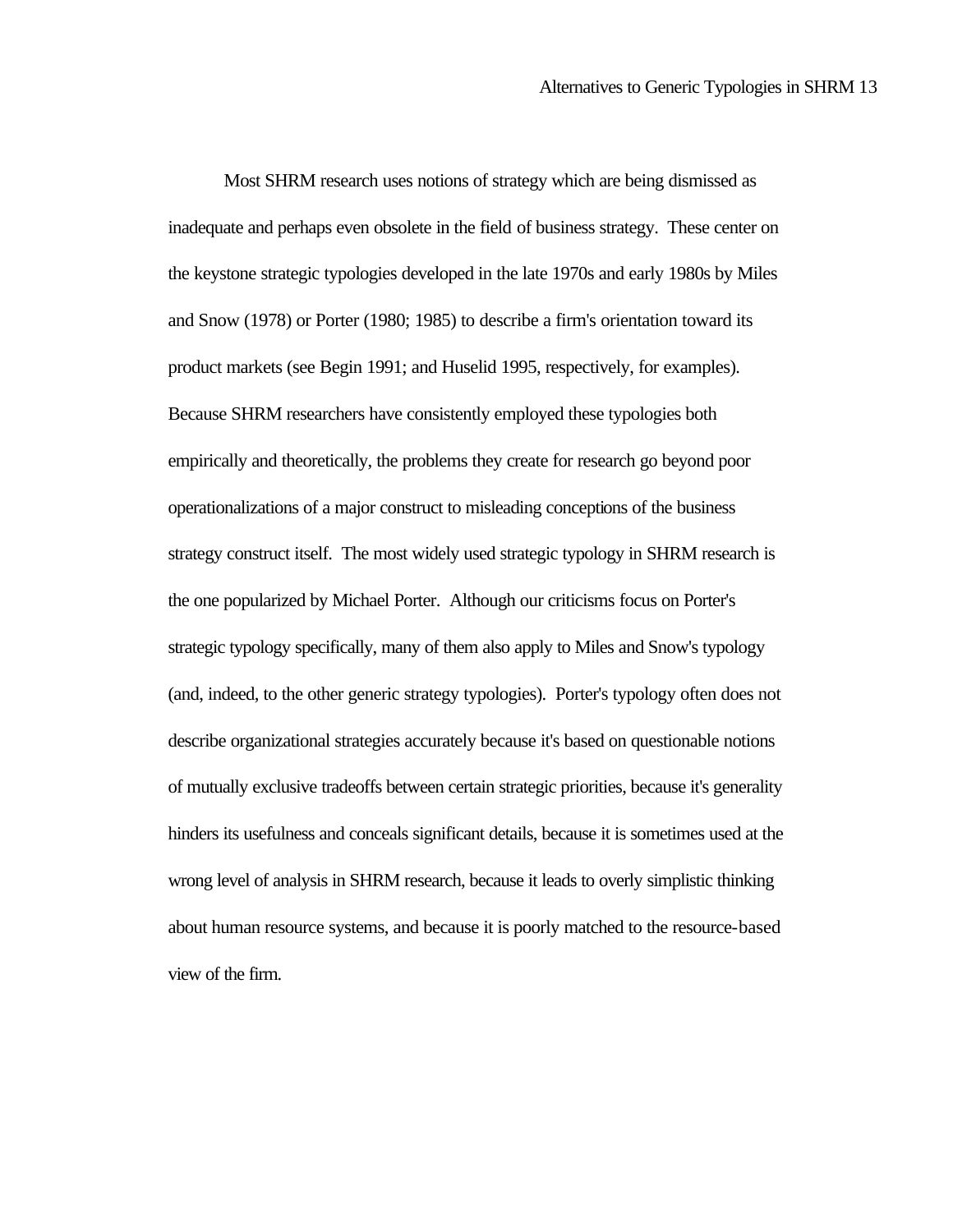Coming from the perspective of Industrial Organization economics (Porter 1981), Porter's strategic typology was originally designed to guide firms in determining whether to enter or exit a particular industry. This analysis was based on competitors' product market positioning and on the relative market power of current industry players (suppliers, customers, potential entrants, and providers of substitute products) to appropriate economic rents for themselves. However, the common use of Porter's approach is to analyze relative market power in a particular industry in order for current players to determine strategic actions to take, rather than whether to enter or exit the industry. This is often known as "Five Forces" analysis, referring to the factors used in making that judgment. If the framework is applied correctly, it was argued, firms could learn how to position themselves to increase their relative market power and capture rents from the industry for themselves. One of Porter's important innovations was to apply concepts from Industrial Organization (IO) economics to a managerial perspective:

By making managerial choice in an explicitly economic environment the focal point of analysis, Porter succeeded in turning IO economics on its head. Its traditional role was to identify socially wasteful sources of "monopoly" profits, but Porter instead used the framework to define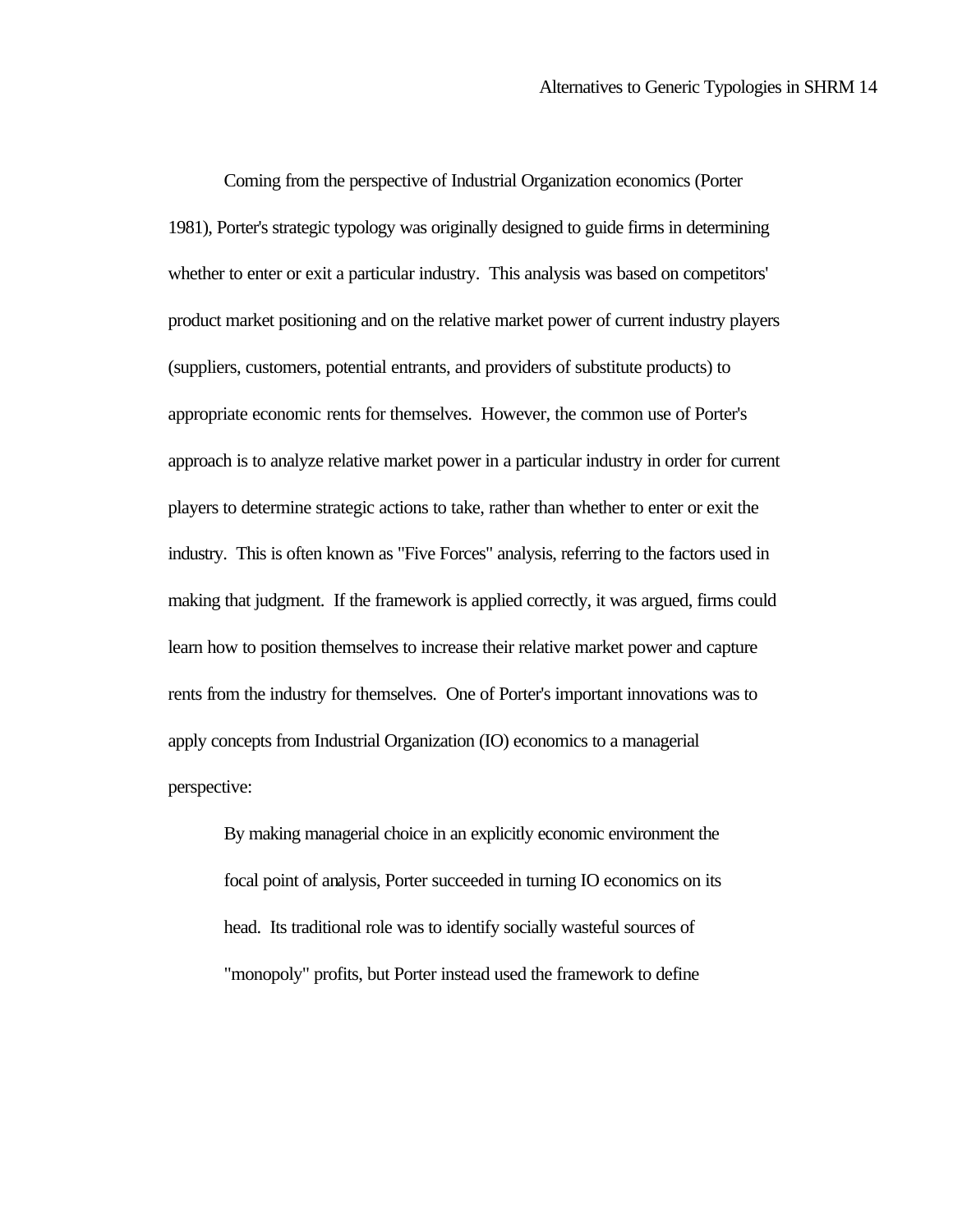and explain the strategies available to firms in their quest for survival and profit. (Rumelt, Schendel, and Teece 1994, p. 23)

In Porter's framework, organizational decision makers are supposed to determine which of a small range of generic strategies, based on basic product market positioning options available to firms, is most appropriate for their organization. Porter's three "generic" organizational strategies are cost leadership, differentiation, and focus. Cost leadership seeks strategic advantage through reductions in a firm's overall cost structure. While this may lead to a low pricing strategy in product markets (price leadership), a cost leadership strategy does not necessarily require it; the excess margins gained from a low cost structure could presumably be used to fund research and development or investments in brand equity, for example, to create a competitive advantage. Wal-Mart is a popular example of a firm following a cost leadership strategy. Differentiation strategies seek to distinguish a firm's products from the products of competitors by making it "unique in its industry along some dimensions that are widely valued by buyers" (Porter 1985, p. 14). Freshness dating for mass marketed beverages is an example of a strategic thrust aimed at differentiating a product. Finally, a firm following a focus strategy concentrates on a particular niche of the market in order to render excellent service to the preferences of a limited clientele. Mercedes in the auto industry has been a common example of a niche focus strategy.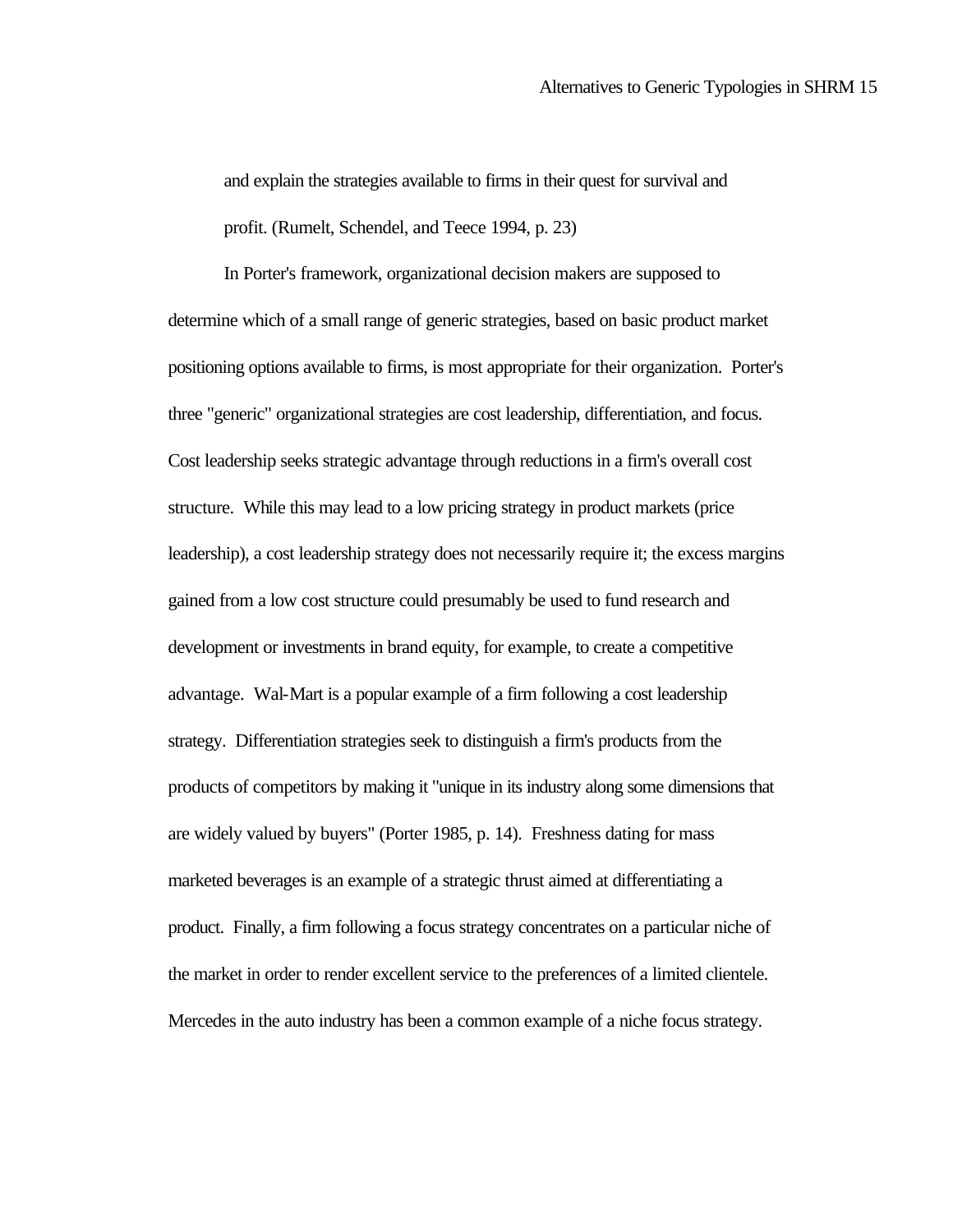Firms with a generic strategy are supposed to outperform firms without one. According to Porter, a generic strategy aligns organizational resources so that they work together in mutually supporting ways (an internal fit argument). Exactly how this alignment occurs or how strategies are implemented is not articulated.

A key dichotomy in Porter's framework contrasts cost leadership and differentiation or quality-focused strategies, based on the assumption that high quality and low cost are incompatible goals (Galunic and Eisenhardt 1994). One of the central lessons from the Total Quality Management (TQM) movement, however, is that high quality and low cost can be complementary rather than mutually exclusive objectives. Indeed, many firms, particularly in heavy manufacturing industries such as steel or autos, the favorite haunts of SHRM empiricists to date, are pursuing strategies which consciously aim to combine these and other goals (Flynn and Flynn 1996; MacDuffie, Sethuraman, and Fisher 1996; Cole 1992). Thus, Porter's framework may be unable to adequately describe an organization's strategic intentions because such a trade-off is neither recognized nor inevitable now. This is not to say that institutionalized beliefs about this trade-off may not persist in some quarters, or even that they might not have been dominant in the early 1980s when Porter formulated his framework, but times have clearly changed.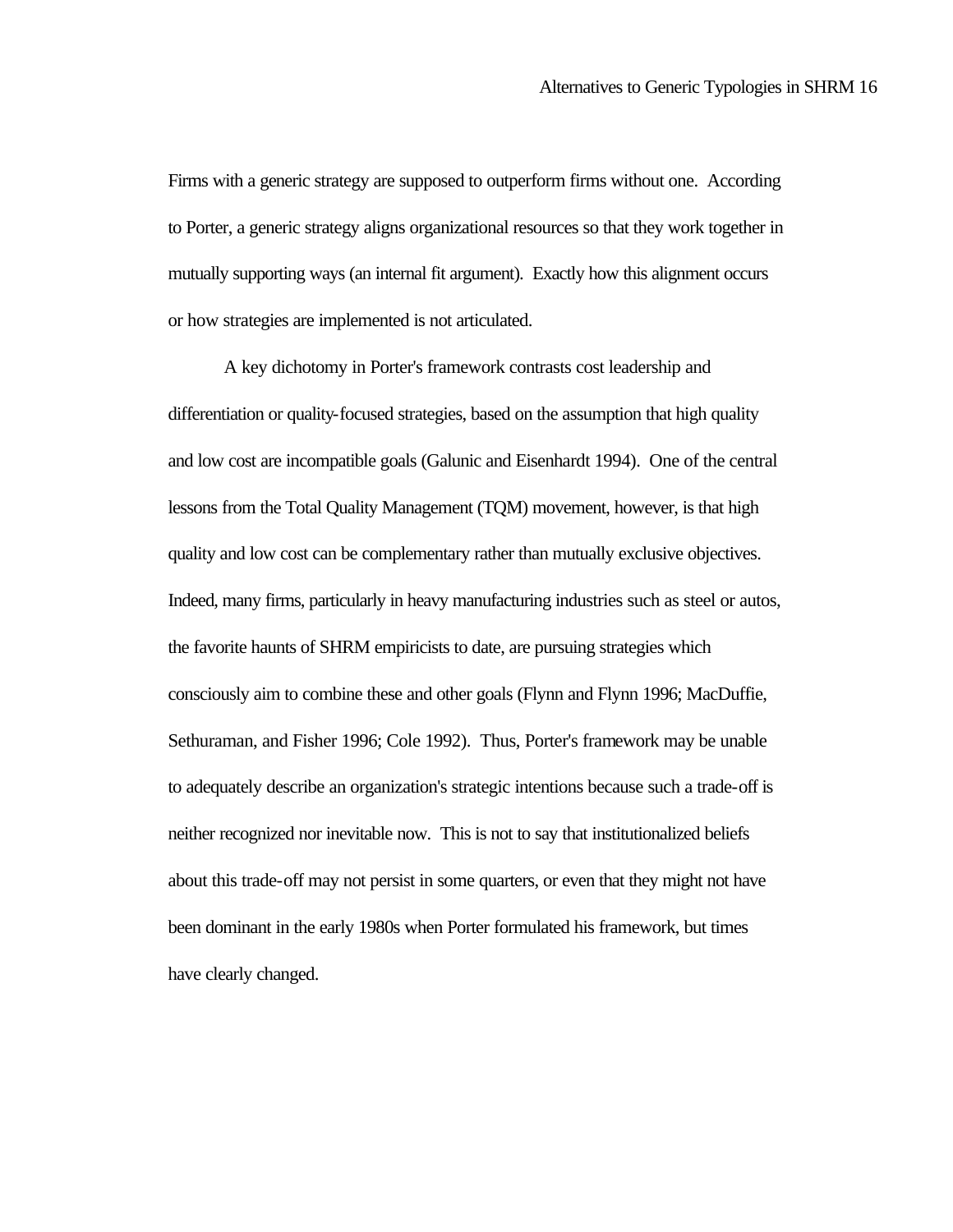Porter derived his typology in part from the classic "strategy-structureperformance" paradigm in strategy, which asserts that greater alignment between an organization's strategy and its structure leads to better performance. This general perspective is in harmony with the concept of synergies in SHRM research. The problem lies with the built-in, mutually exclusive trade-offs between different product market strategies in Porter's typology, such as cost versus differentiation or quality, which may now be obsolete. In fact, according to Porter, it is a cardinal strategic sin to be "stuck in the middle," pursuing two or more generic strategies, but this is exactly where most manufacturing firms now want to be. As other observers have noted:

Simply put, the traditional conceptions of strategy, [organizational] structure, and performance are outmoded, reflecting 1970s and 1980s business conditions. The accelerated speed, globalization, and competitiveness engulfing many firms has led to revitalized strategies and structures, which the traditional concepts only inadequately capture. (Galunic and Eisenhardt 1994, p. 240)

The contents of generic strategies may also suffer from serious omissions which undermine their validity: Generic strategies are often too general to have useful interpretations in specific contexts, and meaningful relationships between strategic choices and HR practices can be masked by the crudeness of the aggregation. Thus,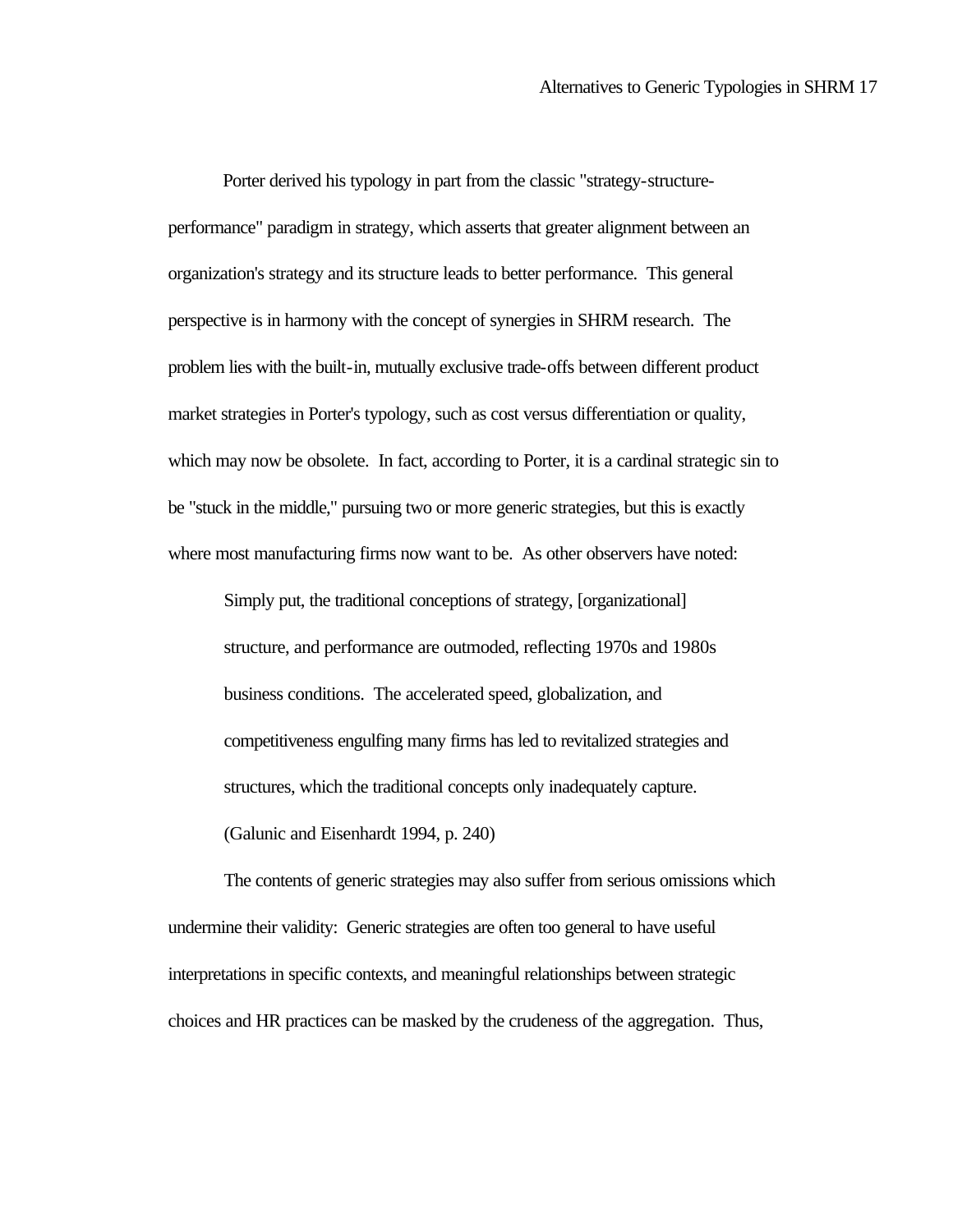the very generality of generic strategies hampers their usefulness, a feature which only exacerbates the problems caused by built-in, questionable tradeoffs. For example, the concept of a "differentiation" strategy could include everything from innovative products closely tailored to the emerging needs of clients to extraordinary customer service that adapts standard products to client needs. The internal organization and HRM practices of firms pursuing these two strategies would be significantly different. In other words, these typologies for describing organizational strategies inevitably truncate the analysis by lumping together qualitatively different strategic actions which should be examined more closely.

#### An Example: Life Insurance

Our research in the life insurance industry illustrates how the real context of an industry makes generic typologies difficult to interpret and how generic strategies conceal important details. Consider, for example, the business strategy identified as "cost-focused." In a business like life insurance, real feedback about accurate product costing comes only years after these decisions are made. To be blunt, only after customers have begun to die in significant numbers do life insurance firms really learn whether they accurately priced risk in their product offerings. Aggressively underpricing competitors or paring back office cost structures can have serious repercussions in future years if current cash flow cannot cover payouts because too many high risk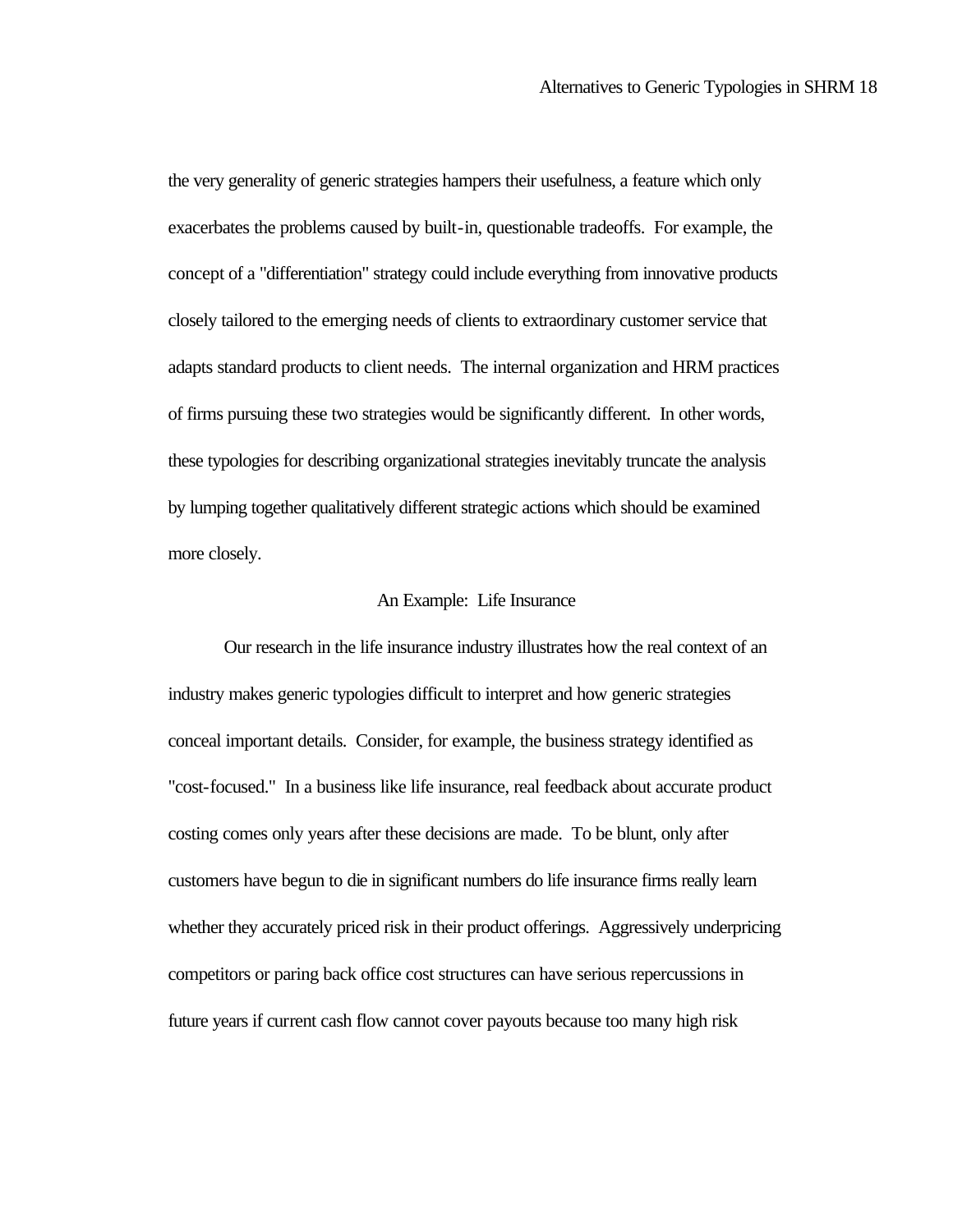clients were insured. In fact, it's not unusual for firms to learn that certain products ultimately carry negative net values because accumulated premiums do not cover payouts. Life insurance firms would find it very difficult to be single-mindedly cost focused as an approach to competition, though attention to costs is not unimportant. The key driver of success in life insurance involves accurately pricing risk, a capability which does not fit neatly into the Porter product market strategies.

Indeed, some of the most important strategic actions that life insurance firms take, such as tightly monitoring sales agents' behavior to prevent abuse of customer relationships, do not obviously fit into the generic typologies. Perhaps tight agent monitoring is a type of differentiation strategy (i.e., "We are the firm which monitors its agents most closely"), but it's unlikely that customers will become aware of how much a firm monitors its agents unless serious abuses come under public scrutiny, and choices on this issue are only one element in a range of strategic choices made by life insurance firms. Other types of significant strategic thrusts ostensibly pertaining to costs, focus, and differentiation are bundled together in ways which make Porter's unitary representations of SBU-level strategies nonsensical. For example, one firm in our study reported a strategy emphasizing providing products with many features (differentiation), high levels of customer service (differentiation), high levels of agent service to policy holders (differentiation), operating efficiency/cost control (cost focus), serving special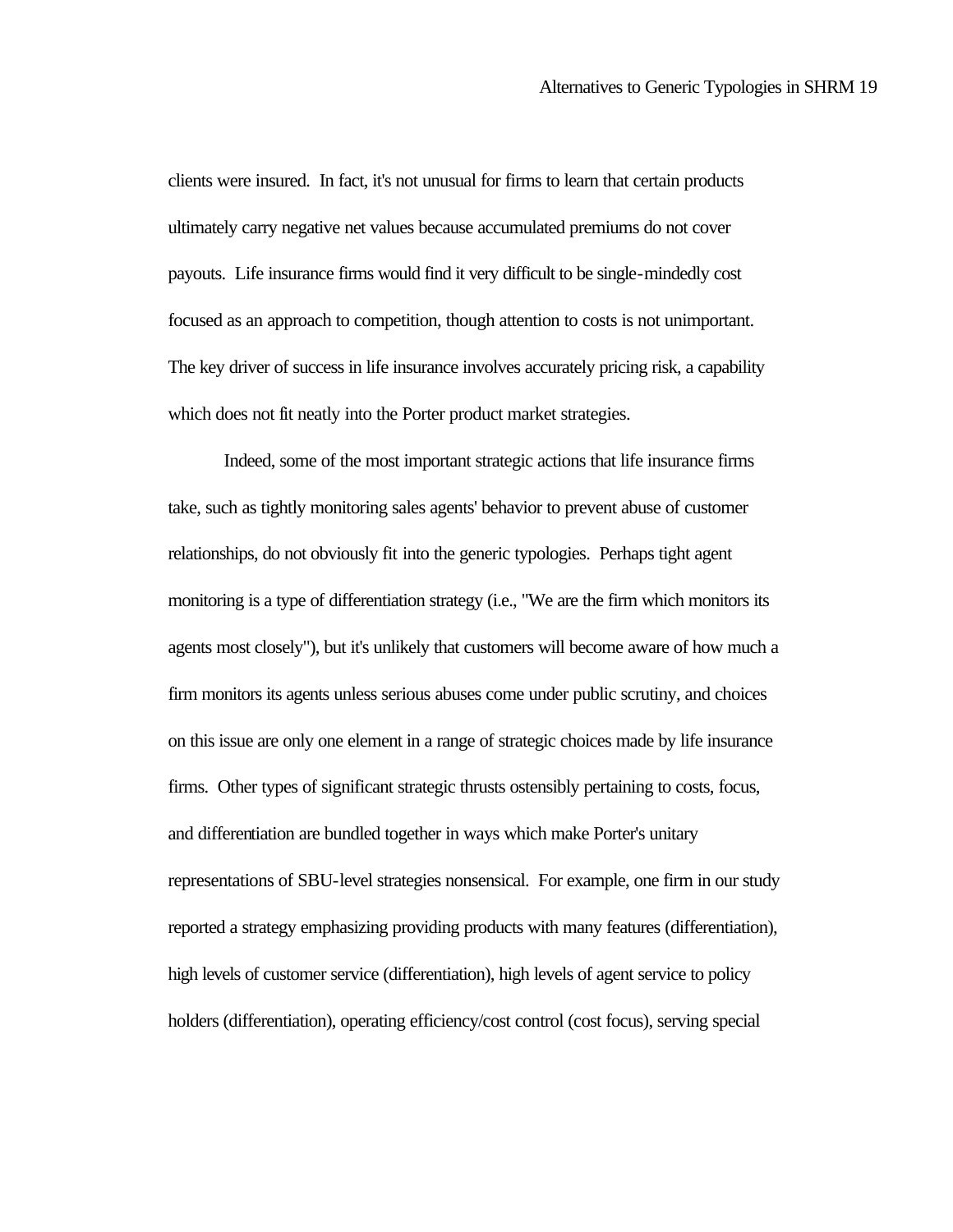market segments (focus), providing services to agents (indeterminate), and adding new distribution channels (indeterminate). Another firm reported emphasizing providing products with many features (differentiation), high levels of customer service (differentiation), high levels of agent remuneration (indeterminate), operating efficiency/cost control (cost), and providing services to agents (indeterminate) in its strategy.

In general, because the generic strategy typologies are based on product market issues, such as pricing, which are only a small portion of most firms' strategic concerns, they ignore the details of such important strategic issues as technology, finance, manufacturing, and importantly in insurance, the distribution system through which products are sold. Even the treatment of product markets, while not necessarily wrong, is rather limited, glossing over such factors as cycle times for product production and delivery. A number of firms, such as FedEx, incorporate speed of service as an important element in their product market strategies (Galunic and Eisenhardt 1994).

To illustrate how the Porter strategies fail to match well-contextualized strategies, Table 1 is a correlation matrix showing the Porter generic strategies and industry-specific strategic thrusts for our sample of life insurance firms (n=55). A Porter generic strategy was assigned to a firm based on responses from a chief executive about the firm's strategic intentions. The same survey also asked our respondents to indicate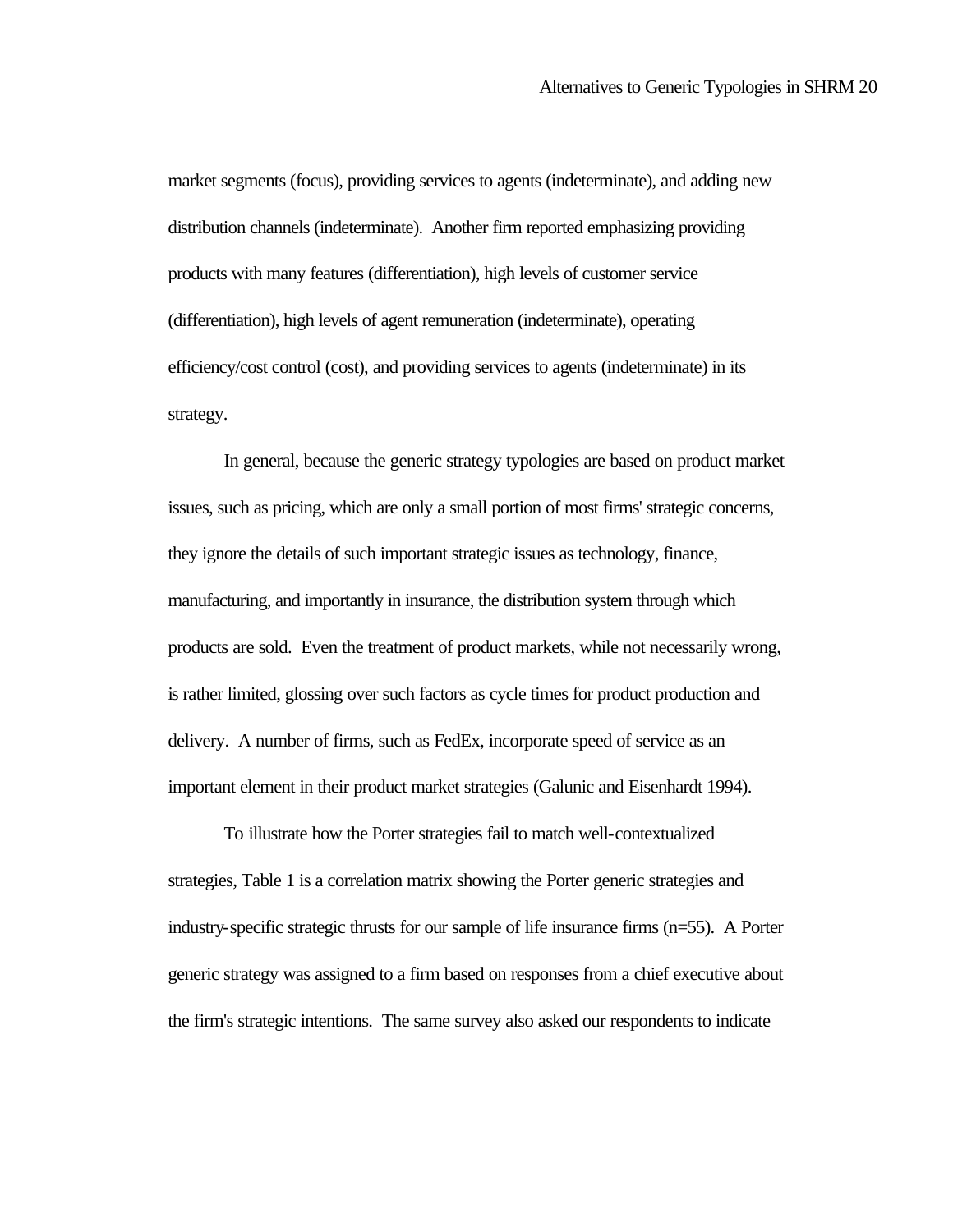their firm's behavioral emphasis (using a five-point Likert scale) on each of sixteen different industry-specific strategic thrusts, such as providing services to agents in the sales force or adding new forms of product distribution (sales). These strategic thrusts were identified in the survey development phase through extensive structured interviews with chief executives from a small sample of major life insurance firms that represented the spectrum of market positions (e.g., first-mover innovators vs. fast followers, nichefocused vs. broad marketing) and organizational structures (e.g., direct mass media marketers, mutuals with exclusive agent marketing) in life insurance. The strategic thrusts describe most of the key strategic issues occupying these firms' attentions.

#### TABLE 1 ABOUT HERE

Table 1 shows that these contextually-grounded descriptions of the content of firm strategies share many significant intercorrelations. Evidently, many of these strategic thrusts are related to each other. However, they are rarely significantly correlated with Porter's generic strategies, even in seemingly obvious places, such as the correlation between emphasizing operating efficiency or cost control and having a low-cost Porter strategy. Since these data were taken from the same survey, monomethod bias should increase the likelihood of even a spurious correlation between the Porter strategies and strategic thrusts, yet few significant correlations exist. It's hazardous to draw attributions from the absence of significant results, as there may be many potential explanations for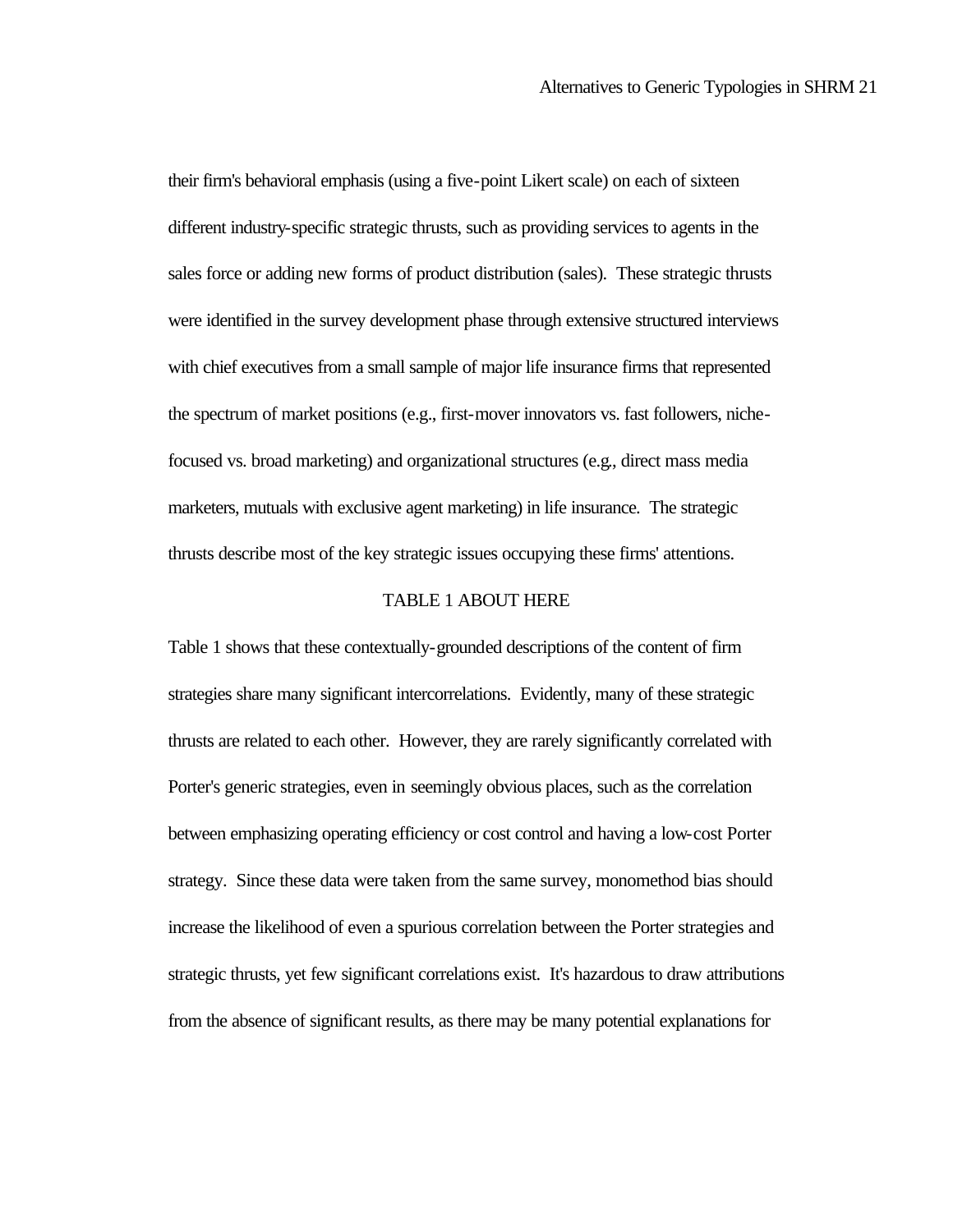them. However, this pattern of outcomes parallels the difficulties that other researchers have had in finding significant relationships with generic strategy typologies, and it complements our arguments about construct validity problems with generic strategies.

The Lack of Empirical Effects for Generic Strategy Measures

This questionable validity may account for the all too common experience of many SHRM empiricists who informally report difficulties in finding statistically significant relationships when using the Porter strategies, particularly when attempting to use strategy to predict HR practices (e.g., Hunter 1996). Our own research using establishment-level data suggests that few effects on performance can be attributed to the Porter strategies after controlling for other important factors which are known to affect performance in the sample. The data come from a national probability sample of private sector establishments (e.g., manufacturing plants or retail stores) having over twenty employees in the United States. Table 2 shows hierarchical regression analyses for two different dependent variables, log of sales revenues and log of gross margin on sales, respectively, the latter defined as sales revenues minus costs for input labor and materials.<sup>2</sup>

#### TABLE 2 ABOUT HERE

For each dependent variable, the first regression is a basic performance model which was determined in a larger previous study using these data. The second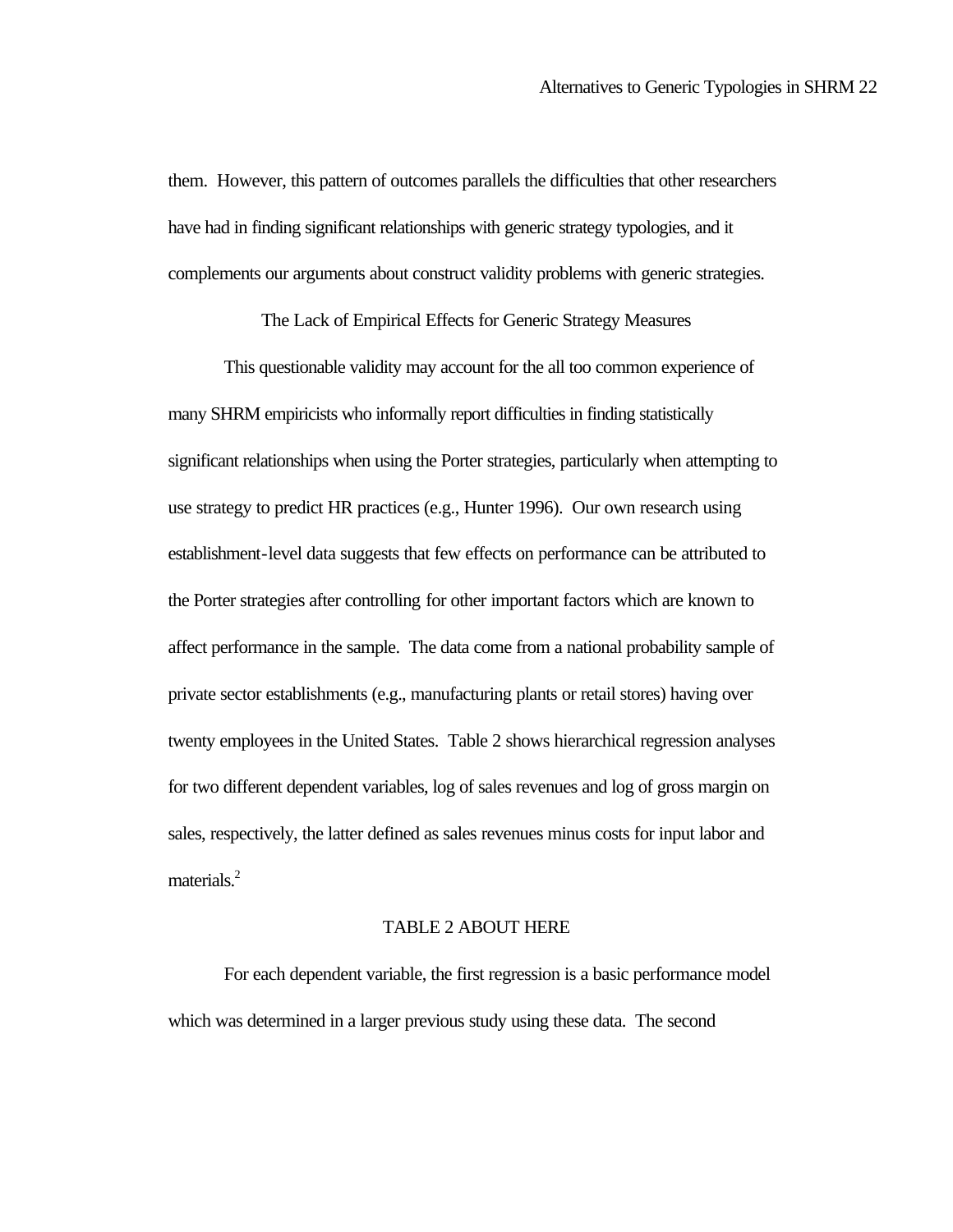regression adds dummy indicators for each of the Porter strategies, as reported by survey respondents (the omitted category is either an undefined strategy or an innovation-oriented strategy), to the basic performance model. Not only are none of the strategy dummies statistically significant in Model 1b and in two cases in Model 2b, but adding the Porter strategy variables as a group to the basic performance model yields negligible increases in model fit for both dependent variables.

We are not alone in questioning the utility of Porter's generic strategy. A noncomprehensive search of theoretic and empirical research over the past fifteen years reveals thirteen published articles which question the content validity of the Porter typology, sometimes by generating different typologies of strategy through factor or cluster analyses of empirical data, sixteen articles which raise doubts about the idea of mutually exclusive tradeoffs, particularly the cost vs. differentiation tradeoff, and three articles which challenge the usefulness of following Porter generic strategies to boost performance. This is not to say that all of the myriad research using the Porter typology rejects it--quite the contrary. Much of the research which utilizes the Porter typology does not question its validity or utility at all. But those studies which have attempted to evaluate Porter's generic typology have often ended up questioning its basic assumptions, challenging its usefulness, and suggesting modifications. These studies generally suggest at least two caveats for using Porter's generic strategy typologies: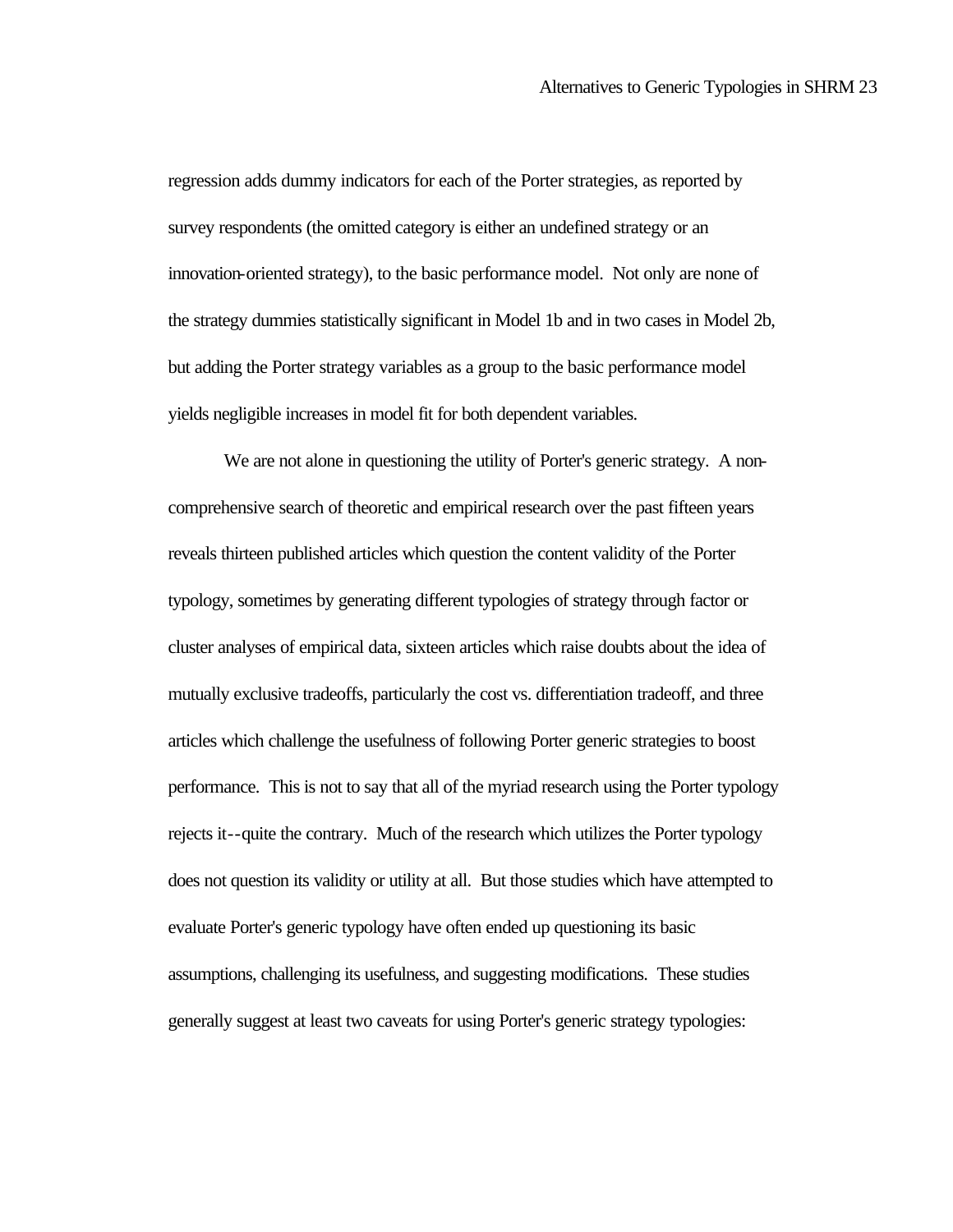First, that the empirical incidence of the Porter strategies as pure types is rare, so their empirical utility is questionable; Second, that these strategies may have more pertinence in certain specific contexts rather than in all industries, undermining their generalizability. For example, Wright and Parsinia (1988) suggest that a focus strategy may be mostly useful for smaller firms rather than for larger firms because niches are, by definition, of limited size. O'Reilly (1995) finds all three strategies to have been associated with better performance than being "stuck in the middle" in the specific context of the U.S. airline industry since deregulation. Miller (1992) suggests that Porter's generic strategies are probably most useful when a large portion of a market has overriding preferences for price or quality.

The unitary representation of firm strategies in generic typologies has other repercussions for their use in SHRM research. Porter's typology is meant to describe strategies at the strategic business unit (SBU) level, which is at least one step down from the organizational (e.g., corporate) level.<sup>3</sup> Nevertheless, it's not unusual for SHRM scholars to apply generic strategic typologies to the more aggregated organizational level, which may mask important differences in strategic emphases across SBUs (e.g., Huselid 1995). In contrast, in our insurance study, life insurance qualifies as an SBUlevel depiction of strategy. Many insurance firms offer additional insurance products in distinctly different lines of business, such as property and casualty or workers'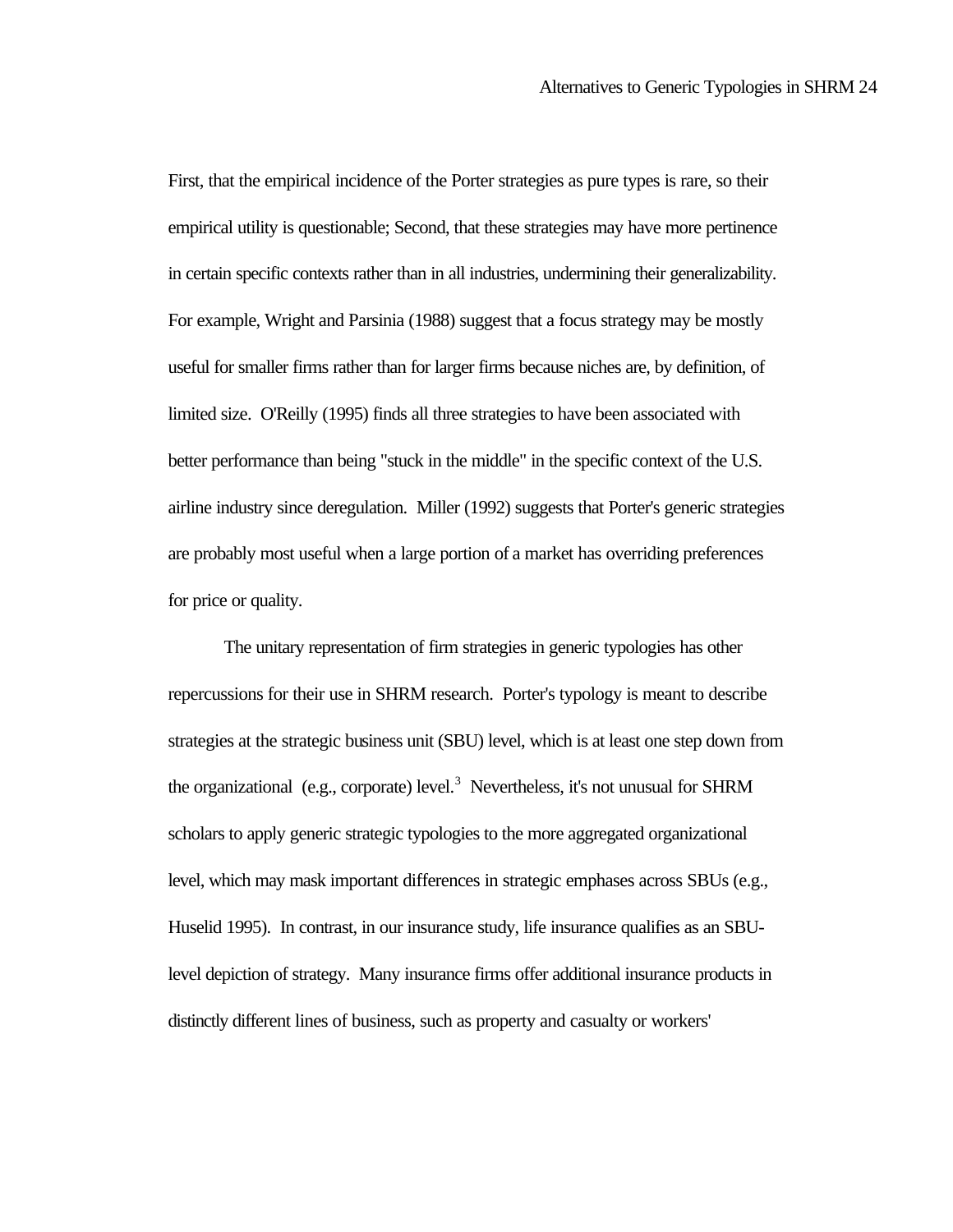compensation insurance. Yet even on this more appropriate level, our life insurance data suggests that we should avoid using generic strategies altogether and focus on the strategies that are more pertinent to this context, which can have much more compelling, interpretable meanings.

Overall, the strategy of a large, diversified firm operating in a number of different industries is virtually impossible to describe accurately with a single measure. Thus, applying the Porter strategies on the organizational level uses this tool at a level of analysis where its underlying assumptions may not hold (cf. Hunter 1996), and should not be done without explicit justification. Empirical evidence that organizational strategy may be more usefully examined at the SBU level has been accumulating (e.g., McGahan and Porter 1997; Rumelt 1991; Schmalensee 1985), though the issue is still in dispute. In one well-quoted study, Rumelt (1991) estimated that corporate-level effects accounted for 0.8% of differences in return on capital, a financial performance indicator, while 8.3% of the variance was due to industry effects and 46.4% was attributable to SBU-level effects. This suggests that moving away from descriptions of strategy on the organizational level is an important conceptual as well as methodological frontier, and that the aggregation of strategy relationships at the corporate level may mask important systematic differences at the next level down.

The Attraction of Simplistic Typologies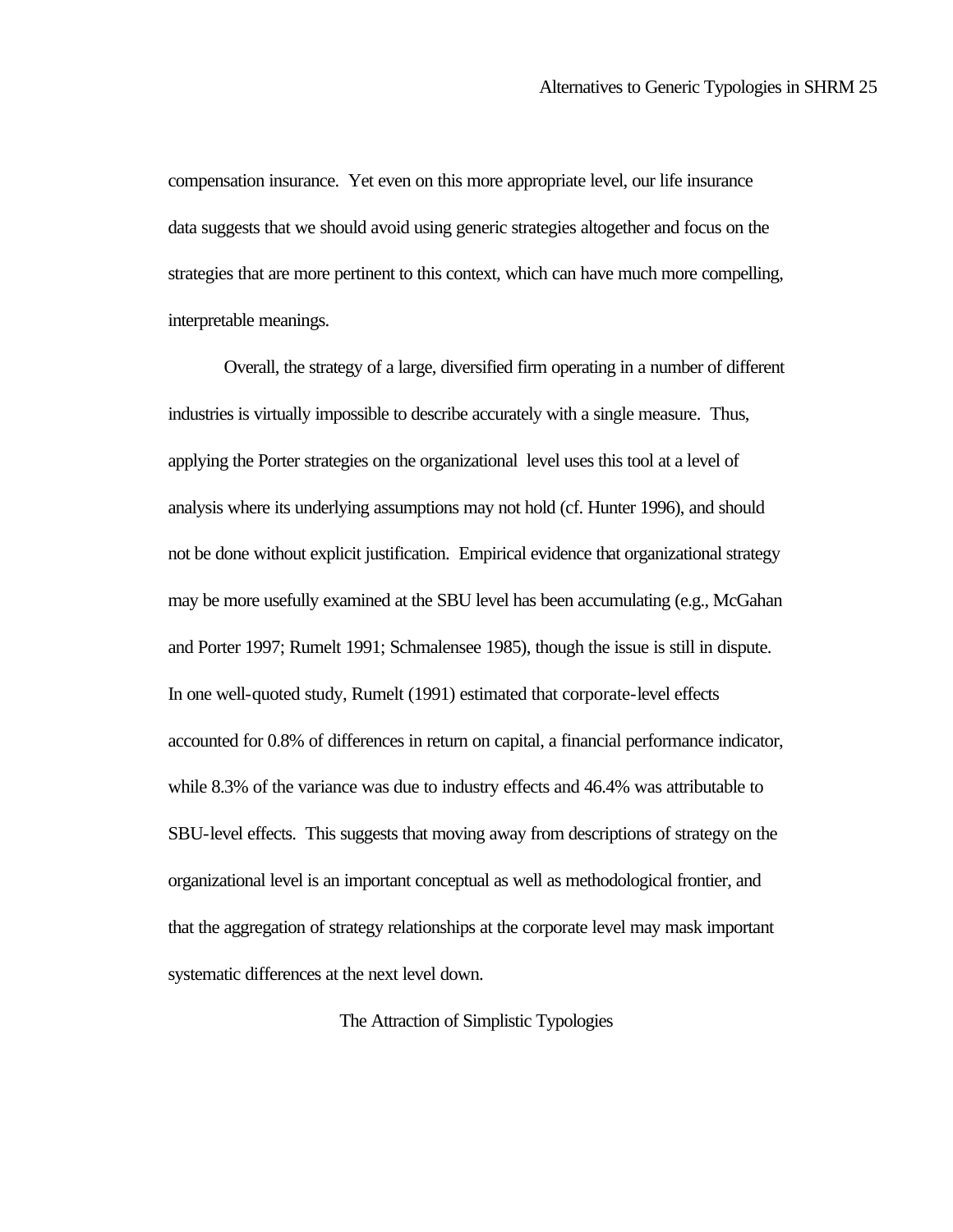The attraction of reducing business strategy to a single variable for SHRM research is in large measure because this makes it easy to incorporate into statistical analyses: Ask respondents to choose one of three generic strategies and then code the results as a dummy variable, with the comparison being against the third, omitted strategy. Again, this approach can be seriously misleading for comparisons among organizations of different sizes and structures.

Similar problems come from describing organizations' HR systems with generic typologies. A major attraction of the both Miles and Snow's and Porter's typologies are that they seem to offer simple prescriptions for human resource practice. For example, Porter's cost focus strategy is usually seen to require extensive cost reporting measures, well defined, objective measures of performance, and conservative spending on human resource compensation, acquisition, and development (Porter 1985; Schuler, Galante, and Jackson 1987). Miles and Snow's prospector organizations are characterized by low mechanization, highly skilled employees, decentralized control, flexible organizational structures, and incentives for innovation and marketing, all designed to keep the organizations interacting with and adapting to their competitive environments (Miles and Snow 1978, p. 66).

It's ironic that SHRM researchers would use typologies of human resource practices that have been created by business strategy researchers, and the practice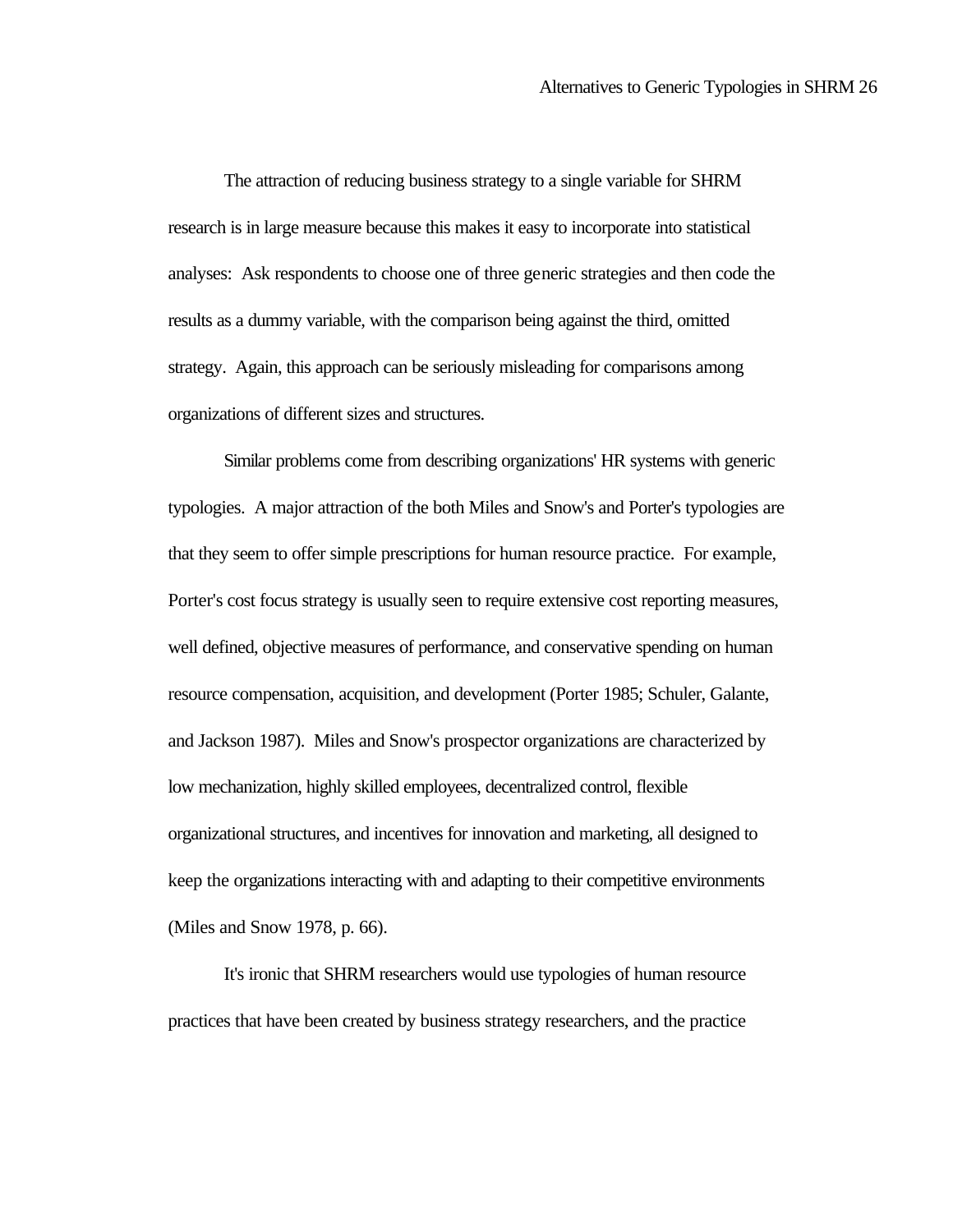leads to some now common difficulties. Do large, multi-divisional firms really use the same HR system for executives, managers, supervisors, and line workers? If not, which hierarchical level's HR practices affect organizational performance most, and which one should drive the classification into generic strategy categories? What are the performance effects of different combinations of HR practices across different hierarchies or functions within organizations? Is there only one configuration of HR practices which support a generic strategy, or are there multiple ways of achieving, say, a cost leadership position? The unitary perspective does not suggest these kinds of important questions. Thus, resorting to simple HR prescriptions from generic typologies may have prevented many SHRM researchers from doing much of the hard work of understanding HR systems in totality and determining how organizational strategies should then be linked to them. With rare exceptions (e.g., Ichniowski et al. 1997; MacDuffie 1995), neither SHRM researchers nor practitioners really seem to understand what strategies require of human resources on a systemic level.

An easy step forward is to make our measures of strategy more sophisticated. For example, if researchers need simple classifications for the purposes of their research designs, then a great deal of information can come from knowing a firm's relative level of emphasis on each dimension of a business strategy or human resource system, rather than simply which dimension is emphasized most. A dichotomous measure of strategy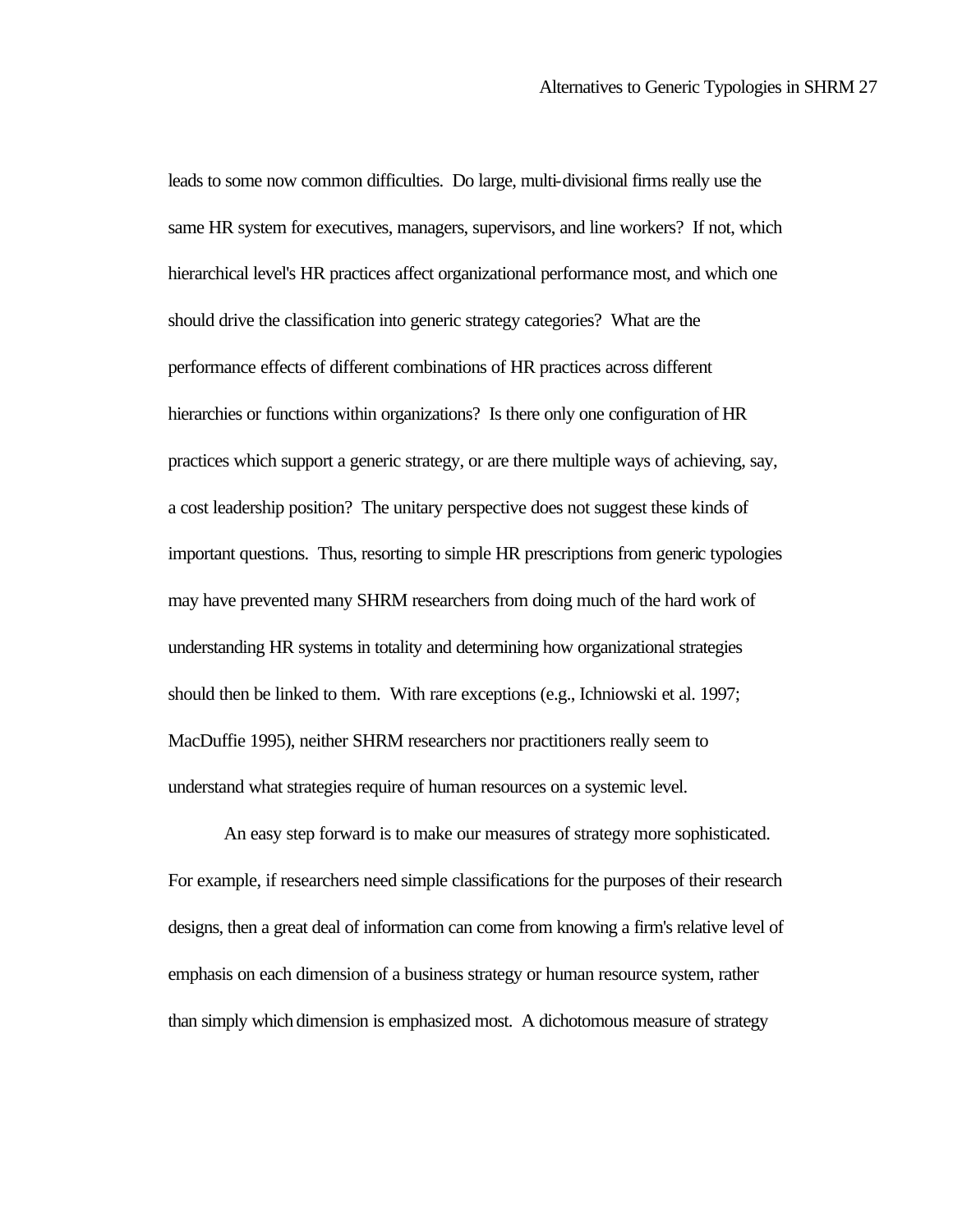suggests that firms can only have one strategic emphasis at a time and that options which are mutually exclusive on survey instruments are traded off against each other in practice, reinforcing the conceptual shortfalls inherent in generic typologies. Either assumption may be seriously misleading, the better approach being to assess differences of degree of emphasis on each strategic dimension.

The Mismatch Between Generic Strategies

and the Resource-Based View of the Firm

Implicit recognition of the preceding conceptual concerns with generic strategic typologies partly accounts for the popularity in SHRM research of the resource-based view (RBV) of the firm as a theoretic way of describing competitive advantage. The RBV contends that certain attributes make resources more likely to generate competitive advantages than others, including: 1) strategic value, the utility of a resource in helping an organization reach its strategic objectives, 2) rareness, or the fact that most competitors do not have the resource, 3) imperfect imitability, a quality which makes these resources hard for competitors to imitate, and 4) the lack of strategically equivalent substitutes (Barney 1991). In other words, strategically valuable resources can lead to competitive advantage to the degree that they are unique: They are not readily purchasable by competitors in a market, are difficult to develop, and cannot be closely approximated.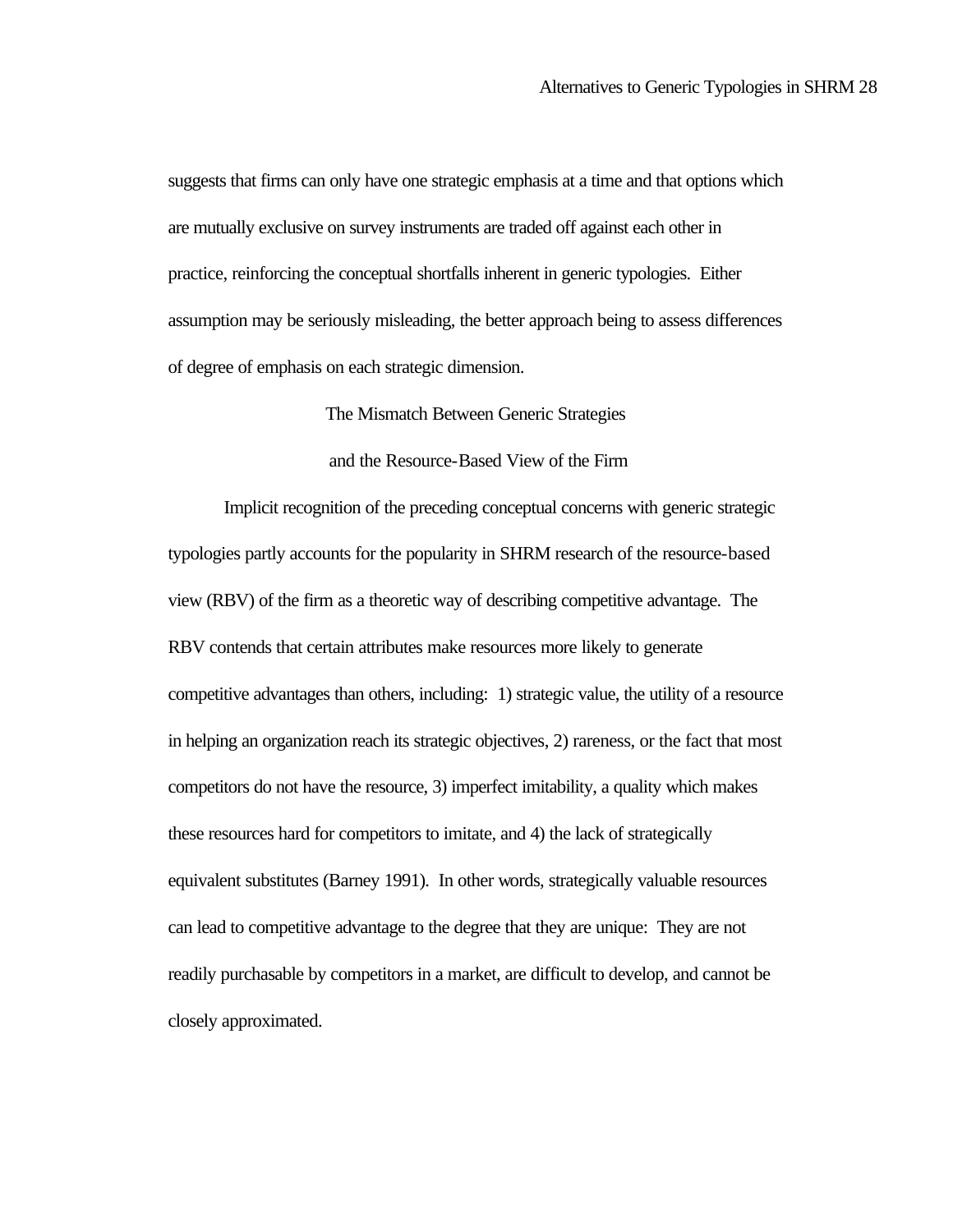SHRM scholars find common ground with the RBV's focus on internal sources of competitive advantage, which are labeled resources. The RBV's concept of resources readily includes such human resource management factors as employees, the ways in which employment relationships are governed, and the organization of work within an organization. The RBV's contention that organizational resources become more strategically valuable as their inimitability and rareness increase also points toward employees because social systems, including interrelated systems of HR practices, are some of the most unique and difficult-to-imitate facets of any organization, primarily because many of their most important characteristics are tacit and highly complex.

The RBV also suggests a fundamental problem with the generic typologies' prescriptions for organizations. These prescriptions presume that strategically advantageous choices for firm positioning (picking a generic strategy to follow) can be made on the basis of information that is easily accessible to organizational decision makers (e.g., marginal costs, elasticity of product demand given changes in product quality, power of suppliers to set prices, etc.). Let us set aside for a moment the often formidable problems in *actually* acquiring such information and consider the concept of generic strategies. If almost anyone can figure out and copy what a firm should do from a generic typology, where is the competitive advantage? More formally, the question is where strategic rents accrue if generic strategies yield prescriptions which are easily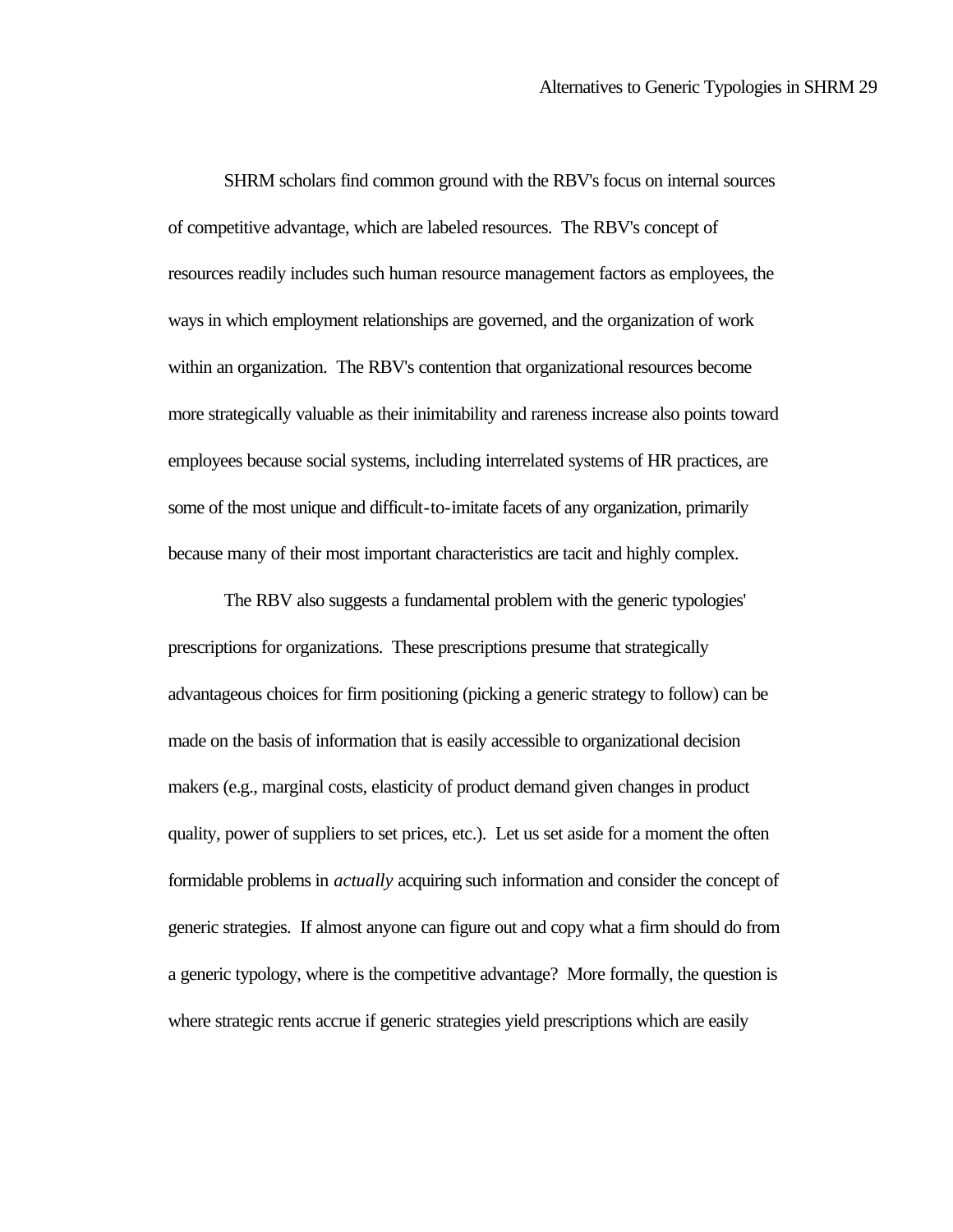knowable and imitable. (Indeed, by this logic, research that makes the effects of human resources on organizational competitiveness more explicit will probably reduce the strategic value of HR practices by making it easier to understand and copy advantageous configurations.)

Part of the value of even a generic strategy may lie in the fact that, contrary to the spirit of Porter's typology, putting organizational resources to work in support of an intended strategy is no easy task. Thus, path dependencies, including organizational culture or previous investments in physical and human assets, may close out some options prescribed by Porterian analysis, making imitation by competitors difficult even when the optimal strategy per a Porterian analysis is obvious to all players. The obstacles to strategic implementation can be quite complex. To illustrate, consider the metaphor a of "fitness landscape," where the competitive environment is represented by a multidimensional landscape of peaks and valleys, which organization theorists use to explain strategic dynamics in populations of organizations. This topography is created by localized optima, or peaks, in the competitive landscape--places where organizations can enjoy local competitive advantages. At birth, an organization lands somewhere on this fitness landscape and, if it survives, begins to respond to local competitive conditions by adapting itself to those demands--in the metaphor's terms, to climb the nearest peak or hill. Some peaks are taller than others, however, reflecting the fact that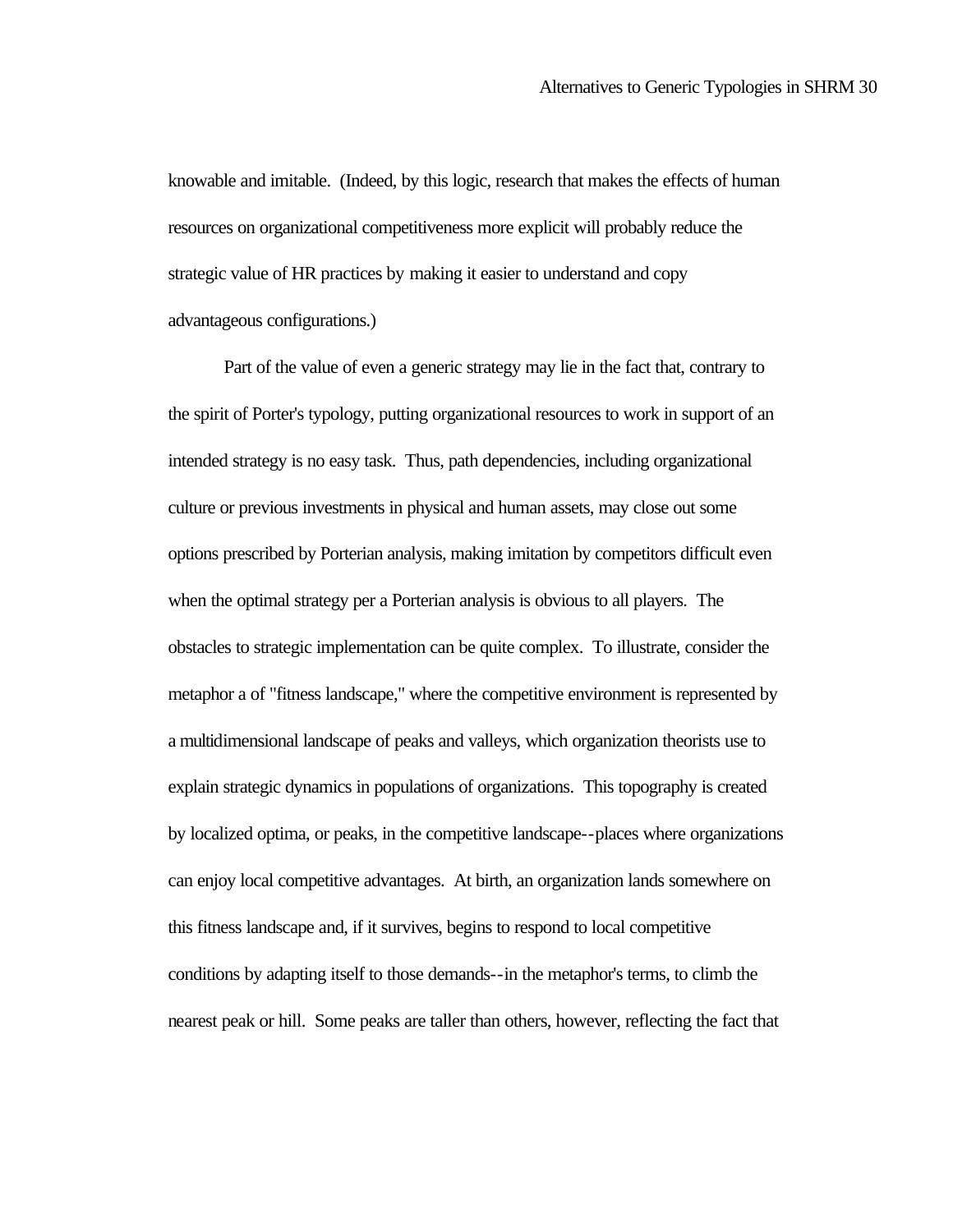some local optima offer more absolute competitive advantage than others.

Organizations which exist at the top of a fitness peak have attributes which are highly adapted to local competitive conditions--in SHRM terms, they have good external fit. If this condition has persisted for some time, these organizations' internal attributes are likely to be tightly interlinked, just as SHRM literature suggests.

However, at times, an organization may find itself to be adapted to conditions which are less valuable than other optimum points or have become irrelevant through important changes in the terms of competition. Either condition may lead to a decision to change the location of the organization in the competitive environment. This highlights the liability of external fit: The tighter the fit to external conditions, the greater the liability when terms of competition change. Levinthal (1997) demonstrates that the problem of pulling off strategically valuable incremental changes in complex, interlinked systems of organizational characteristics, such as a set of HR practices, becomes increasingly difficult as the number of elements in the system and the tightness of their linkages increase. This is the liability of internal fit. Wholesale systemic changes (Romanelli and Tushman 1994) are a possible solution, but run the risk of destroying existing competencies in favor of an uncertain future where the hazard of organizational mortality is "reset" to that of a brand-new organization. This phenomenon is sometimes known as the "liability of newness" (Amburgey, Kelly, and Barnett 1993; Levinthal 1997).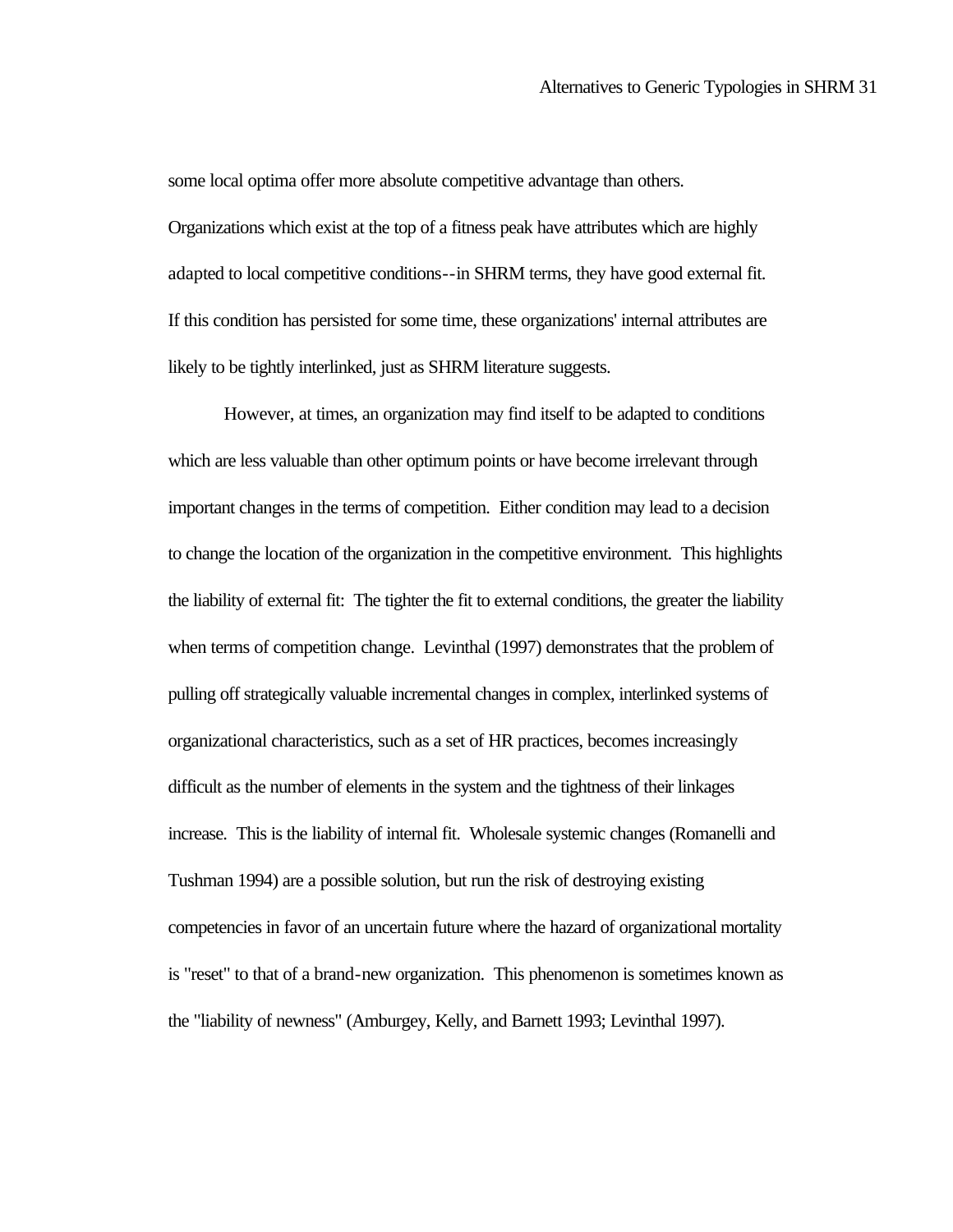In the metaphor's terms, the ideal solution is to leap from one peak to a better one, but organizations run a high risk of landing in a valley where they will die before they can climb out. Thus, this metaphor holds a place for both a "best practices" approach and a contingency approach to fit. Adaptation to contingencies gets an organization to the top of a particular peak, but a single peak in the competitive landscape may be more valuable than any other. An appropriate question for organizations is whether the added value of attempting to get to another peak, including the "best practices" peak, is worth the risk.

A key feature of the fitness landscape which figures in such a decision is the number of peaks and the differences in their heights, or how "rugged" the fitness landscape is. If there are only a few peaks, for example, it may be easier to jump from one to another because the specifics of the other configuration are more obvious. The ruggedness of the fitness landscape also bears on the meaningfulness of generic strategies. If only one peak exists in a fitness landscape, then a single optimal configuration exists. On the other hand, if many peaks of roughly equal heights exist, then multiple optimal configurations exist, or, in other words, equifinality, achieving comparable success through different configurations, is possible. For a fitness landscape with only a few optima, the configurations corresponding to these peaks may be seen as a limited set of "generic strategies" for that fitness landscape.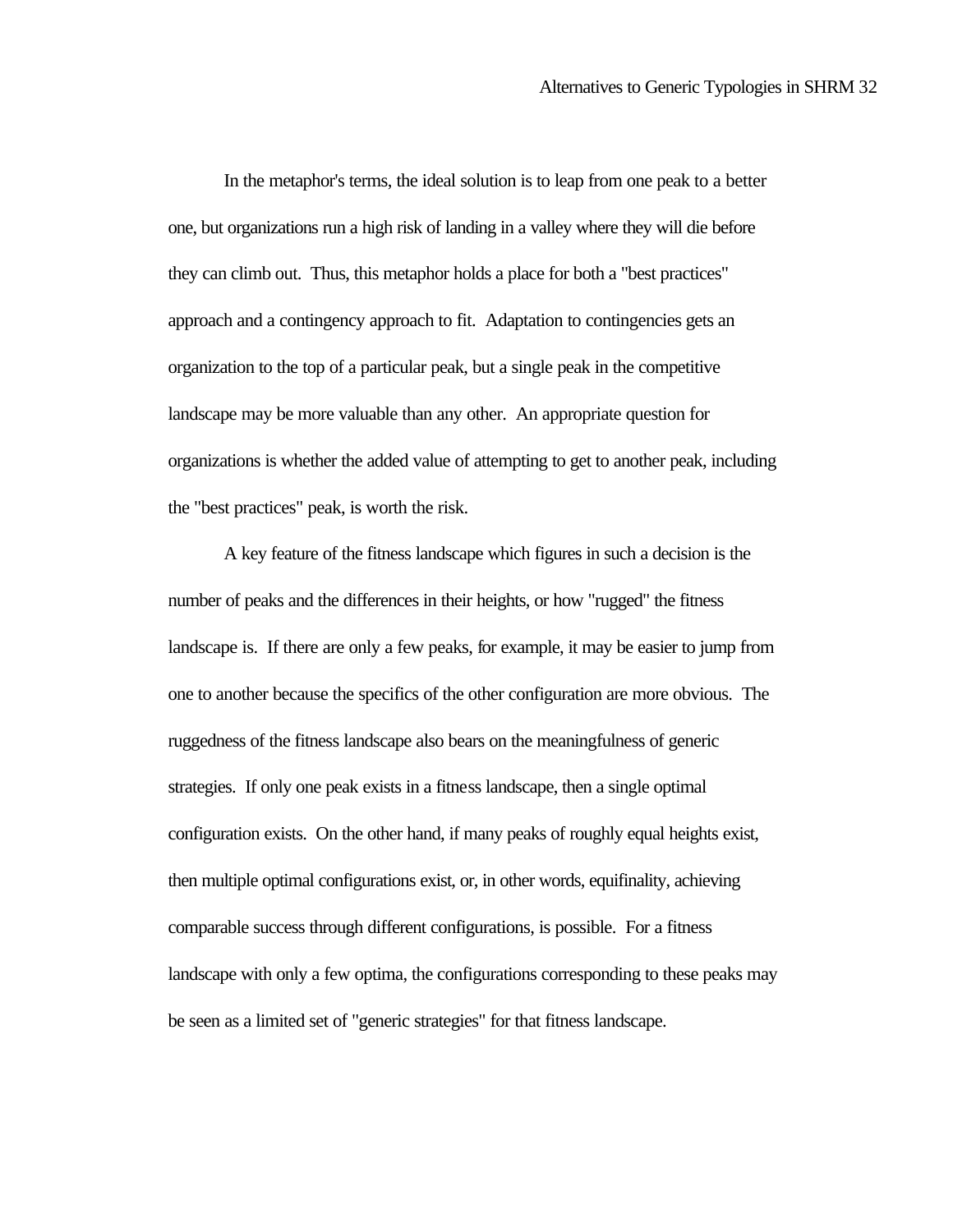However, in a fitness landscape which is broad enough to include all organizations, there may be scores of more or less equally tall peaks, rather than just a few dominant peaks (cf. Levinthal 1997). Landscape ruggedness is increased by interdependence, the degree to which "the fitness contribution of a particular attribute of an organization's form depends on other attributes of the organization" (Levinthal 1997, p. 936). Thus, landscapes with greater interdependence in the effects of important organizational attributes, such as HR practices, on organizational survival will be more rugged and may therefore have many more than three or four optimal "generic" configurations, suggesting another reason why generic strategies which are intended to apply to all organizations have limited usefulness.

Attending to the ruggedness of a fitness landscape in SHRM research could help resolve the conflict between making strategies contextually valid, which, pushed to its extreme, makes each organization's strategy unique, and studying similarities across sets of organizations. Data on organizations which are gathered from a fitness landscape that is defined at a modest scope and ruggedness (for example, by restricting the sample to firms in the life insurance industry) may find a few optimal configurations of HR practices which are relevant for that limited context, as MacDuffie (1995) did in auto assembly plants, where a "lean production" manufacturing strategy, coupled with complementary HR practices, was the optimal strategy. However, these common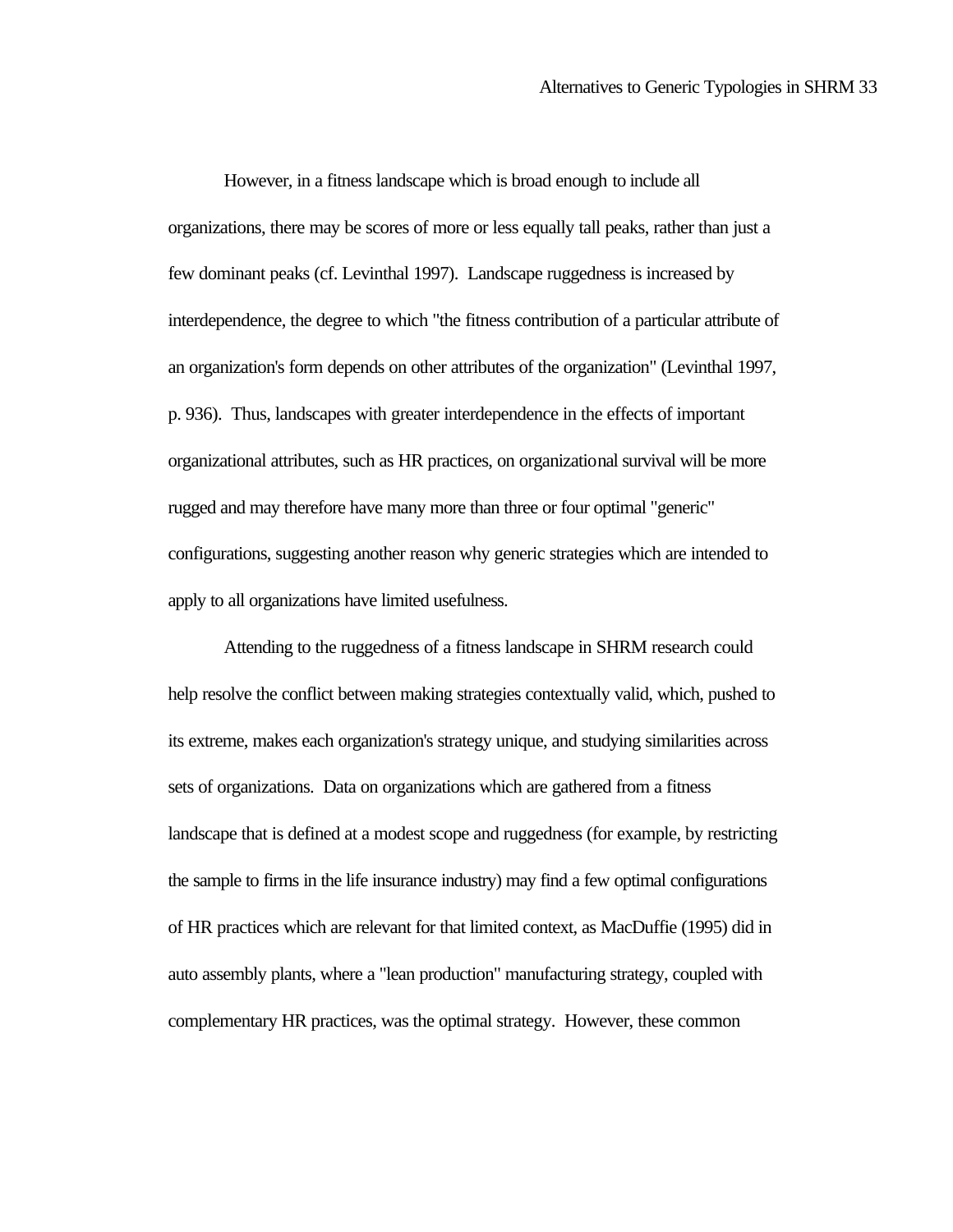strategies are unlikely to generalize to all organizations. The factors which influence ruggedness could help determine where SHRM researchers should demarcate an empirical sample frame.

Overall, this perspective on organizational adaptation suggests that strategies may, in many cases, be better formed by looking for ways to apply existing organizational resources strategically through the perspective of the RBV than by determining a general product market strategy and attempting to fit internal resources to it (Cappelli and Crocker-Hefter 1996). If a Porter strategy is hard to imitate, the factors which drive this inimitability are likely to lie in differences in the resource endowments of different players. For example, consider again the life insurance industry, where a previous strategic choice about the type of product distribution system a firm will use (e.g., exclusive agency force, non-exclusive agents, licensed stock brokers, mass media, etc.) may function as both a valuable resource and as a constraint in strategic decisions because of the large investments in organizational assets which they demand. It would be myopic for a firm like State Farm to casually throw away its extensive investment in an exclusive agent distribution channel. Instead, State Farm, which was has been best known for its property and casualty and automobile insurance businesses, has been leveraging relationships between customers and exclusive agents to cross-sell life insurance products.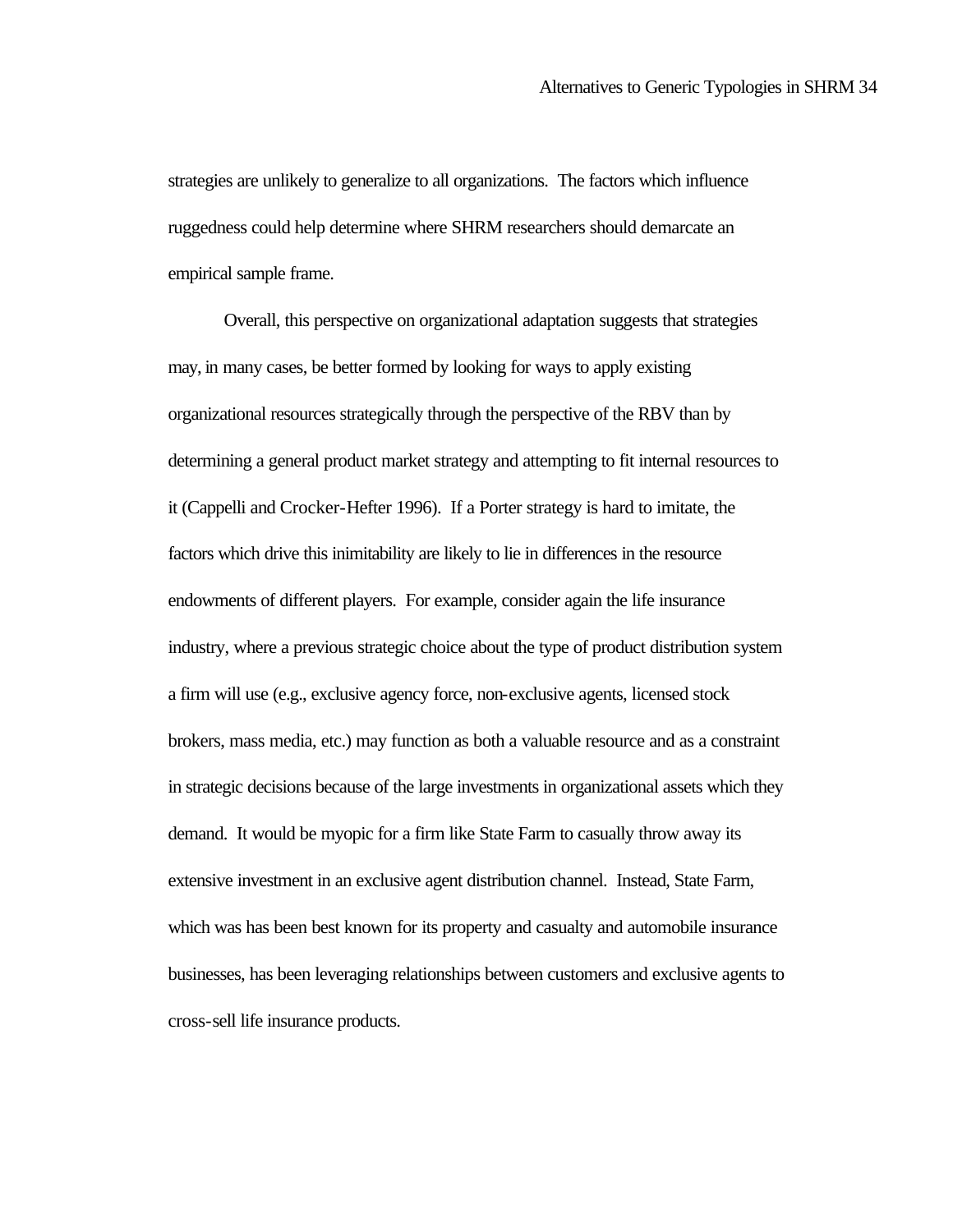These resource-driven strategies are unlikely to fall into the neat categories of generic strategy typologies that are rooted in product market positioning vis-à-vis competitors. Thus, to the extent that resources really do drive the contents of organizations' strategies, typologies like Porter's are unlikely to provide a very precise description of organizational strategies. Therefore, Porterian operationalizations of strategy may not be appropriate to test theoretic propositions derived from the RBV because these are two very different brands of strategy, and inferences which are derived from empirical tests of the Porter strategies may not apply in the same way to resource-based strategies.

Generic strategies come up short in either of two different ways. If they are easy to imitate, they cannot yield competitive advantage, and if they are not easily implementable because of resource constraints, then the RBV is probably a more accurate clue to the content of realized strategies and a better description of strategy making processes.

#### The Need to Measure Causal Mechanisms

This mismatch between conceptions of internal resources and operationalizations of strategy raises another fundamental question which SHRM has yet to resolve adequately: What are the theoretical rationales for relating strategy, HR practices, and organizational outcomes? For example, what are the proper HR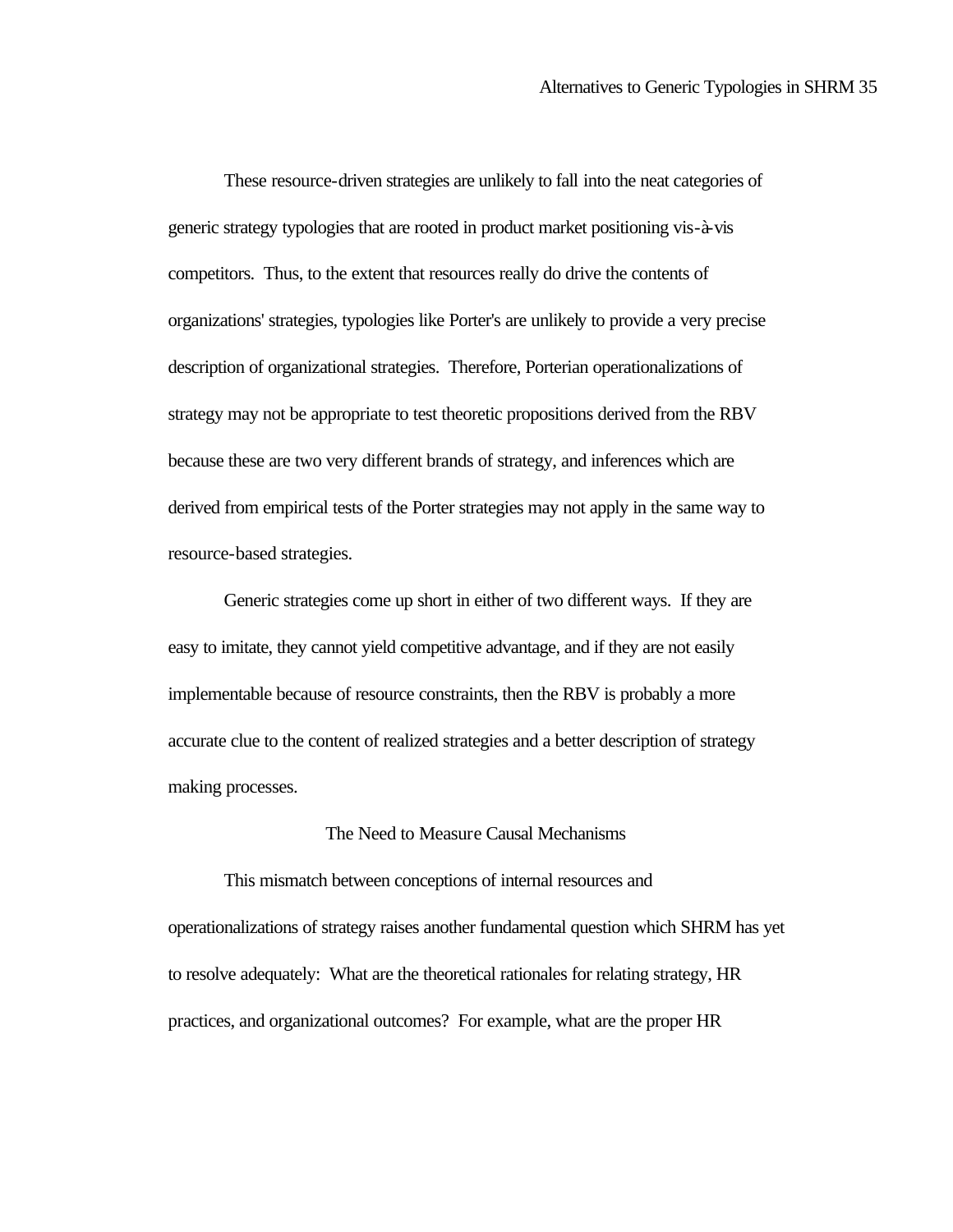practices for supporting a focus strategy? Is it possible that more than one configuration of HR practices enhances a focus strategy? Would a different characterization of strategy have different relationships between human resource practices and organizational outcomes? Unfortunately, empirical SHRM research usually accepts the simple configurations of strategy and HR practices propounded by generic typologies, rather than measuring mechanisms directly. This underscores how little we know about how external fit really works.

Similarly, the external fit arguments in SHRM usually assume knowledge of supporting details which have yet to be clearly expounded or measured. As Cappelli and Singh (1992) note, SHRM hypotheses are based on two unstated propositions: 1) A particular business strategy demands a unique set of responses from employees (behaviors and attitudes) and 2) A particular set of human resource policies produces a unique set of responses from employees. Arguments about fitting business strategy to human resource practices are really hypotheses about the relationship between Propositions 1 and 2. These hypotheses cannot be true unless both propositions are also true, and the main difficulty facing attempts to do research on strategy and human resources is that we do not have a well-developed body of knowledge associated with Propositions 1 and 2 (pp. 170-1).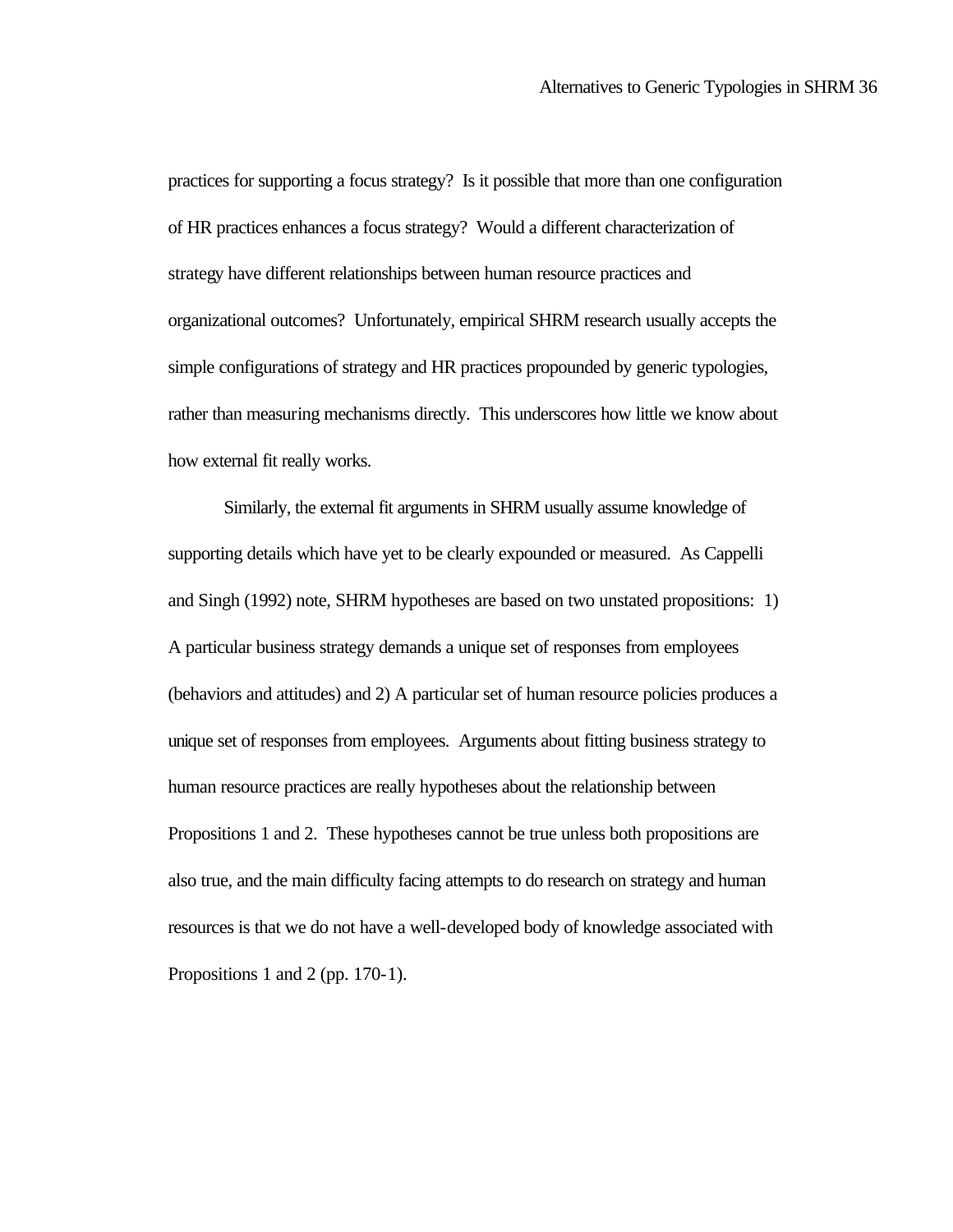Progress in understanding hypotheses associated with Proposition 1 depends on using a wider range of strategy concepts than has been the norm in SHRM research to this point. This will help SHRM researchers to comprehend the mechanisms underlying synergies and enhance the contextual validity of their work. However, this will not occur if SHRM scholars continue to be content focused, essentially looking for neatly packaged descriptions of strategy for insertion as independent variables into SHRM models. Moreover, the answer is not in new and better generic strategy typologies. Generic strategies (i.e., strategies which are intended to apply to all organizations) may well describe certain general organizational priorities, but, as we noted above, they are not at deep enough levels of specificity to help SHRM scholars delineate the complex linkages between human resource practices, strategies, organizational outcomes, and they are probably too few in number to effectively describe the many optimal configurations which are likely to be present among the set of all organizations.

In summary, the widespread use of generic typologies of business strategy in SHRM research creates serious problems. First, generic typologies can be highly inaccurate ways to characterize strategy in specific empirical contexts, and they exclude other, potentially important conceptualizations of strategy. Consequently, theoretical inferences based on research using generic typologies may be inadequate for a particular sample and inaccurate for drawing inferences about the influence of the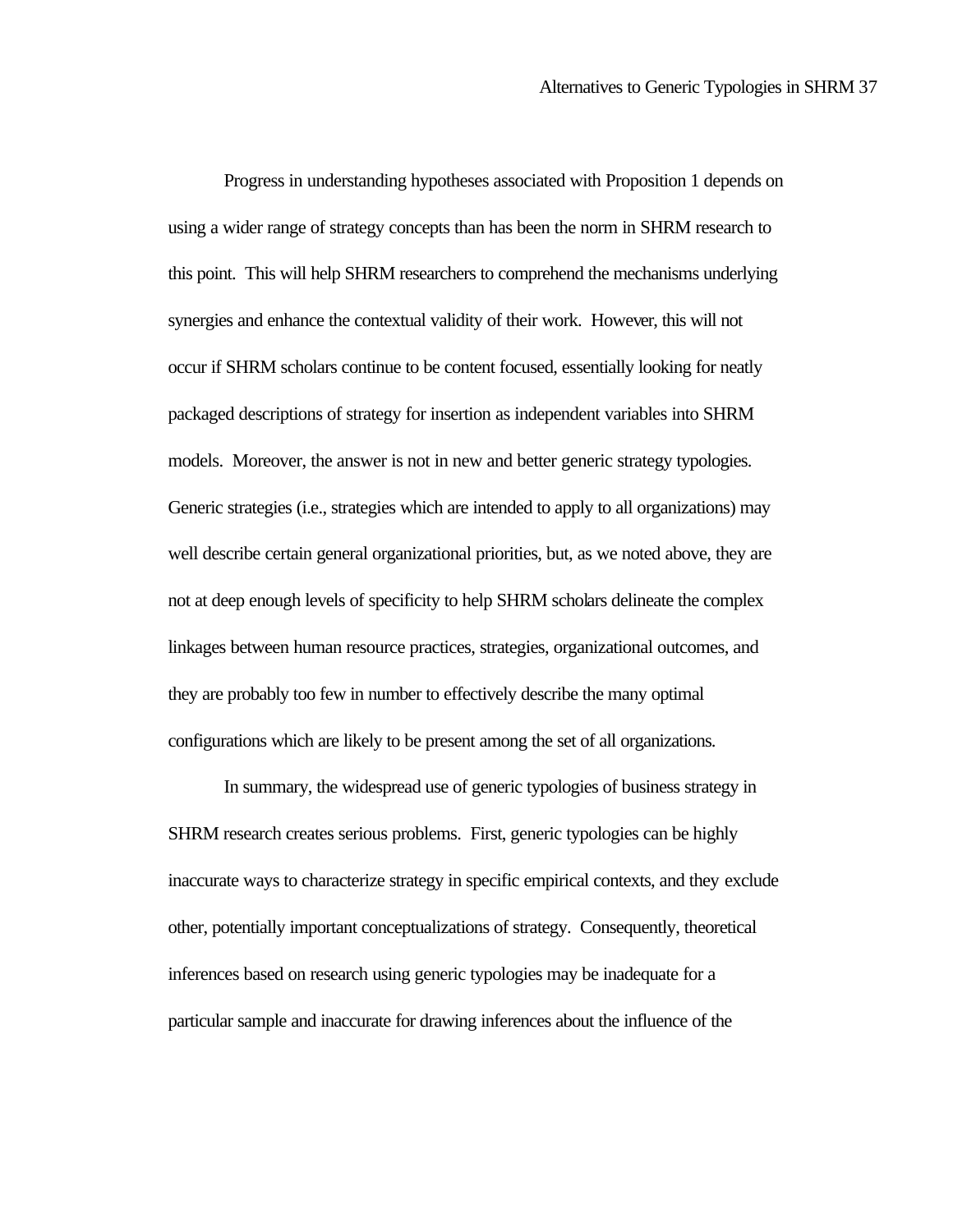strategy construct as a whole, which includes much more than the contents of the commonly used generic typologies. Second, describing both firm strategy and HR systems in a unitary fashion on the organizational level can mask important attributes of organizations which would enhance our understanding of the effects of HR and strategy on organizational outcomes. Third, operationalizing strategy with generic typologies does not match the RBV theoretic approach, which seems more suited to the needs of SHRM research. Doing so can generate misleading inferences about the relationships between strategy, human resource practices, and organizational outcomes.

#### NEW DIRECTIONS FOR USING STRATEGY IN SHRM RESEARCH

If generic strategies are obsolete, with what should they be replaced? Strategy scholars have no uniform answer, as no widely accepted replacements for generic typologies have appeared. In recent years, the field has been absorbed with perspectives oriented toward internal organizational characteristics, particularly the resource-based view of the firm. However, the value of firm resources is determined in interactions with external markets, so analyzing organizations' competitive environments is still salient. As Michael Porter remarked: "Stress on resources must complement, not substitute for, stress on market positions. Resources are not valuable in and of themselves, but because they allow firms to perform activities that create advantages in particular markets" (1991, p. 108).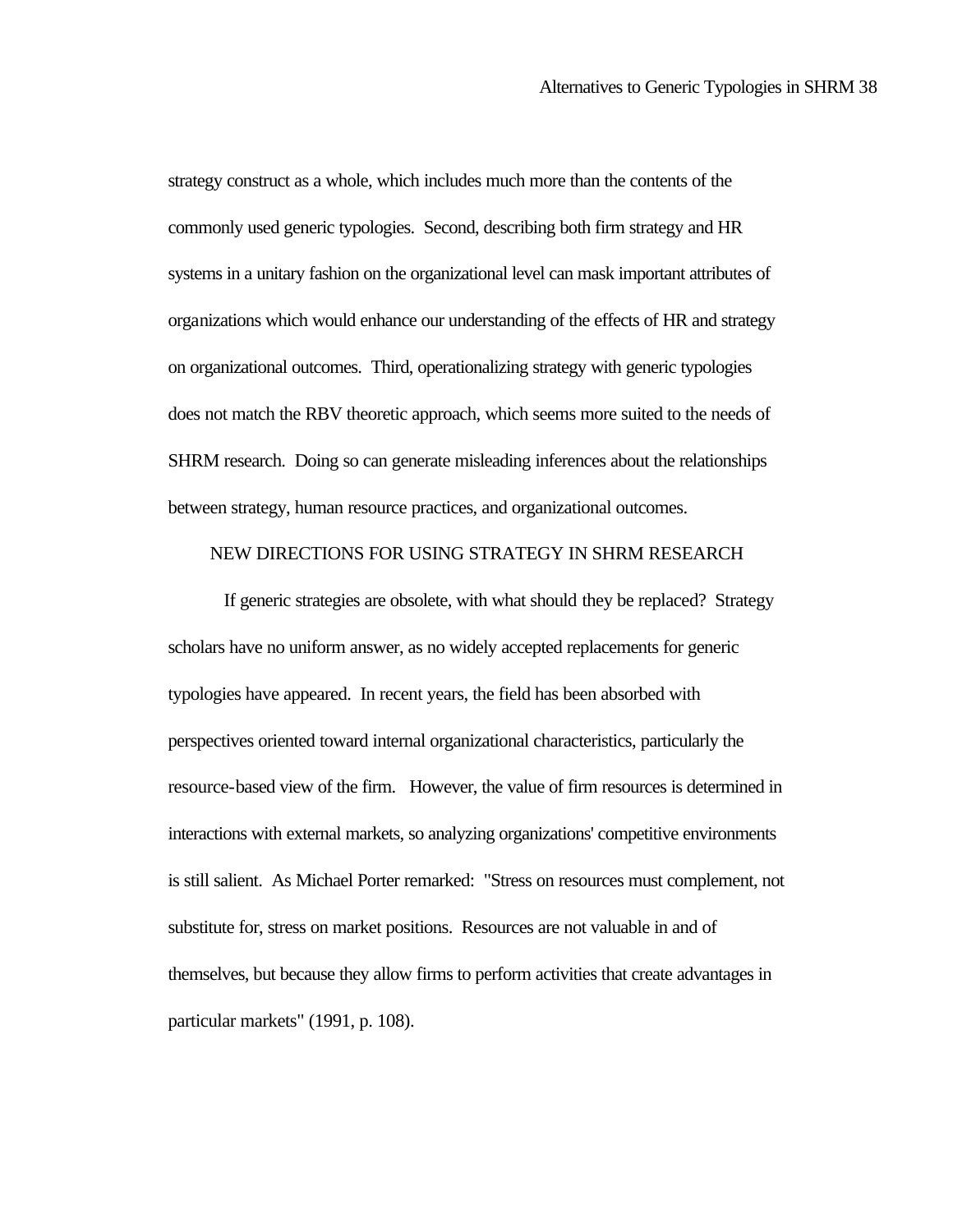In this spirit, strategy scholars have begun to move from discussing stocks of organizational resources to organizational capabilities*,* the abilities to use resources in strategically advantageous ways (Stalk, Evans, and Shulman 1992). This can be thought of as a more dynamic and externally oriented recasting of the RBV, and it has intensified strategy scholars' growing emphasis on delineating strategy making processes, rather than simply describing the elements which make up strategies. By framing strategy questions differently, these new approaches can generate new issues for SHRM researchers to explore. For example, joint ventures allow partner organizations to expand, acquire control, or liquidate their holdings in the joint venture at different points in its history. Some innovative strategy research has reframed these decisions to expand, acquire, or liquidate joint ventures as the equivalent of stock futures where partner organizations buy the right to acquire strategic capabilities, if they materialize in the joint venture, at a future date (Hurry, Miller, and Bowman 1992; Kogut 1991). Some of these capabilities may include new kinds of human resource systems, such as the high performance work systems employed at the NUMMI auto plant in Fremont, California, a joint venture between Toyota and General Motors. (Apparently, General Motors has not been very successful in extending the integrated HR system at NUMMI to its other operations. This suggests that the general ability to successfully absorb new strategic options is also important.) This metaphor can be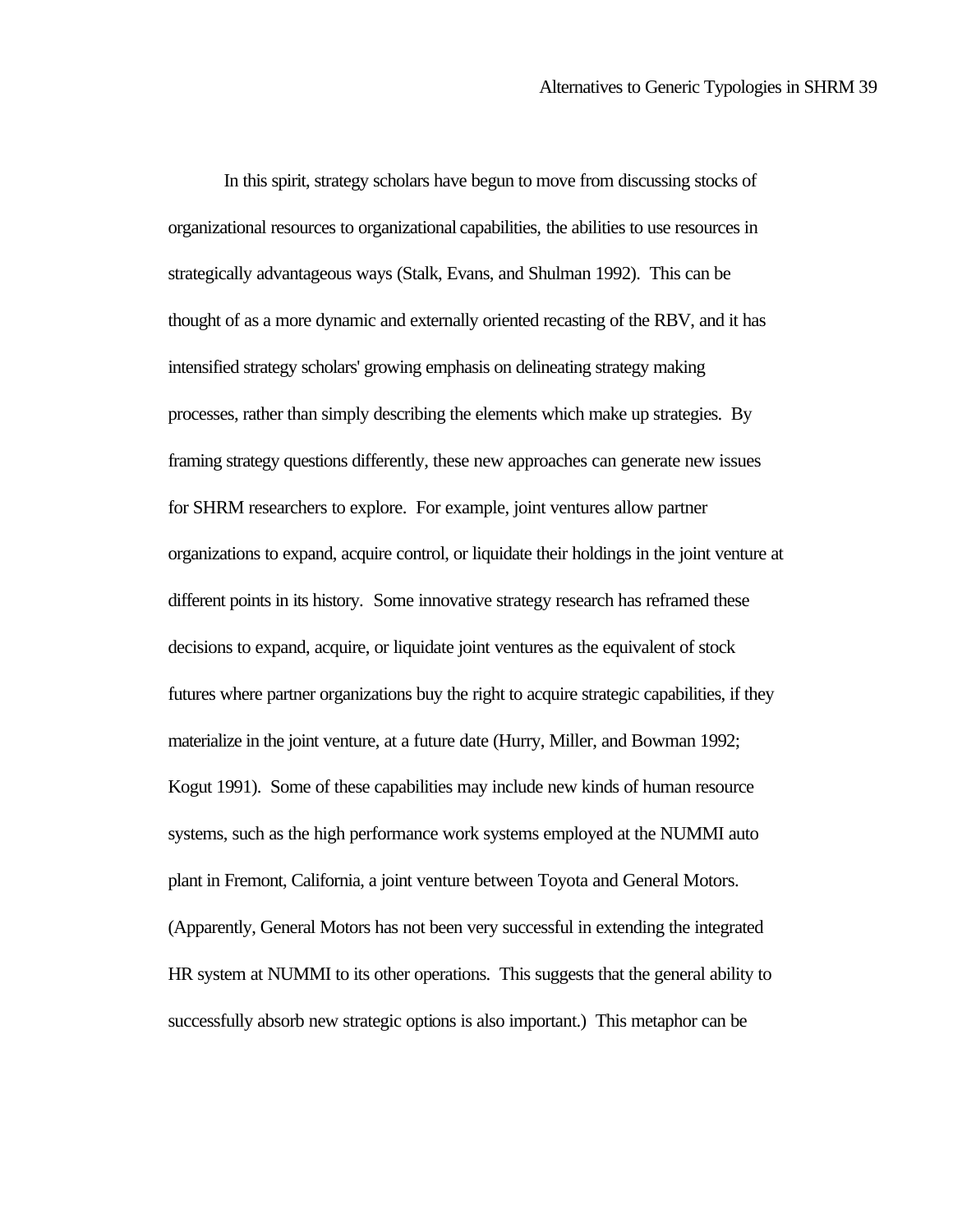extended to strategic resource investments in compelling ways (Bowman and Hurry 1993). For example, contingent or contract worker arrangements may also be thought of as employment relationships which give organizations options to acquire employees who demonstrate strategic value, not just ways to reduce benefits costs and increase employment flexibility.<sup>4</sup> Clearly, new approaches to strategy such as these offer both challenges and opportunities for SHRM research.

#### Reassessing the Need for Strategy in SHRM

Whether SHRM can make use of the new approaches--and if so, how--begins with a careful assessment of exactly what SHRM needs from the strategy literature. As we noted before, the first type of SHRM research described above, which examines the effects of HR systems on organizational outcomes, does not require strategy at all and is agnostic about strategic intentionality. The second and third approaches to SHRM, which use business strategy to predict HR practices and examine the performance effects of "fit" between practices and business strategy, respectively, clearly do rely on the concept of strategy. But in what ways?

SHRM, as traditionally practiced, has no real need for an answer to the question that currently dominates strategy research, which is how business strategies are formulated. Instead, what it needs is an accurate description of the contents of business strategies that emerge from the formulation process. Business strategies, in turn, have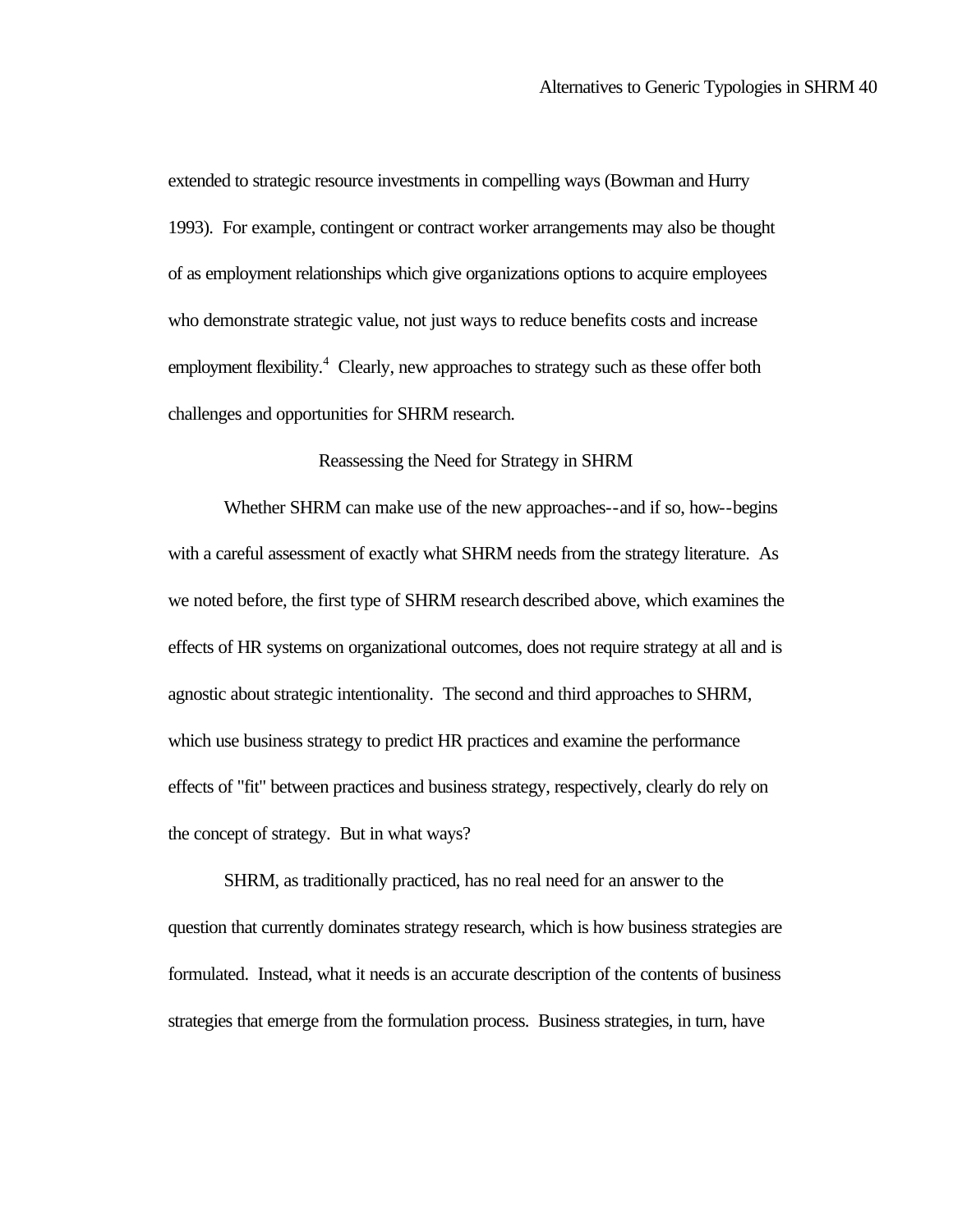been used in models to drive the adoption of HR practices. What contemporary research offers in this regard is a very complex description of strategy outcomes, one that is specific to contexts (e.g., applies only to within-industry studies) and offers an array of criteria for describing strategies (e.g., degrees of emphasis across a range of factors). Further, what many believe is the most promising conceptualization of the strategy process, the RBV and arguments about competencies, may well turn the implicit assumptions of SHRM on their heads, suggesting that strategy is the result of internal practices and resources rather than their cause. The attempts in SHRM to see whether fit between business strategy and HR practices improve organizational performance are removed somewhat from the problem of causation. If the goal is to examine whether a given combination of business strategy and human resource practices create synergies that improve performance, it may not matter whether strategy drives the HR practices or vice versa. But even these fit hypotheses need an explanation one way or the other about which strategies and practices go together, and that is rooted in understanding the dynamic mechanisms linking these two constructs.

The way forward for SHRM offers some interesting choices. To pursue its traditional questions, SHRM needs some indication of which aspects or conceptualizations of business strategy "matter" for human resource practices. Likewise, if strategy is to be used simply as a summary of the competitive environment,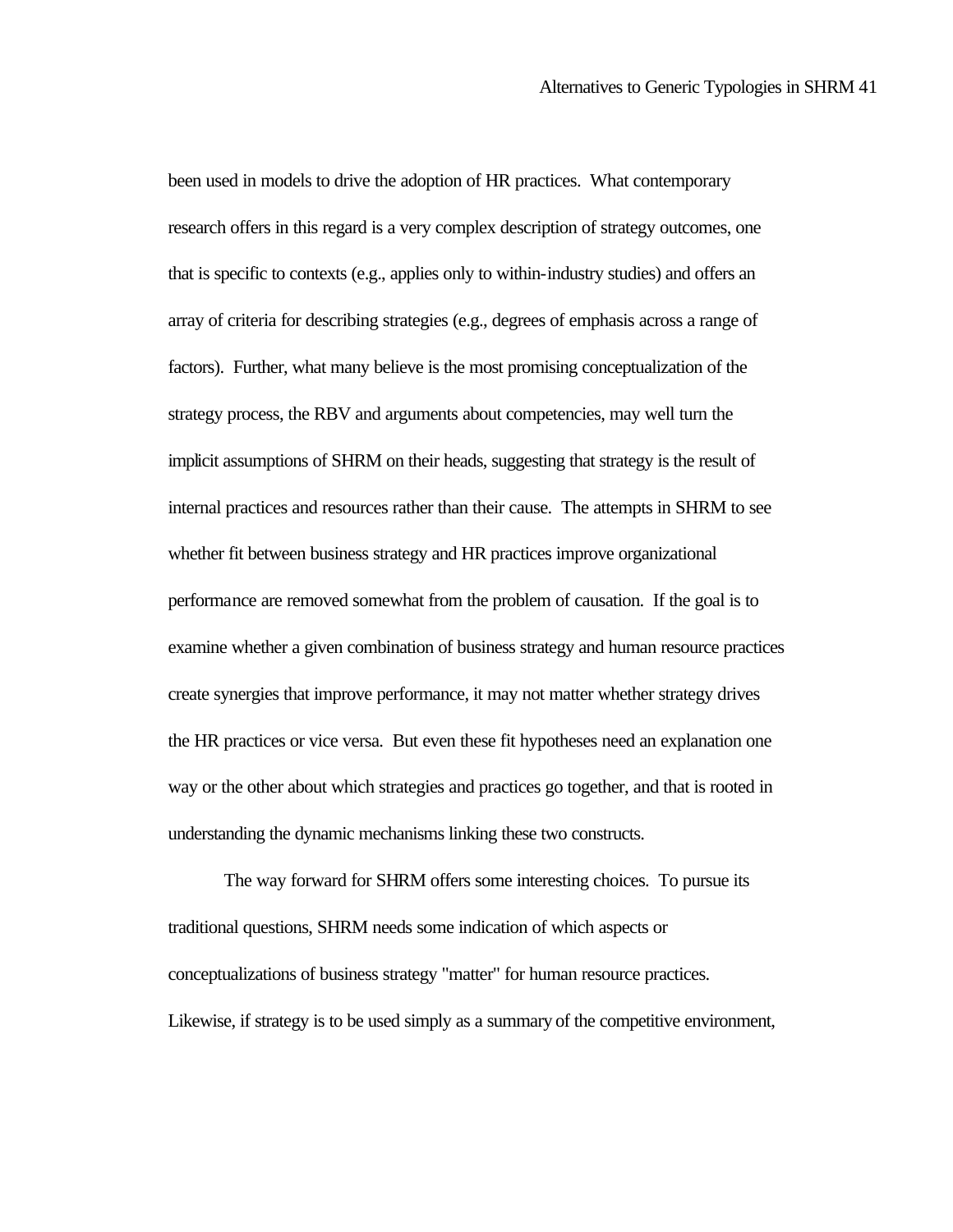direct measures of the environmental factors which "matter" should be used. The assumption previously was that the generic typologies must apply because they seemed to describe fundamental differences in how firms were organized and operated. That no longer appears to be true, and it does not seem likely that the field of business strategy will offer up a compelling alternative. The reason, of course, is that business strategy researchers are not especially interested in identifying which firm choices are important for human resources. That leaves SHRM researchers to solve the problem for themselves.

The most promising avenue for doing so is probably not to look from the top of the organization down, but to begin at the level of human resource and work organization practices, things which SHRM researchers tend to know well, and work up. For example, arguably two of the most influential empirical studies in the emerging SHRM tradition are Ichniowski, Shaw, and Prennushi's (1997) study in the steel industry and MacDuffie's (1995) in automobile assembly. Both craft their explanations within the context of a single industry, and both look for the drivers of HR practices not at the level of business strategy but at the level of production systems, in choices or "strategies" of manufacturing technology. For example, Ichniowski, et al. ground their performance equations in a thorough understanding of the production process in steel finishing production lines and of the configurations of human resource practices which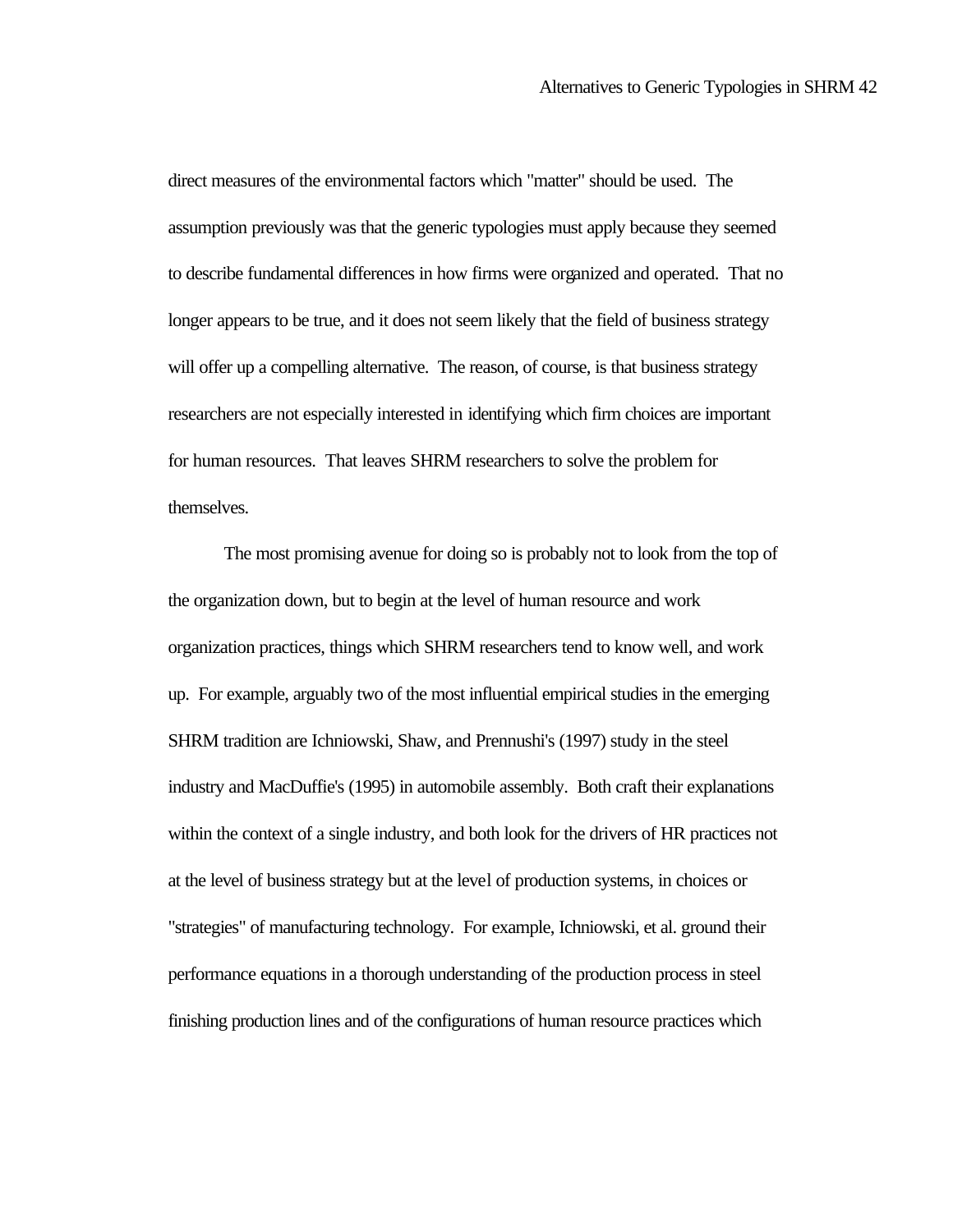are prevalent in this context. They use this knowledge to check the validity of their groupings of human resource systems. MacDuffie develops a strong argument for synergistic human resource practices based on the requirements of "lean production" in automobile mass manufacturing. Different choices in manufacturing systems are seen as requiring different work organization and employment practices which can be specifically hypothesized about a priori. The manufacturing strategies in each study are unique to that industry and do not aggregate up to any generic typology, despite that fact that the label "high performance work systems" has been invoked in each case (Dyer and Reeves 1995). Yet they work well in their specific contexts.

Similar arguments can be made about the research on business strategy and labor relations which predates most SHRM research. In these studies, the outcomes of the collective bargaining process were seen as driven in part by the bargaining power that management derived from its ability to manipulate employment levels unilaterally. Therefore, once the management choices through which employment could be shaped unilaterally were identified, such as investment decisions that closed existing plants or opened new ones, then researchers had "discovered" the business strategy choices that were needed to drive their explanations of collective bargaining outcomes (Cappelli and Singh 1992).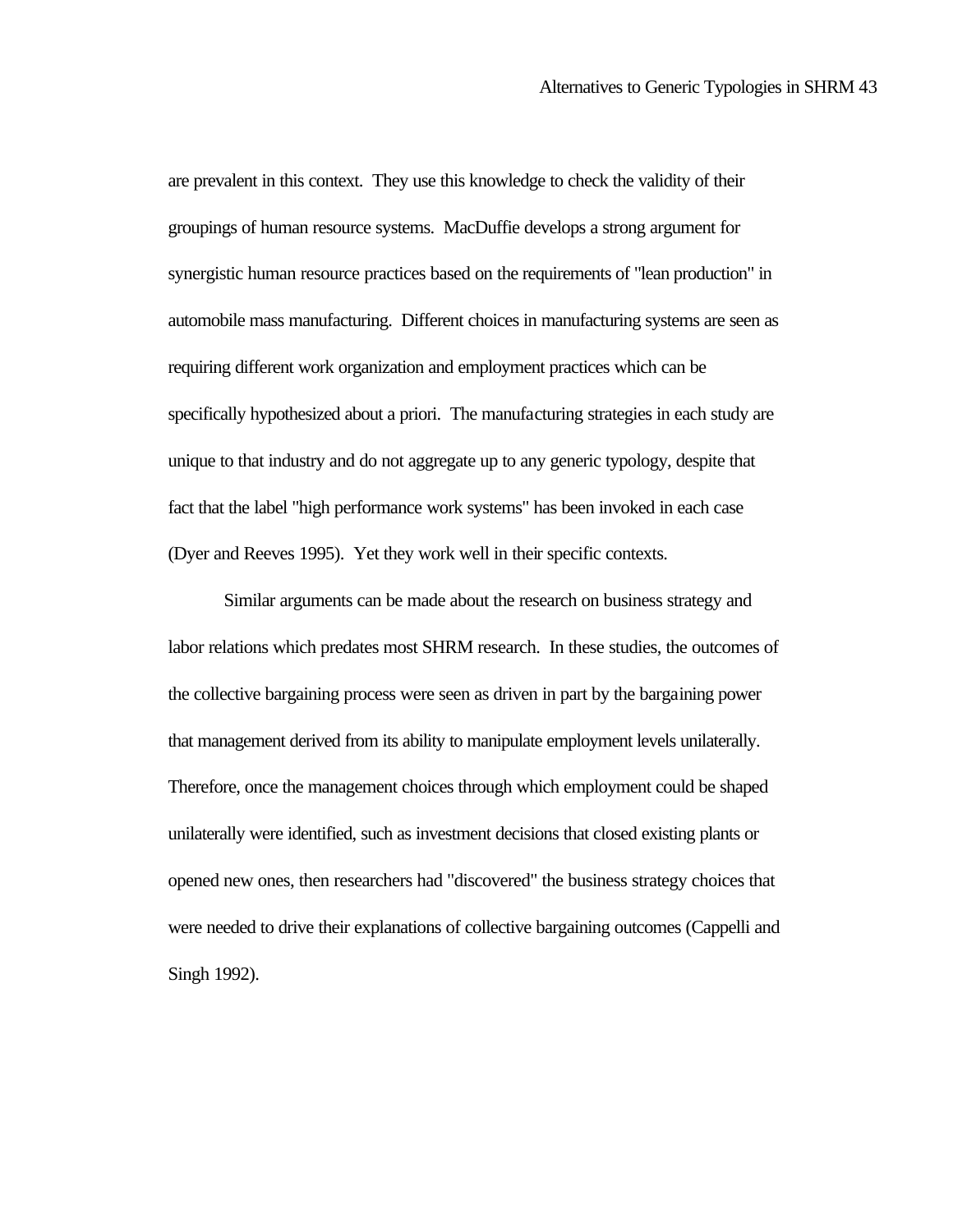In industries where the human resource implications of a dominant production technology or employee governance mechanism are not obvious, making sense of the multitude of strategic actions firms might take can be a major problem. This might be true, for example, in a service industry such as life insurance. One solution is to break the organization into pieces where a dominant organizational logic does prevail, such as in an R&D division of a consumer electronics firm or in the sales division of an insurance company, as we implied in our discussion of fitness landscapes. An empirical operationalization of strategy might use factor or cluster analysis to determine how specific strategic thrusts are combined by SBU-level organizations in the sample. These groupings could then be theoretically related to HR practices through mechanisms which are plausible vis-à-vis the prevailing organizational logics in the sample and are informed by the strategy field's current thinking about how organizational capabilities and strategic decision making co-evolve. Of course, the difficulty with this approach is that it trades universal descriptions of the relationships between strategy, HR practices, and performance for contextual validity, but the potential gains in understanding make this a good bargain at this point.

This suggestion is not an appeal to ad hoc methodologies. Descriptions of strategic content and of the particular approach to strategy used to describe linkages between HR systems and strategies should be based on a thorough knowledge of the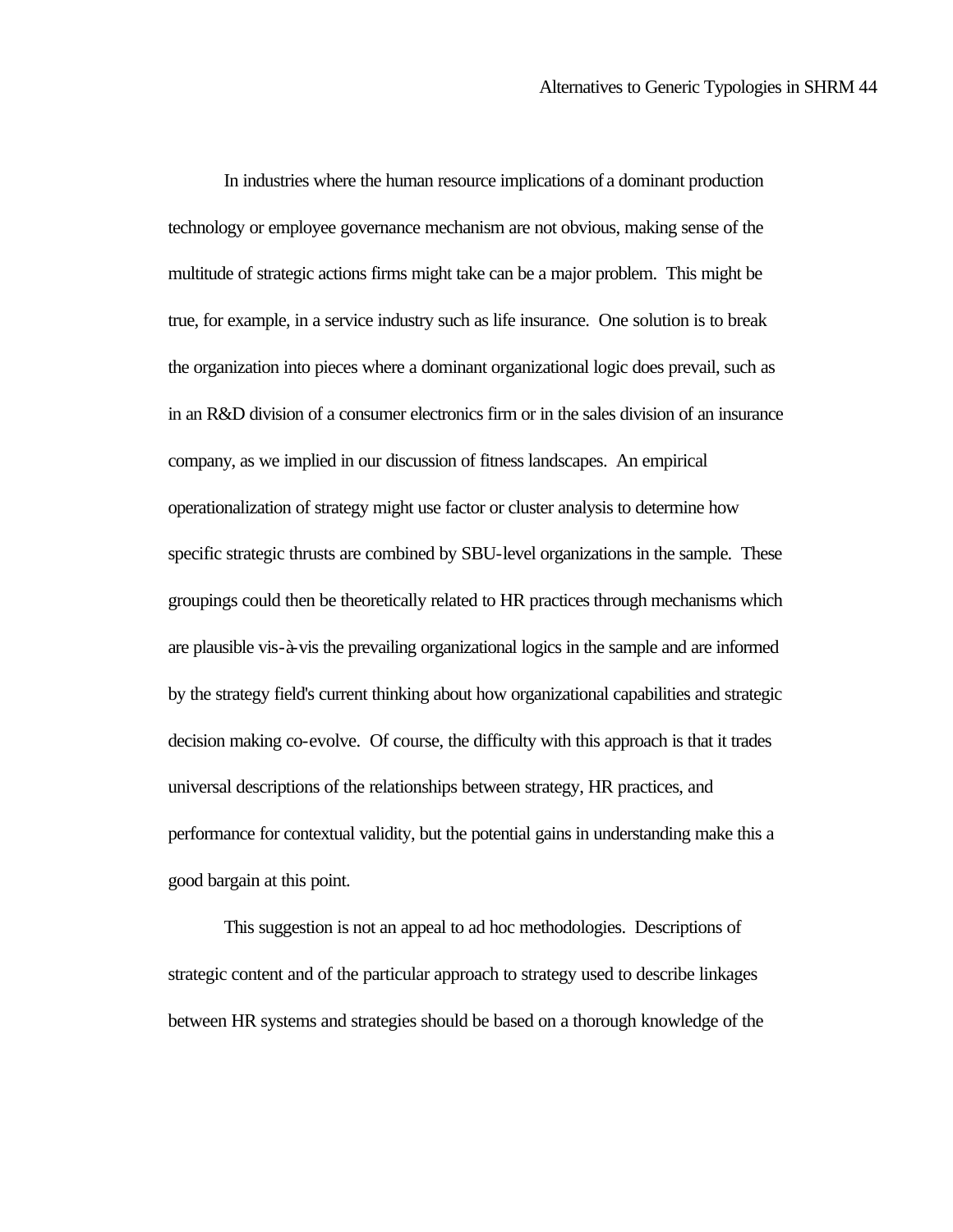empirical context for a particular study. Thus, a priori hypotheses about the relationships between HR practices, strategy, and organizational outcomes will be informed by theoretic mechanisms which are contextually relevant. Also, any operationalization of strategy should be well matched to the theoretic arguments it helps to examine, in contrast to default usage of generic typologies.

#### A Different Course: Dynamic Capabilities and SHRM

Another very different route for SHRM is to pursue the approach in the first type of SHRM studies, examining the impact of HR practices on organizational performance, yet to do so with a different goal in mind. Researchers in business strategy are spending a great deal of time working in the resource-based view and competency traditions to identify sources of competitive advantage for firms. Research on the performance impact of HR practices is designed to do exactly that. SHRM researchers might simply focus their studies on identifying why human resource and work organization practices generate returns in one setting but not in others in order to understand why human resources become strategic competencies. In short, the audience for traditional SHRM research may become much broader if the studies were pointed away from simple measurement of effects toward these larger questions. Moreover, attention to how strategic capabilities evolve will shed light on how bundling or synergies really work, which would enhance SHRM work on fit and on how strategy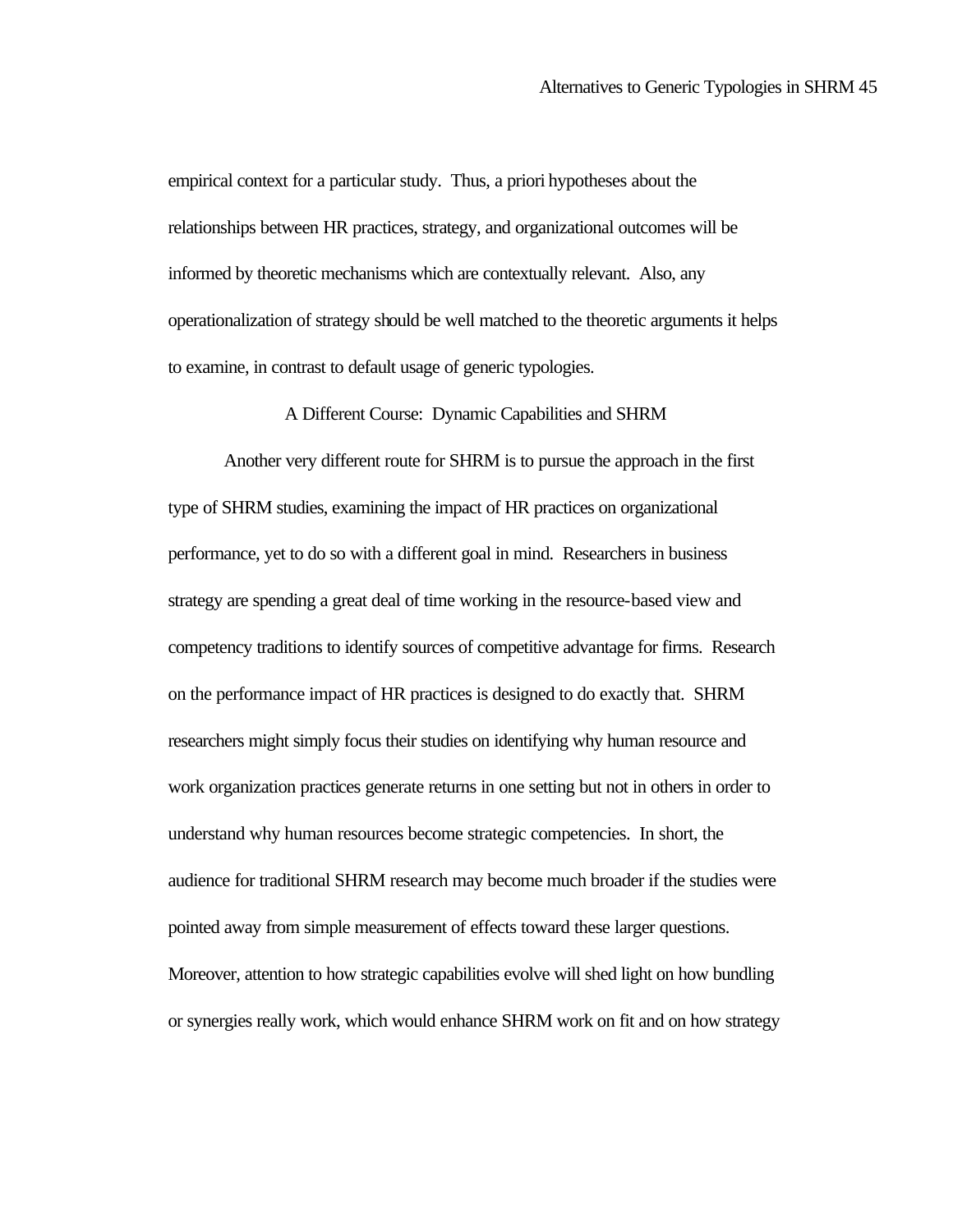influences organizations' sets of HR practices. Hence, SHRM can also gain much from a more dynamic approach to studying strategic advantage. Again, this effort should draw on existing process-oriented strategy theories to generate new hypotheses about how and why internal and external fit occurs, as well as how resources may give rise to strategies. To illustrate how this might work, we briefly discuss some dynamic strategic process approaches and some of their potential applications to SHRM research below.

One dynamic approach to strategy seeks to determine organizations' strategies by observing patterns in their strategic actions over time. This approach is reflected in such definitions of strategy as "consistencies in the behavior of organizations" (Mintzberg and Waters 1982) and "a pattern in a stream of [organizationally relevant] decisions" (Mintzberg 1978). Generally, this approach depicts strategy as organizational interactions with uncertain or dynamic environmental conditions that make strategic planning by top management less useful because of bounded rationality (Mintzberg 1992). Thus, this approach emphasizes the dynamic organizational processes which help generate strategic opportunities, rather than the comparative statics of most economics-based approaches. While scholars in this tradition are generally skeptical of top management's ability to set appropriate strategies as complete, finished wholes, they acknowledge that strategic content and processes are subject to a degree of conscious shaping by organizational actors, but argue that this occurs incrementally (Quinn 1980).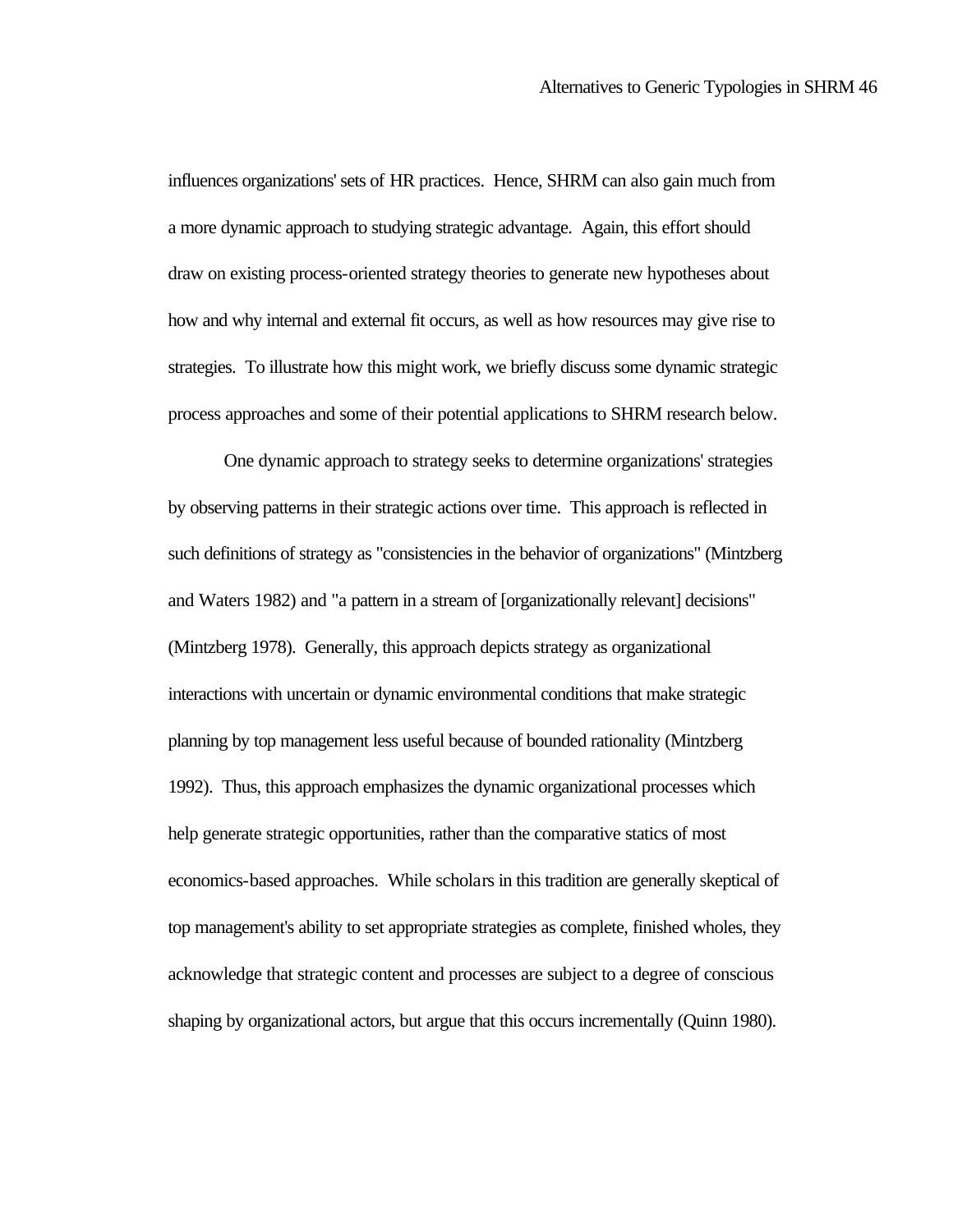SHRM research using this approach could draw on existing models of internal coalition building and sensemaking processes in describing how HR policies and practices are determined and in how sets of HR policies and practices are given a degree of coherence (e.g., Abrahamson 1996, 1997; Bamberger and Fiegenbaum 1996; Johns, 1993). These notions of strategy recognize the advantages of fluid strategic adaptation, making for rich description of the organizational processes which create and support adaptive strategies, and are often only peripherally concerned with enumerating the appropriate content of specific strategies. They thus form a basis for describing how organizational actors can help human resource systems become strategically valuable strategic capabilities.

In one version of this approach, strategic options bubble up the organizational hierarchy to top managers, who can assign resources to promising alternatives, while allowing other options to die. Management can achieve strategic coherence by constraining supported strategic thrusts to fall within predetermined general parameters (Perry, Stott, and Smallwood 1993). For example, Xerox supports strategic innovation in a number of ways within the firm, but keeps supported options within its self-defined identity as "the document company." One way in which this perspective sheds light on the development of capabilities is by suggesting that differences in the timing of managerial decisions about which strategic thrusts will be supported and in the breadth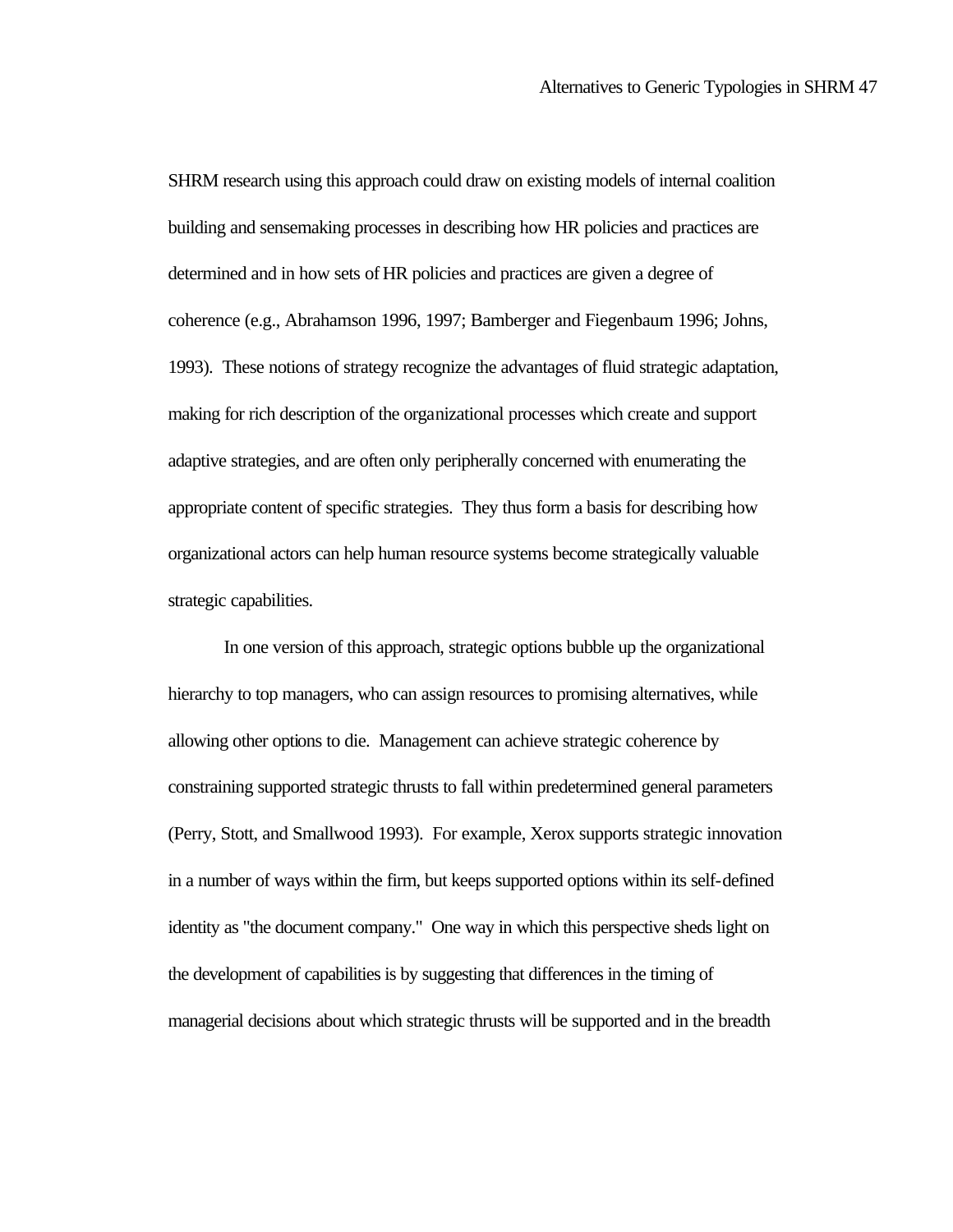of the parameters which determine what organizations will and will not do can impact internal fit. For example, management can encourage more strategic variety by delaying its resource allocation decisions until innovative strategic thrusts have time to mature. Likewise, widening an organization's general strategic parameters can encourage strategic variety, but both of these moves may be costly to internal fit. Perhaps different kinds of strategic capabilities are more likely to develop under different combinations of these two variables (see Table 3).

#### TABLE 3 ABOUT HERE

To illustrate, it would be interesting to compare the impact of HR systems on firm performance in firms that combine delayed resource allocation decisions with tight general strategic parameters (firms in Quadrant D in Table 3) to the strategic value of HR systems in firms which have chosen tight strategic parameters and early resource allocation decision points (firms in Quadrant C in Table 3).

Dynamic approaches to understanding strategy formulation also include evolutionary economics (e.g., Nelson and Winter 1982), which introduce such concepts as tacit knowledge and organizational routines and examine their implications, and resource dependence theories, which describe how organizational decisions are made, based on the relative power of various factions within each organization (e.g., Pfeffer 1978). This research stream also includes the important voices of political scientists,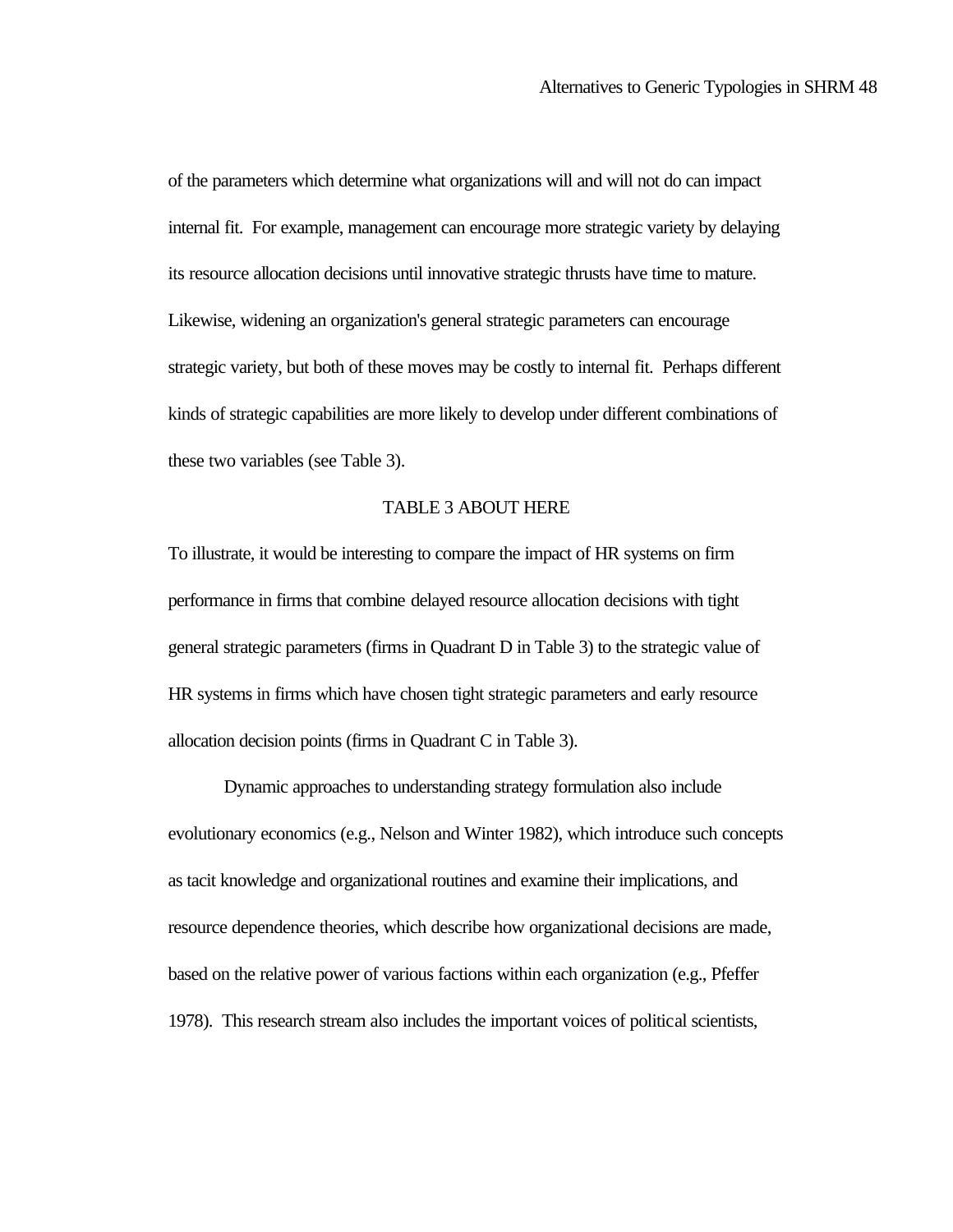cognitive psychologists, organizational culture theorists, and advocates of "learning" organizations. Clearly, dynamic approaches to strategy offer a variety of perspectives.

The ambiguities here may be somewhat disconcerting to SHRM scholars who are used to the comforting certainties of the generic typologies. Nevertheless, exploring dynamic strategy theories offers great opportunities for SHRM. SHRM theorists generally do not yet have a good understanding of the mechanisms driving complementarities, and delving into them may suggest new questions as well as answers. For example, examining mechanisms could suggest that our attention may be profitably directed to a relatively unexamined general organizational capability, the ability to implement human resource policies consistent with organizational strategies, rather than on the specific contents of strategies and sets of human resource practices, since fit may be a phenomenon which is idiosyncratic at the organization level or even lower (Becker and Gerhart 1996; Huselid and Becker 1995). Indeed, attention to capabilities may justifiably bring SHRM research back to the organizational level of analysis, where capabilities are thought to reside (Stalk, Evans, and Shulman 1992).

Overall, the juncture of human resource management and strategy in SHRM suggests a way to merge internal and external views of strategic advantage by shedding light on how strategic capabilities develop. Human resource management's advantage here is its ability to help strategy researchers look inside organizational black boxes at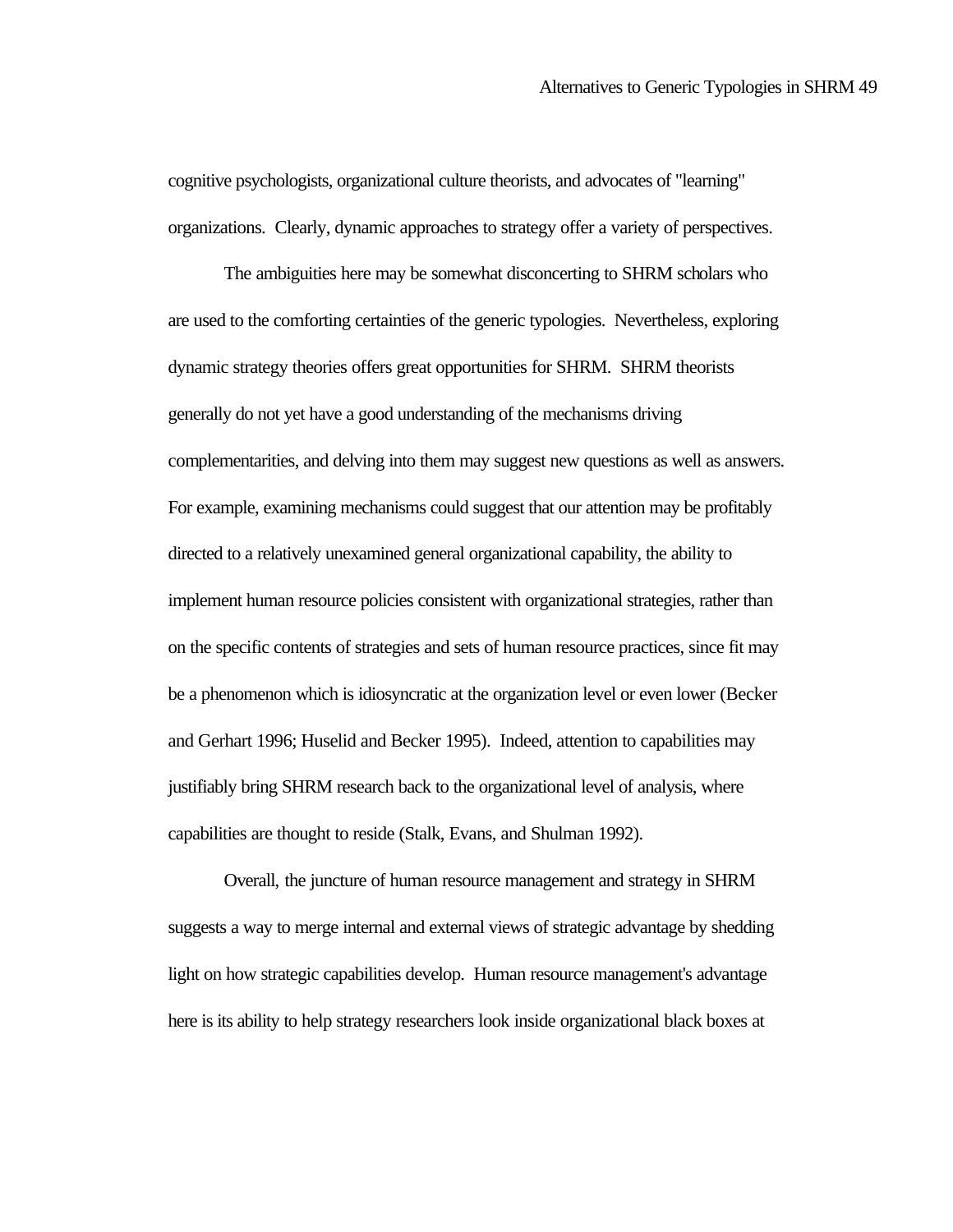the HR practices which govern employment relationships and determine the organization of work. Strategy contributes ways of thinking theoretically about the sources of competitive advantage. Together, strategy and human resource management may be able to define a priori theoretical rationales for linking human resource practices with organizational strategies and outcomes. Detailed understanding of both internal and external complementarities would be a major advance for SHRM and is a logical replacement for the simple but outmoded configurations described in generic strategy typologies.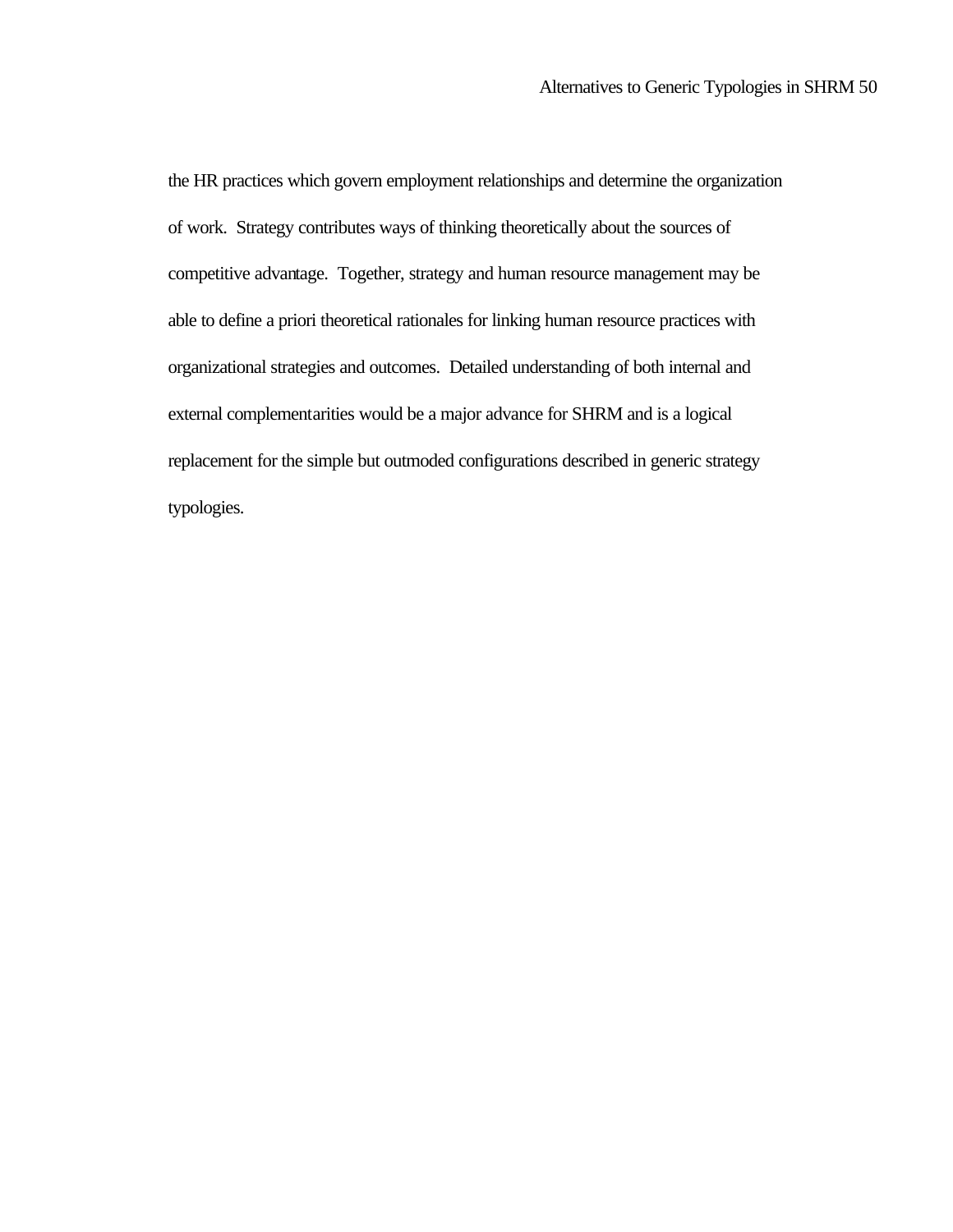## AUTHOR ACKNOWLEDGMENT

We gratefully acknowledge the comments of Prashant Kale on strategy issues

and of Larry Hunter on strategic human resource management.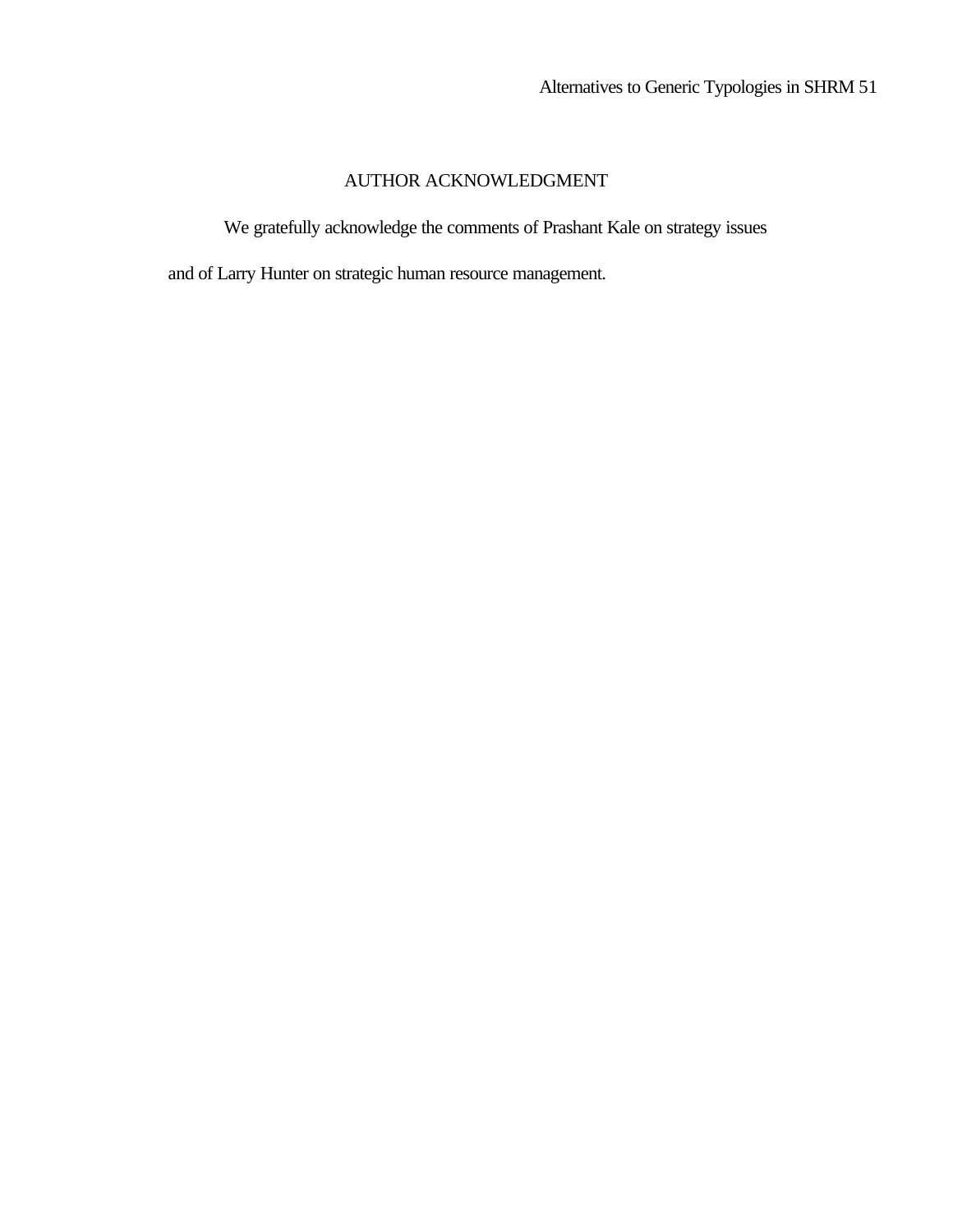#### **NOTES**

1. A central tenet of population ecology is that organizational inertia is so strong that organizations cannot effectively adapt to the demands of their competitive environments (i.e., that organizational attributes are essentially fixed; cf. Hannan and Freeman 1989).

2. This study and the one that follows are mentioned for illustrative purposes and should not be viewed as definitive tests of Porter's typology. A detailed description of these studies are available from the authors upon request.

3. We note that Porter's value chains analysis (Porter 1985) also incorporates factors which are conceived to operate on the corporate (organization) level, but that his generic strategies and Five Forces analyses are situated at the SBU level.

4. We thank Patrick Wright for suggesting this example.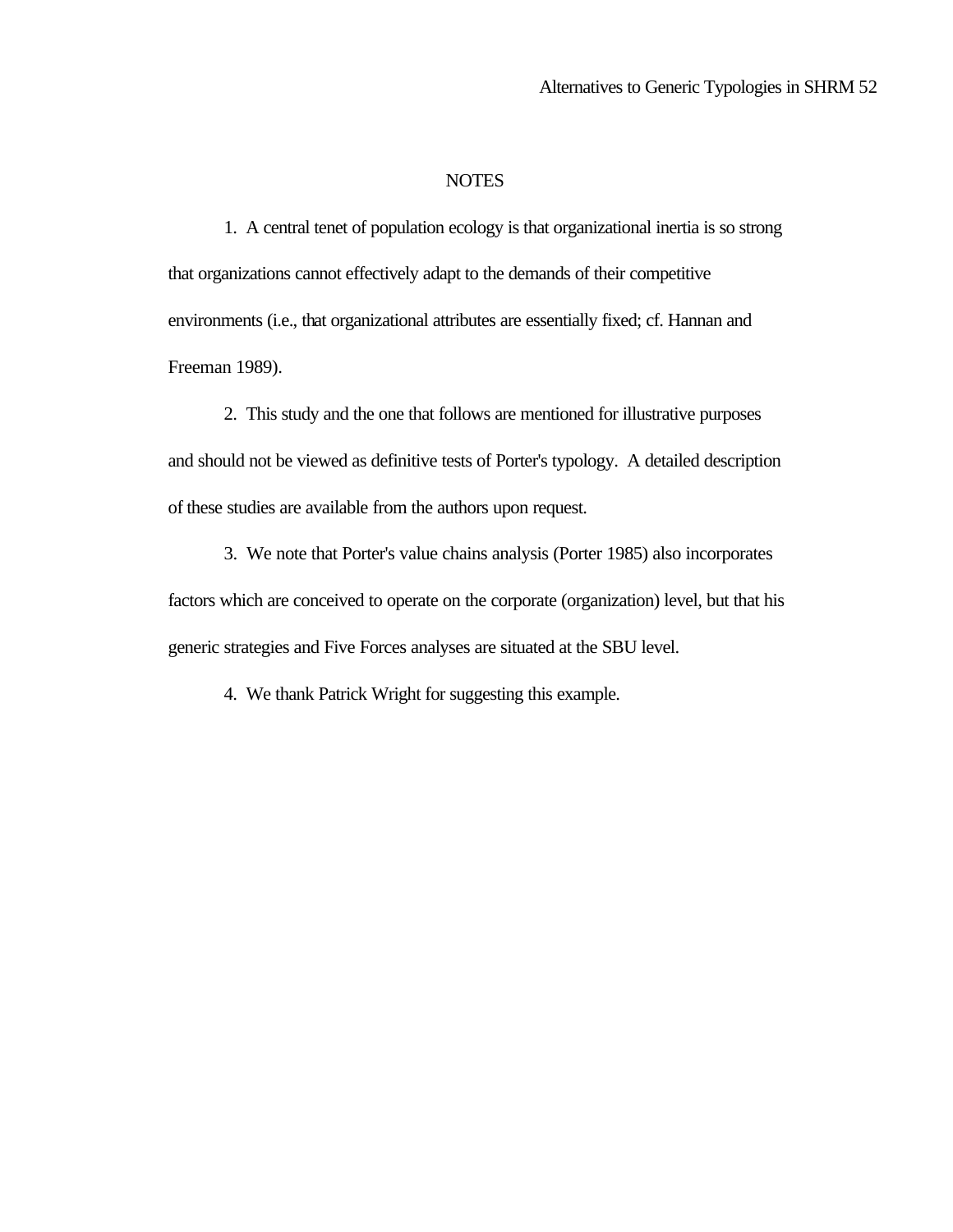#### REFERENCES

Abrahamson, Eric. 1997. The emergence and prevalence of management rhetorics: The effects of long waves, labor unions, and turnover, 1875 to 1992. *Academy of Management Journal,* 40(3): 491-533.

----------. 1996. Management fashion. *Academy of Management Review,* 21(1): 254-285.

Amburgey, Terry L.; Kelly, Dawn; and Barnett, William P. 1993. Resetting the clock : The dynamics of organizational change and failure. *Administrative Science Quarterly* 38(1): 51-73.

Arthur, Jeffrey B. 1992. The link between business strategy and industrial relations systems in American steel minimills. *Industrial and Labor Relations Review* 45(3): 488-506.

Bamberger, Peter A., and Fiegenbaum, Avi. 1996. The role of strategic reference points in explaining the nature and consequences of human resource strategy.

Academy of Management Review 21(4): 926-58.

Barney, Jay. 1991. Firm resources and sustained competitive advantage. *Journal of Management* 17: 99-120.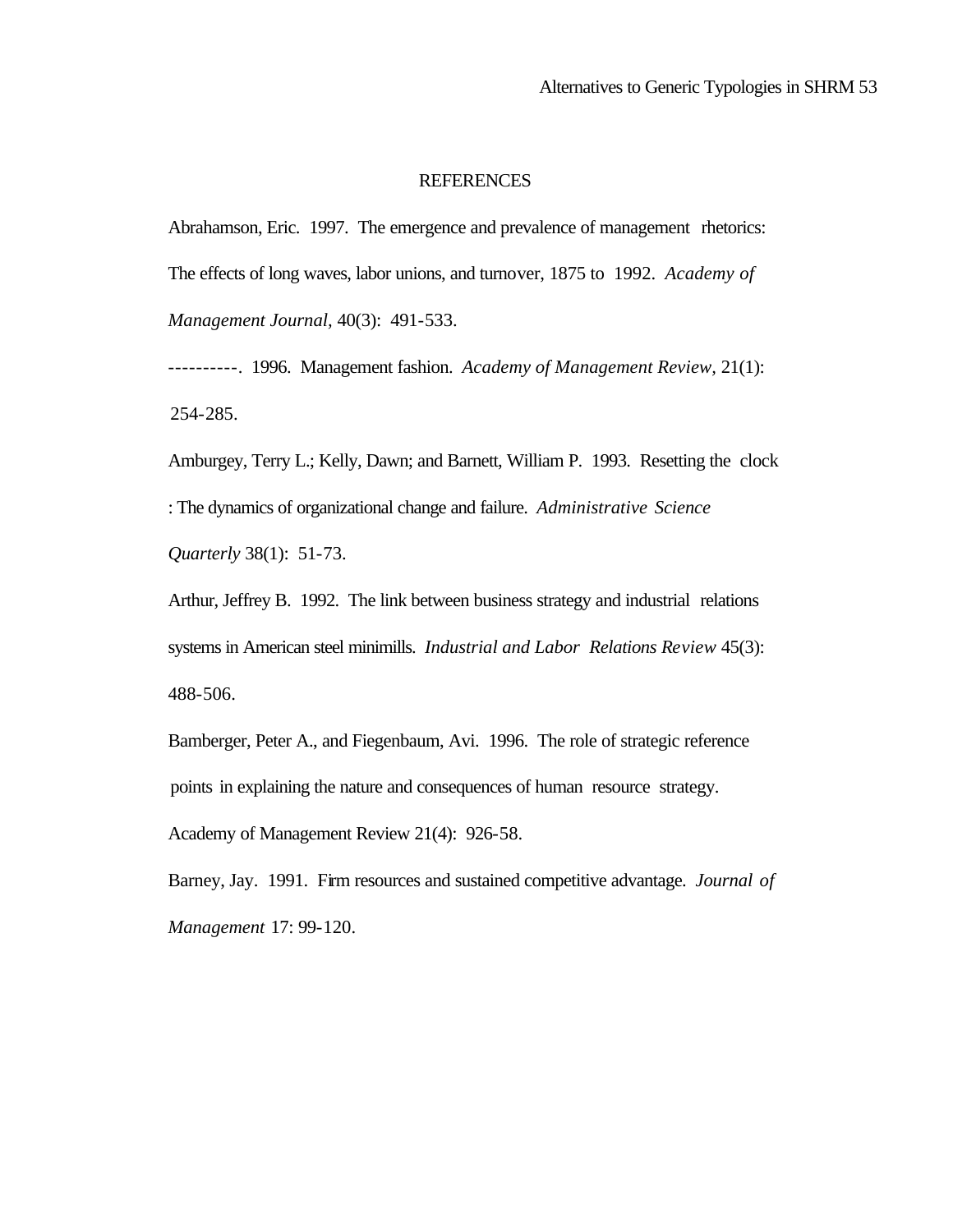Becker, Brian, and Gerhart, Barry. 1996. The impact of human resource management on organizational performance: Progress and prospects. *Academy of Management Journal* 39(4): 779-801.

Begin, James P. 1991. *Strategic employment policy: An organizational systems perspective.* Englewood Cliffs, NJ: Prentice-Hall.

Bowman, Edward H., and Hurry, Dileep. 1993. Strategy through the option lens: An integrated view of resource investments and the incremental-choice process. *Academy of Management Review* 18(4): 760-82.

Cappelli, Peter, and Crocker-Hefter, Anne. 1996. Distinctive human resources are firm's core competencies. *Organizational Dynamics* 24(3): 7-22.

Cappelli, Peter, and Singh, Harbir. 1992. Integrating strategic human resources and strategic management. In *Research Frontiers in Industrial Relations and Human Resources*, Lewin, David; Mitchell, Olivia S.; and Sherer, Peter, D., eds., pp. 165-

192. Madison, Wisc.: Industrial Relations Research Association.

Cole, Robert E. 1992. The quality revolution. *Production and Operations* 

*Management* 1(1): 118-20.

Dyer, Lee, and Reeves, Todd. 1995. Human resource strategies and firm performance: What do we know and where do we need to go? *The International Journal of Human Resource Management* 6(3): 656-70.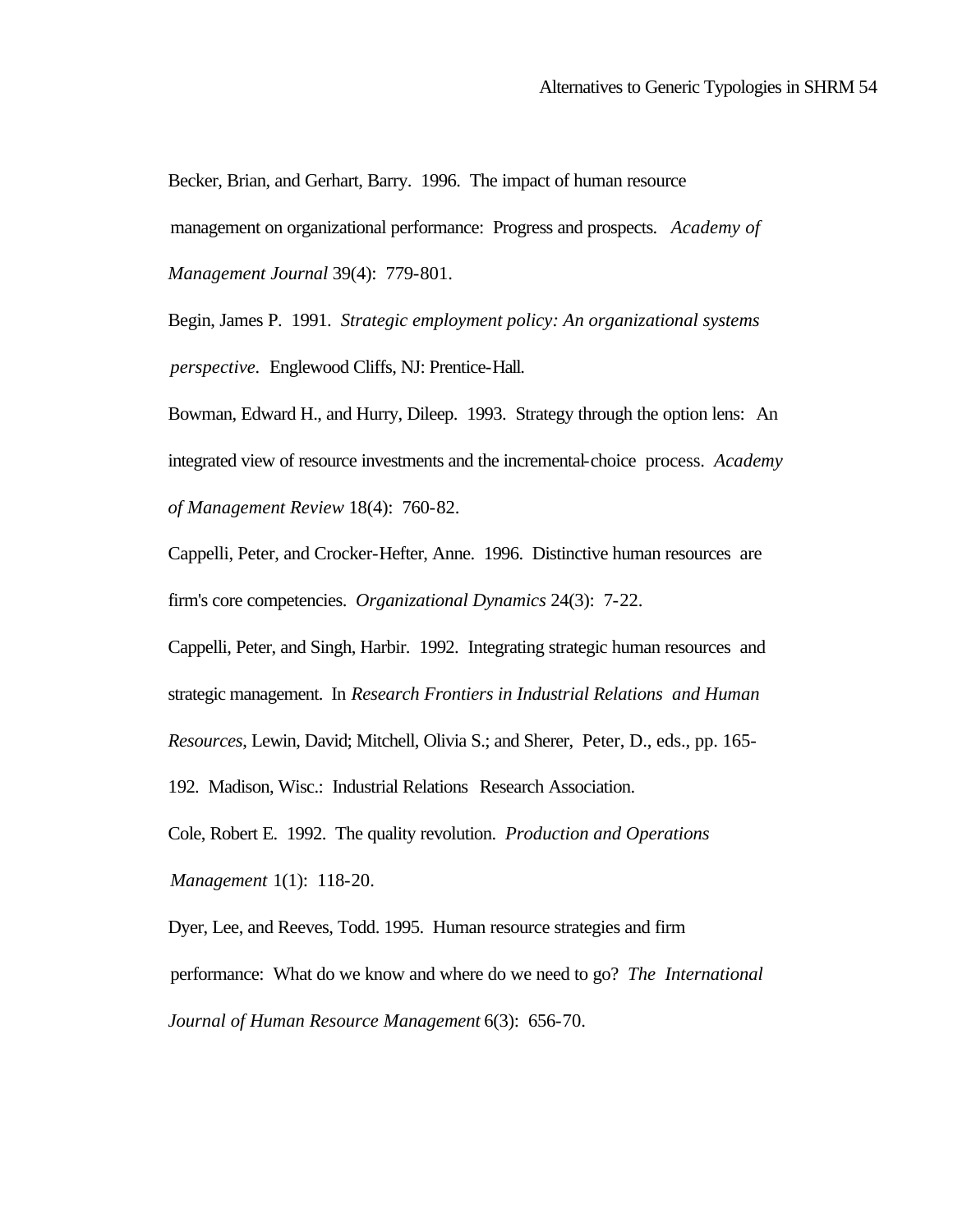Flynn, E. James, and Flynn, Barbara B. 1996. Achieving simultaneous cost and differentiation competitive advantages through continuous improvement: World class manufacturing as a competitive strategy. *Journal of Management Issues* 8(3): 360- 79.

Galunic, D. Charles, and Eisenhardt, Kathleen M. 1994. Renewing the strategystructure-performance paradigm. In *Research in Organizational Behavior,* vol. 16, Staw, Barry M., and Cummings, Larry L. eds., pp. 215-55.

Hackman, J. Richard. 1985. Doing research that makes a difference. In *Doing Research That Is Useful for Theory and Practice,* Edward E. Lawler, et al. eds.,

pp. 126-49*.* San Francisco: Jossey-Bass.

Hannan, Michael T., and Freeman, John. 1989. *Organizational ecology.*

Cambridge, MA: Harvard University Press.

Hunter, Larry W. 1996. When fit doesn't happen: The limits of business strategy as an explanation for variety in human resource management practices. Paper presented at the annual meetings of the Academy of Management, Cincinnati, OH, August, 1996.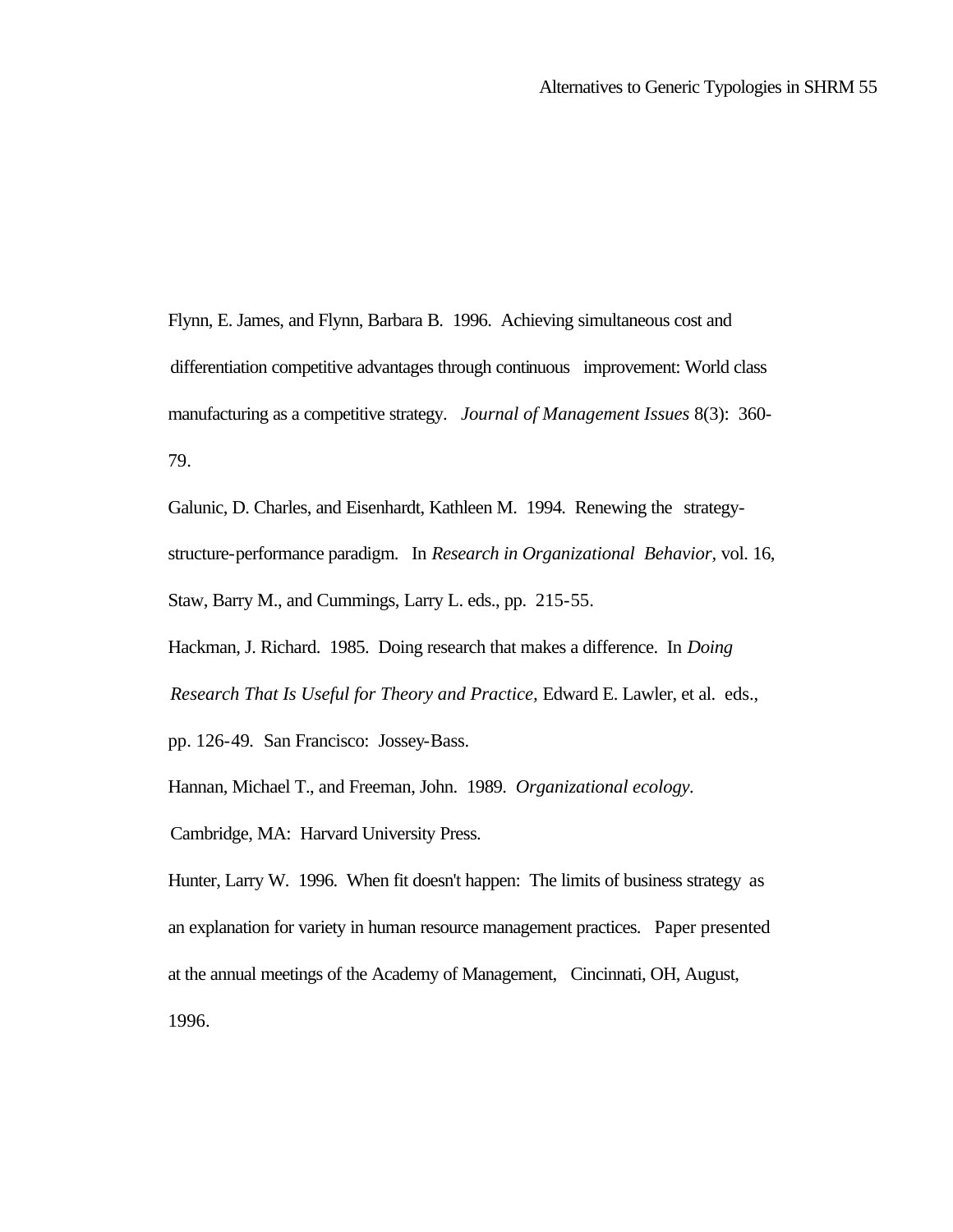Hurry, Dileep; Miller, Adam T.; and Bowman, Edward H. 1992. Calls on hightechnology: Japanese exploration of venture capital investments in the United States. *Strategic Management Journal* 13: 85-101.

Huselid, Mark A. 1995. The impact of human resource management practices on turnover, productivity, and corporate financial performance. *Academy of Management Journal* 38: 635-72.

Huselid, Mark A., and Becker, Brian E. 1996. Methodological issues in crosssectional and panel estimates of the HR-firm performance link. *Industrial Relations* 35(3): 400-22.

Ichniowski, Casey; Shaw, Kathryn; and Prennushi, Giovanna. 1997. The effects of human resource management practices on productivity: A study of steel finishing lines. *American Economic Review* 87(3): 291-313.

Johns, Gary. 1993. Constraints on the adoption of psychology-based personnel practices: Lessons from organizational innovation. *Personnel Psychology* 46(3): 569-92.

Koch, Marianne J., and McGrath, Rita Gunther. 1996. Improving labor productivity: Human resource management policies do matter. *Strategic Management Journal* 17: 335-54.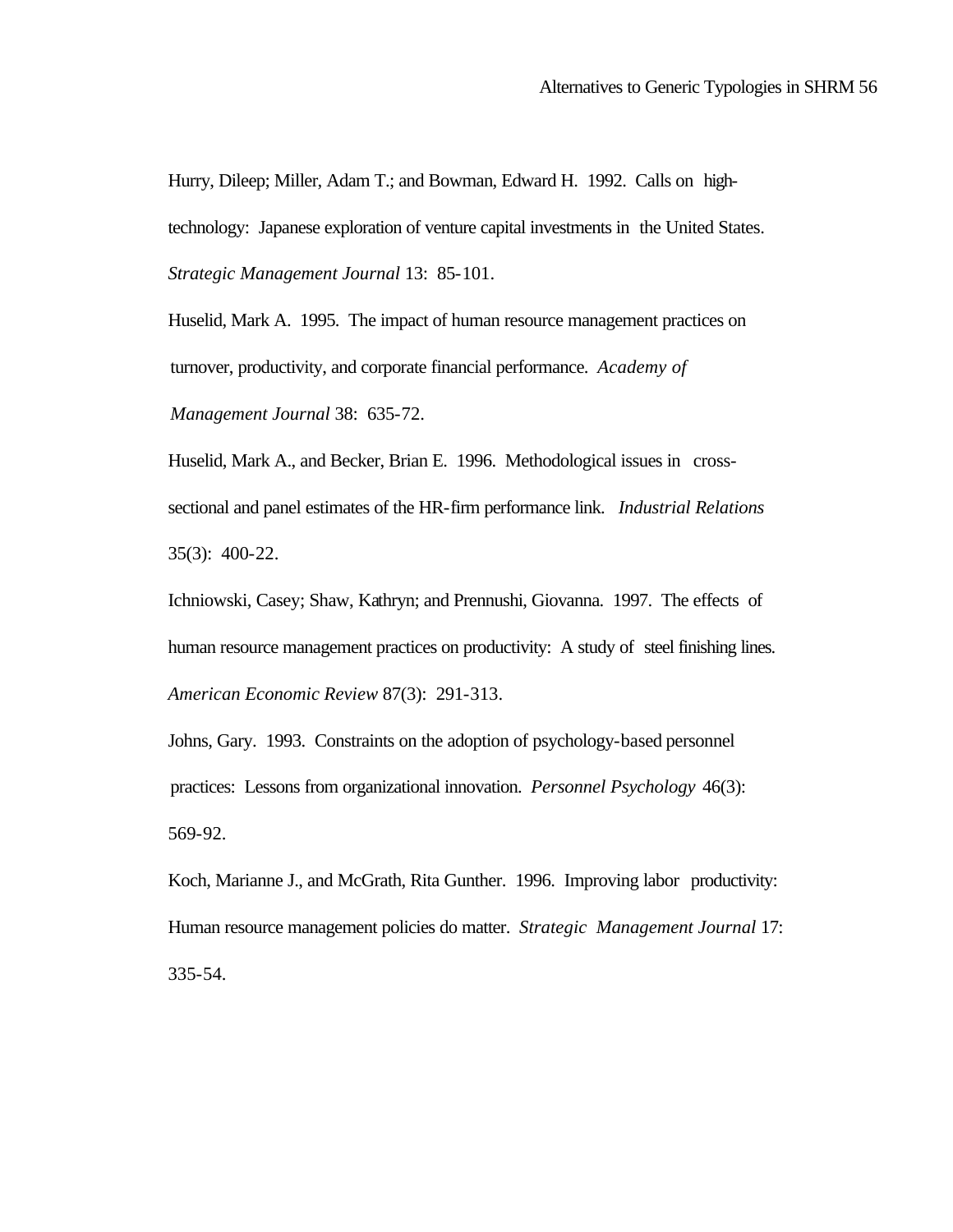Kochan, Thomas A.; McKersie, Robert B.; and Cappelli, Peter. 1984. Strategic choice and industrial relations theory. *Industrial Relations* 23(1): 16-39. Kogut, Bruce. 1991. Joint ventures and the option to expand and acquire. *Management Science* 37(1): 19-33.

Lengnick-Hall, Cynthia A., and Lengnick-Hall, Mark L. 1988. Strategic human resource management: A review of the literature and a proposed typology. *Academy of Management Review* 13: 454-70.

Levinthal, Daniel. 1997. Adaptation on rugged landscapes. *Management Science* 43: 934-50.

MacDuffie, John Paul. 1995. Human resource bundles and manufacturing performance: Organizational logic and production systems in the world auto industry. *Industrial and Labor Relations Review* 48: 197-221.

MacDuffie, John Paul; Sethuraman, Kannan; and Fisher, Marshall L. 1996. Product variety and manufacturing performance: Evidence from the International Automotive Assembly Plant Study. *Management Science* 42(3): 350-69.

McGahan, Anita M., and Porter, Michael E. . 1997. How much does industry matter, really? *Strategic Management Journal* 18 (special summer issue): 15-30.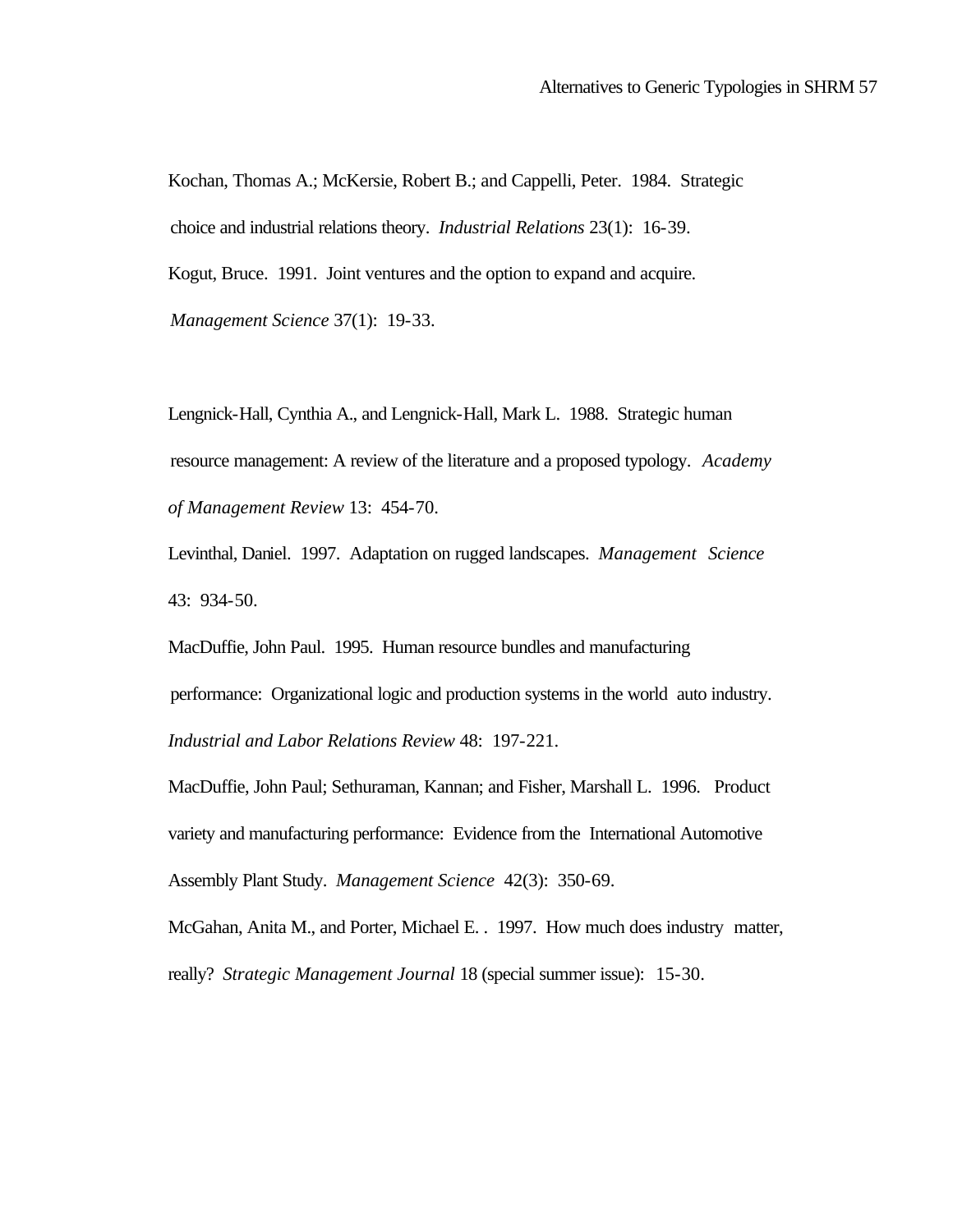Miles, Raymond E., and Snow, Charles C. 1978. *Organizational strategy, structure, and process*. New York: McGraw-Hill.

Miller, Danny. 1992. The generic strategy trap. *Journal of Business Strategy* 13(1): 37-41.

Mintzberg, Henry. 1992. Five ps for strategy. In *The Strategy Process: Concepts and Contexts.* Mintzberg, Henry and Quinn, James Brian, eds., pp. 12-19.

Englewood Cliffs, NJ: Prentice-Hall.

----------. 1978. Patterns in strategy formation. *Management Science* 16(2): 44- 53.

Mintzberg, Henry, and Waters, James A. 1982. Tracking strategy in an entrepreneurial firm. *Academy of Management Journal* 25(3): 465-99.

Nelson, Richard R. 1991. Why do firms differ, and how does it matter? *Strategic Management Journal* 12: 61-74.

Nelson, Richard, and Winter, Sidney. 1982. *An Evolutionary Theory of Economic Change*. Cambridge, MA: Harvard U. Press.

O'Reilly, Dolores. 1995. Classical competitive strategy in newly deregulated industries--Does it apply? *International Review of Strategic Management* 6: 123- 45.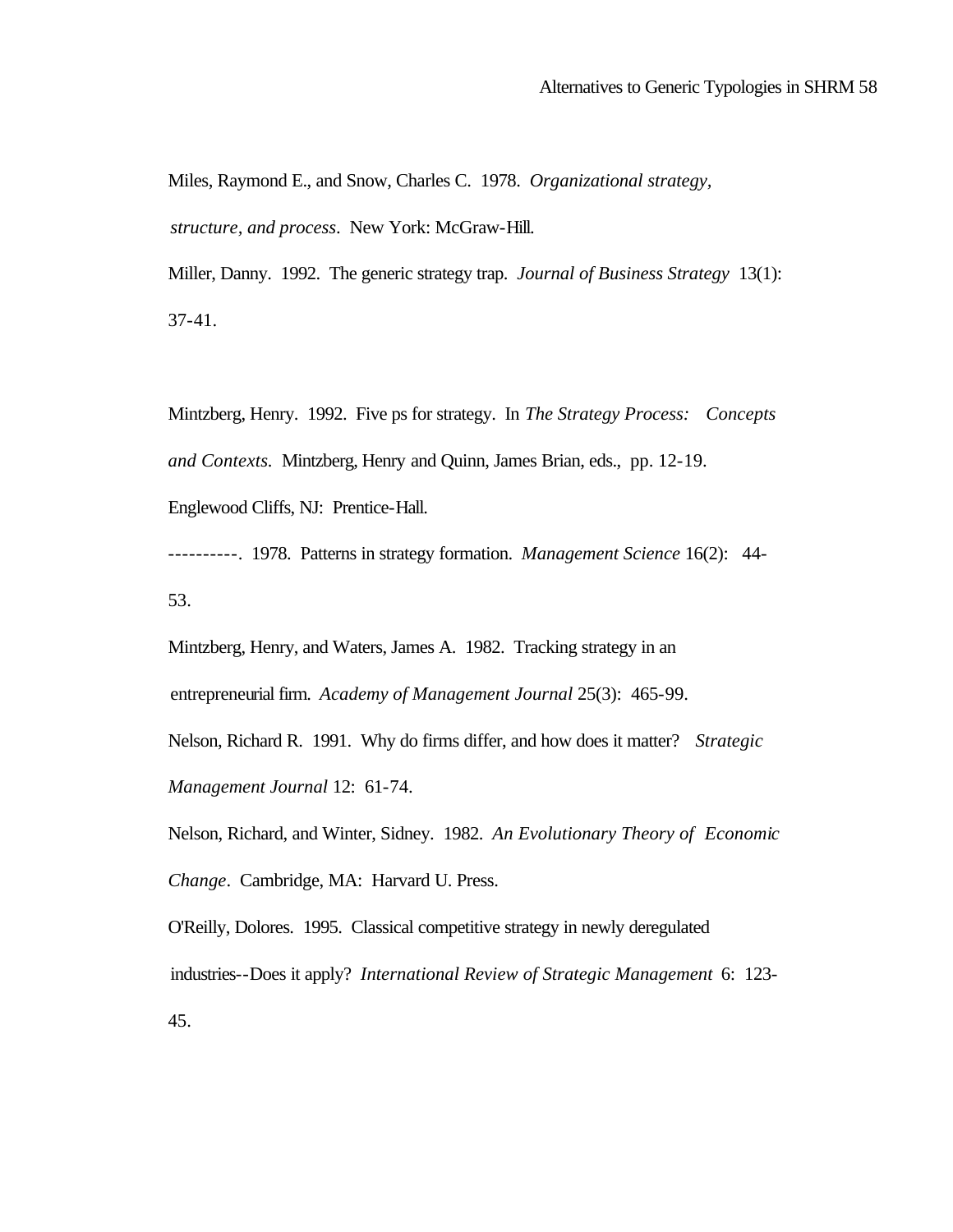Perry, Lee Tom; Stott, Randall G.; and Smallwood, Norman W. 1993. *Real-time Strategy: Improvising Team-based Planning for a Fast-changing World.* New York: Wiley.

Pfeffer, Jeffrey. 1978. *The External Control of Organizations.* New York: Harper & Row.

Porter, Michael E. 1991. Towards a dynamic theory of strategy. *Strategic* 

*Management Journal* 12: 95-117.

----------. 1985. *Competitive Advantage: Creating and Sustaining Superior Performance.* New York: The Free Press.

----------. 1981. The contributions of Industrial Organization to Strategic

Management. *Academy of Management Review* 6(4): 609-20.

----------. 1980. *Competitive Strategy: Techniques for Analyzing Industries and* 

*Competitors.* New York: The Free Press.

Quinn, James B. 1980. *Strategies for Change: Logical Incrementalism.*

Homewood, IL: Irwin.

Romanelli, Elaine, and Tushman, Michael L. 1994. Organizational transformation as punctuated equilibrium: An empirical test. *Academy of Management Journal* 37(5): 1141-66.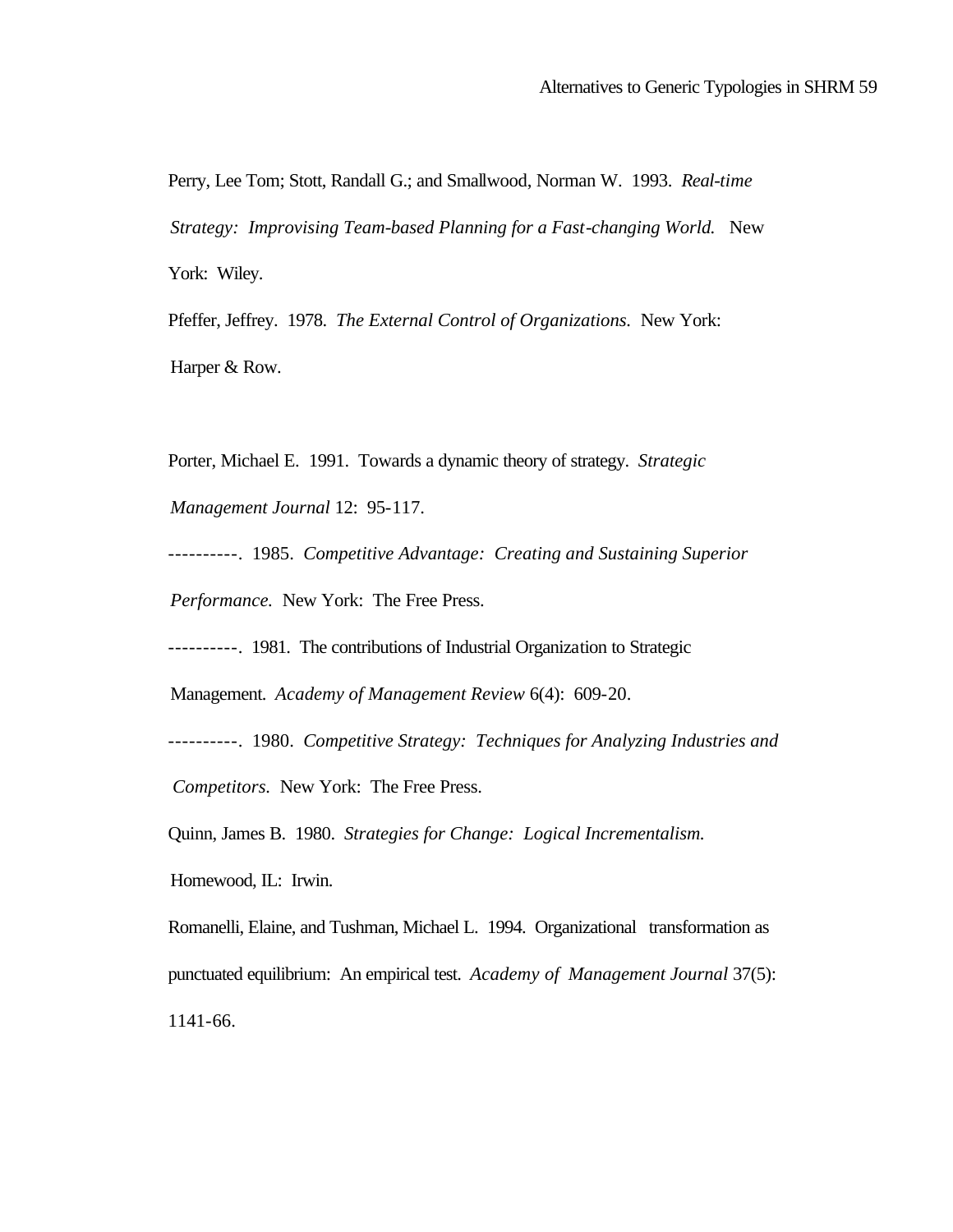Rumelt, Richard P. 1991. How much does industry matter? *Strategic Management Journal* 12(3): 167-85.

Rumelt, Richard P.; Schendel, Dan, and Teece, David J. 1994. *Fundamental Issues in Strategy: A Research Agenda.* Boston, MA: Harvard Business School Press. ----------. 1991. Strategic management and economics. *Strategic Management Journal* 12: 5-29.

Schmalensee, Richard. 1985. Do markets differ much? *American Economic Review* 75(3): 341-51.

Schuler, Randall S.; Galante, Steven P., and Jackson, Susan E. 1987. Matching effective HR practices with competitive strategy. *Personnel,* 64(9): 18-27. Stalk, George; Evans, Philip, and Shulman, Lawrence E. 1992. Competing on capabilities: The new rules of corporate strategy. *Harvard Business Review* 70(2): 57-69.

Wright, Peter, and Parsinia, Alex. 1988. Porter's synthesis of generic business strategies: A critique. *Industrial Management* 30(3): 20-23.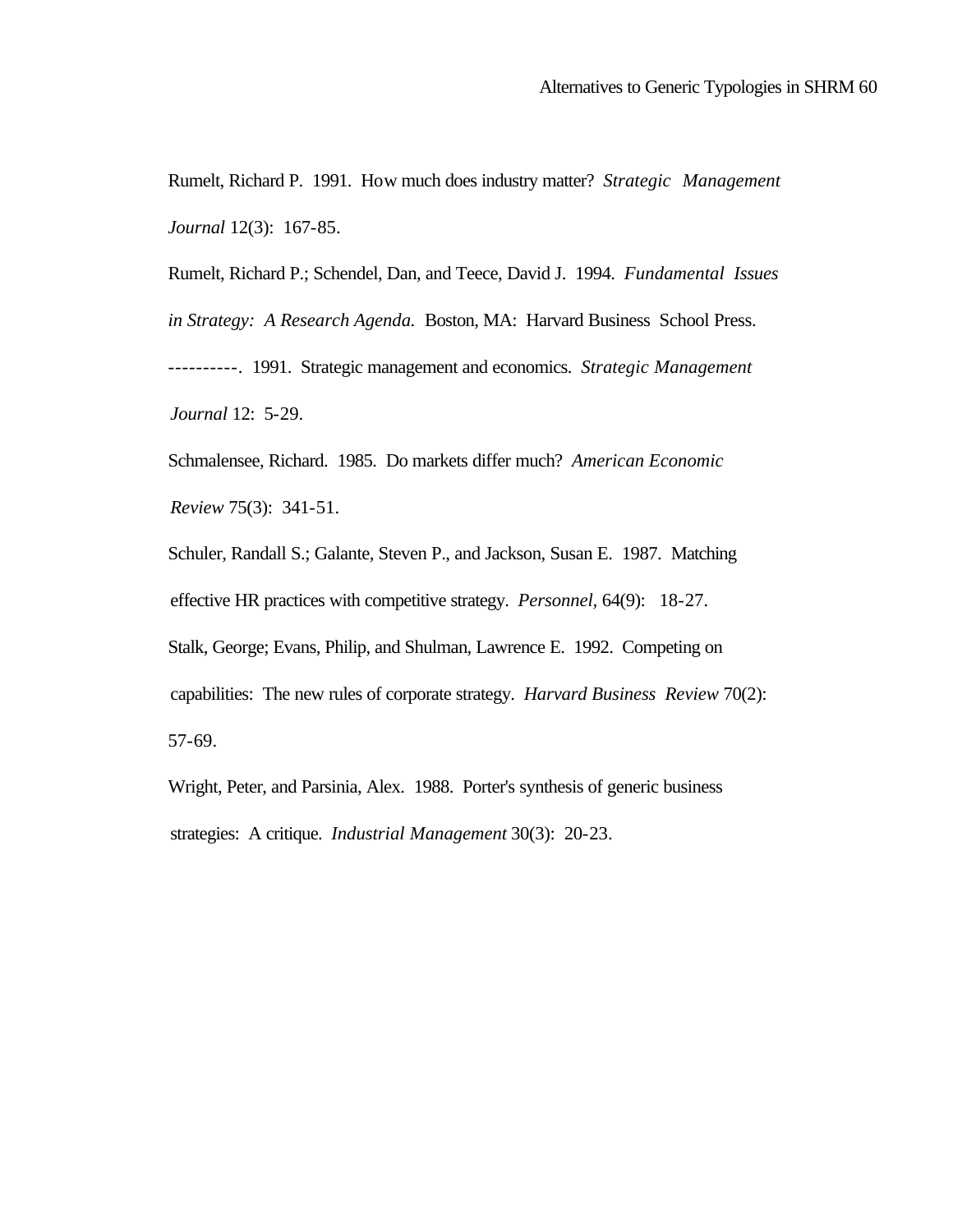# Alternatives to Generic Typologies in SHRM 61

|                                     | <b>Variable</b>                                     |         | 2              | 3       | 4         | 5             | 6         | 7             |
|-------------------------------------|-----------------------------------------------------|---------|----------------|---------|-----------|---------------|-----------|---------------|
|                                     | Cost strategy                                       | 1.00    |                |         |           |               |           |               |
|                                     | Differentiation strategy                            | $-0.16$ | 1.00           |         |           |               |           |               |
| 3.                                  | Focus strategy                                      | $-0.19$ | $-0.08$        | 1.00    |           |               |           |               |
| 4.                                  | Providing products with many features               | 0.05    | $-0.18$        | 0.01    | 1.00      |               |           |               |
|                                     | 5. High levels of customer service                  | $-0.05$ | $-0.22$        | 0.10    | $0.66***$ | 1.00          |           |               |
|                                     | 6. High levels of agent service to policyholders    | $-0.20$ | $-0.08$        | 0.04    | $0.39**$  | $0.61***$     | 1.00      |               |
|                                     | 7. Advertising aggressively                         | 0.07    | $-0.17$        | 0.13    | 0.19      | $0.49***$     | $0.33*$   | 1.00          |
| 8.                                  | High levels of agent remuneration                   | 0.01    | $-0.33*$       | $-0.02$ | $0.60***$ | $0.62***$     | $0.50***$ | $0.42**$      |
|                                     | 9. Building a brand name for the company            | $-0.02$ | $-0.01$        | $-0.03$ | $0.51***$ | $0.59***$     | $0.46***$ | $0.44**$      |
|                                     | 10. Operating efficiency/cost control               | 0.13    | $-0.27\dagger$ | $-0.03$ | $0.67***$ | $0.74***$     | $0.60***$ | $0.36**$      |
|                                     | 11. Stringent (conservative) underwriting standards | $-0.04$ | $-0.11$        | $-0.06$ | $0.37**$  | 0.22          | $0.32*$   | 0.00          |
|                                     | 12. Premiums lower than competitors                 | 0.01    | $-0.13$        | 0.08    | $0.41**$  | $0.27\dagger$ | $0.39**$  | 0.20          |
|                                     | 13. Competitive conversion features                 | $-0.19$ | 0.03           | 0.18    | $0.37**$  | $0.31*$       | $0.36**$  | 0.05          |
|                                     | 14. Serving special market segments                 | $-0.05$ | $-0.27\dagger$ | $0.35*$ | $0.52***$ | $0.55***$     | 0.20      | $0.40**$      |
|                                     | 15. Providing services to agents                    | $-0.11$ | $-0.19$        | $-0.09$ | $0.63***$ | $0.67***$     | $0.59***$ | $0.25\dagger$ |
|                                     | 16. Adding new distribution channels                | $-0.11$ | $-0.22$        | $-0.02$ | $0.65***$ | $0.49***$     | $0.32*$   | 0.13          |
|                                     | 17. Providing higher investment returns             | 0.02    | $-0.21$        | 0.16    | $0.53***$ | $0.49***$     | $0.38**$  | $0.40**$      |
|                                     | 18. Wide range of investment returns                | $-0.04$ | $-0.14$        | 0.10    | $0.40**$  | $0.33*$       | 0.12      | 0.17          |
| 19. Outside fund managers available |                                                     |         | $-0.19$        | 0.14    | $0.39**$  | $0.41**$      | 0.13      | $0.30*$       |

Table 1: Correlation Matrix for Porter Generic Strategies and Strategic Activities for Life Insurance Data

† p<.10, \* p<.05, \*\* p<.01, \*\*\* p<.001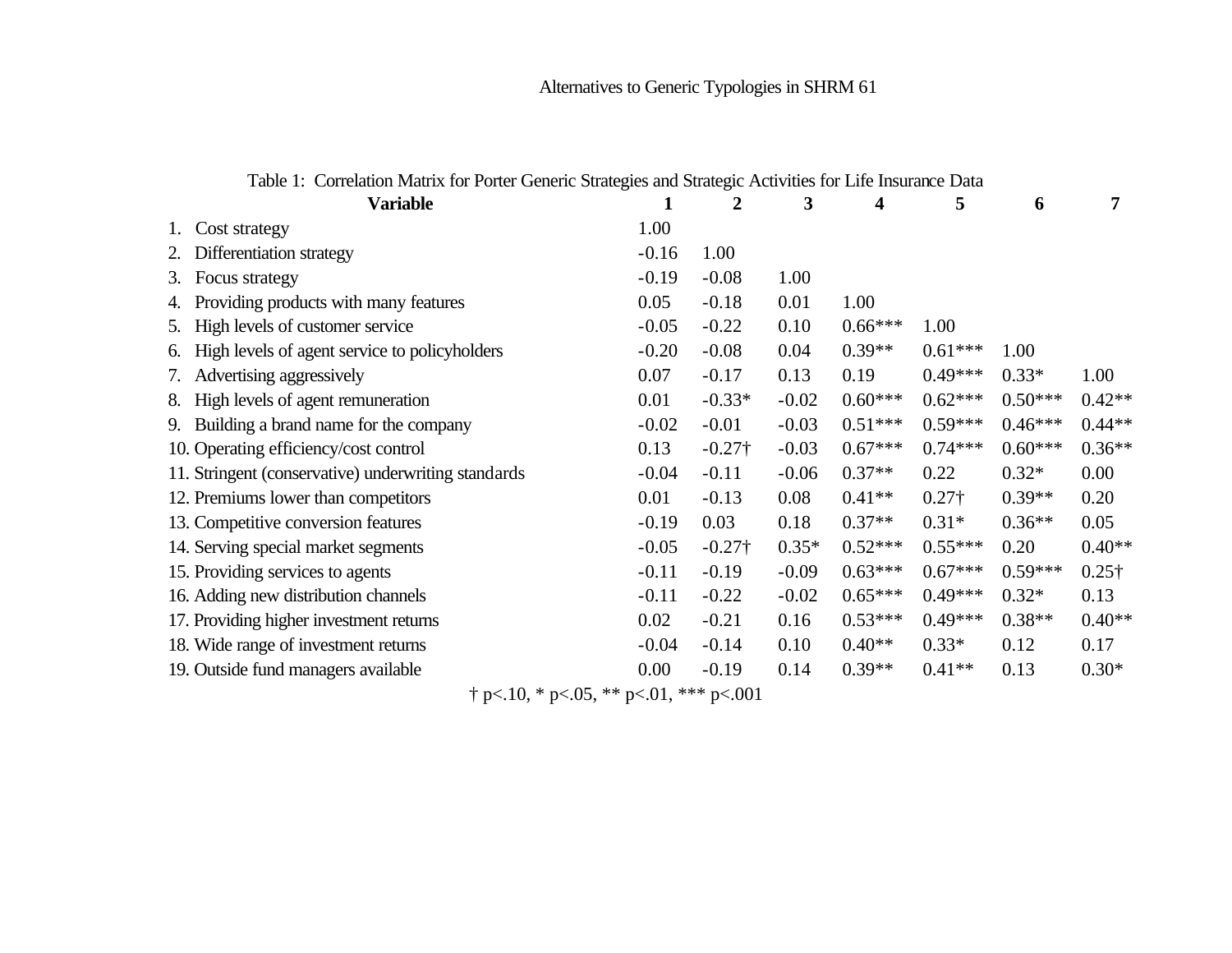|               |           | Table 1: Correlation Matrix for Porter Generic Strategies and Strategic Activities for Life Insurance Data |           |           |                               |                                     |           |           |           |           |      |
|---------------|-----------|------------------------------------------------------------------------------------------------------------|-----------|-----------|-------------------------------|-------------------------------------|-----------|-----------|-----------|-----------|------|
| 8             | 9         | <b>10</b>                                                                                                  | 11        | 12        | 13                            | 14                                  | 15        | <b>16</b> | 17        | 18        | 19   |
|               |           |                                                                                                            |           |           |                               |                                     |           |           |           |           |      |
|               |           |                                                                                                            |           |           |                               |                                     |           |           |           |           |      |
|               |           |                                                                                                            |           |           |                               |                                     |           |           |           |           |      |
|               |           |                                                                                                            |           |           |                               |                                     |           |           |           |           |      |
|               |           |                                                                                                            |           |           |                               |                                     |           |           |           |           |      |
|               |           |                                                                                                            |           |           |                               |                                     |           |           |           |           |      |
|               |           |                                                                                                            |           |           |                               |                                     |           |           |           |           |      |
| 1.00          |           |                                                                                                            |           |           |                               |                                     |           |           |           |           |      |
| $0.47***$     | 1.00      |                                                                                                            |           |           |                               |                                     |           |           |           |           |      |
| $0.67***$     | $0.61***$ | 1.00                                                                                                       |           |           |                               |                                     |           |           |           |           |      |
| $0.46***$     | 0.21      | $0.39*$                                                                                                    | 1.00      |           |                               |                                     |           |           |           |           |      |
| $0.48***$     | $0.40**$  | $0.45***$                                                                                                  | $0.51***$ | 1.00      |                               |                                     |           |           |           |           |      |
| $0.42**$      | $0.43**$  | $0.37**$                                                                                                   | $0.38**$  | $0.70***$ | 1.00                          |                                     |           |           |           |           |      |
| $0.40**$      | $0.39**$  | $0.49***$                                                                                                  | $0.34*$   | 0.20      | $0.29*$                       | 1.00                                |           |           |           |           |      |
| $0.62***$     | $0.46***$ | $0.62***$                                                                                                  | $0.42**$  | $0.30*$   | $0.35*$                       | $0.55***$                           | 1.00      |           |           |           |      |
| $0.34*$       | $0.37**$  | $0.46***$                                                                                                  | $0.29*$   | 0.16      | 0.16                          | $0.56***$                           | $0.58***$ | 1.00      |           |           |      |
| $0.62***$     | $0.46***$ | $0.41**$                                                                                                   | $0.44**$  | $0.53***$ | $0.35*$                       | $0.41**$                            | $0.45**$  | $0.33*$   | 1.00      |           |      |
| 0.15          | $0.32*$   | 0.12                                                                                                       | $-0.14$   | 0.13      | $0.26\dagger$                 | 0.16                                | 0.13      | $0.46***$ | $0.43**$  | 1.00      |      |
| $0.24\dagger$ | 0.16      | $0.23\dagger$                                                                                              | $-0.14$   | 0.13      | 0.21                          | 0.20                                | 0.22      | $0.31*$   | $0.52***$ | $0.78***$ | 1.00 |
|               |           |                                                                                                            |           |           | $\bigcap$ $\bigcap$ $\bigcap$ | $\bigcap_{i=1}^n A_i$ is a standard | 0.01      |           |           |           |      |

 $\dagger$  p<.10, \* p<.05, \*\* p<.01, \*\*\* p<.001

Alternatives to Generic Typologies in SHRM 62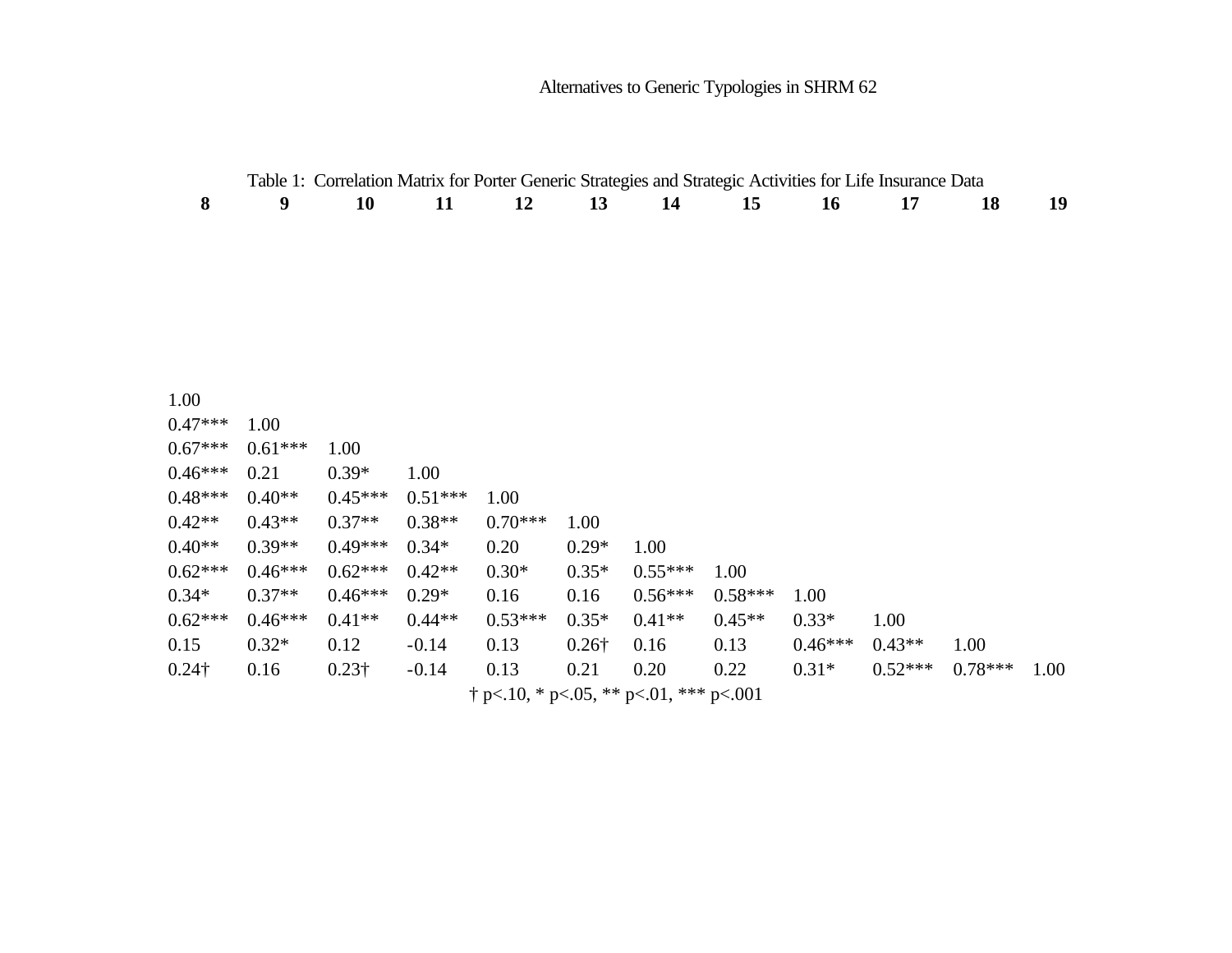## Table 2: Porter Generic Strategies and Establishment Performance

# Dependent Variables: Log of Sales Revenue and Log of Gross Margin on Sales

| Independent variables                                                                              | Model 1a         | Model 1b         | Model 2a         | Model 2b         |  |  |
|----------------------------------------------------------------------------------------------------|------------------|------------------|------------------|------------------|--|--|
|                                                                                                    |                  |                  |                  |                  |  |  |
| Intercept                                                                                          | 7.3623***        | 7.323***         | 5.1408**         | 4.7982**         |  |  |
|                                                                                                    |                  |                  |                  |                  |  |  |
| <b>Basic Performance Model</b>                                                                     |                  |                  |                  |                  |  |  |
| Establishment is part of a multi-<br>establishment organization (dummy)                            | $-0.3368***$     | $-0.3445***$     | $-0.5677***$     | -0.5824***       |  |  |
| Log of total book value of establishment's<br>capital equipment                                    | $0.2731***$      | $0.2776***$      | $0.3674***$      | $0.3772***$      |  |  |
| Log of cost of goods sold                                                                          | $0.3943***$      | 0.3986***        | $0.1202***$      | $0.1327***$      |  |  |
| Log of average hours worked per week for $-1.010**$<br>technical, production, and clerical workers |                  | $-0.9876**$      | $-0.5162$        | $-0.4624$        |  |  |
| Percentage of capital equipment less than 1<br>year old                                            | $0.0047\dagger$  | $0.0027\dagger$  | 0.0049           | 0.0047           |  |  |
| Percentage of capital equipment 1 to $4 0.0041*$<br>years old                                      |                  | $0.0039*$        | $0.0044*$        | 0.0039†          |  |  |
| Operating above capacity (dummy)                                                                   | $-0.0010$        | $-0.0052$        | 0.0694           | 0.0054           |  |  |
| Operating below capacity (dummy)                                                                   | $0.1759*$        | $0.1867*$        | 0.1492           | 0.1600           |  |  |
| Percent of total 1993 sales exported                                                               | $0.0130***$      | $0.0125***$      | $0.0145**$       | $0.0125**$       |  |  |
| Establishment has a research &                                                                     | $-0.1376$        | $-0.1550$        | $-0.1204***$     | $-0.1395$        |  |  |
| development center (dummy)                                                                         |                  |                  |                  |                  |  |  |
| Year establishment began operating                                                                 | $-0.1273**$      | $-0.1205*$       | $-0.1541*$       | $-0.1272*$       |  |  |
|                                                                                                    |                  |                  |                  |                  |  |  |
| Porter Generic Strategies                                                                          |                  |                  |                  |                  |  |  |
| Low cost strategy                                                                                  |                  | $-0.2678$        |                  | $-0.5198*$       |  |  |
| Focus strategy                                                                                     |                  | $-0.1301$        |                  | $-0.2736$        |  |  |
| Differentiation strategy                                                                           |                  | $-0.1350$        |                  | $-0.0660$        |  |  |
| Adjusted $R^2$<br>N                                                                                | $0.51***$<br>878 | $0.51***$<br>878 | $0.35***$<br>817 | $0.36***$<br>817 |  |  |
|                                                                                                    |                  |                  |                  |                  |  |  |
| $\dagger$ p<.10, * p<.05, ** p<.01, *** p<.001                                                     |                  |                  |                  |                  |  |  |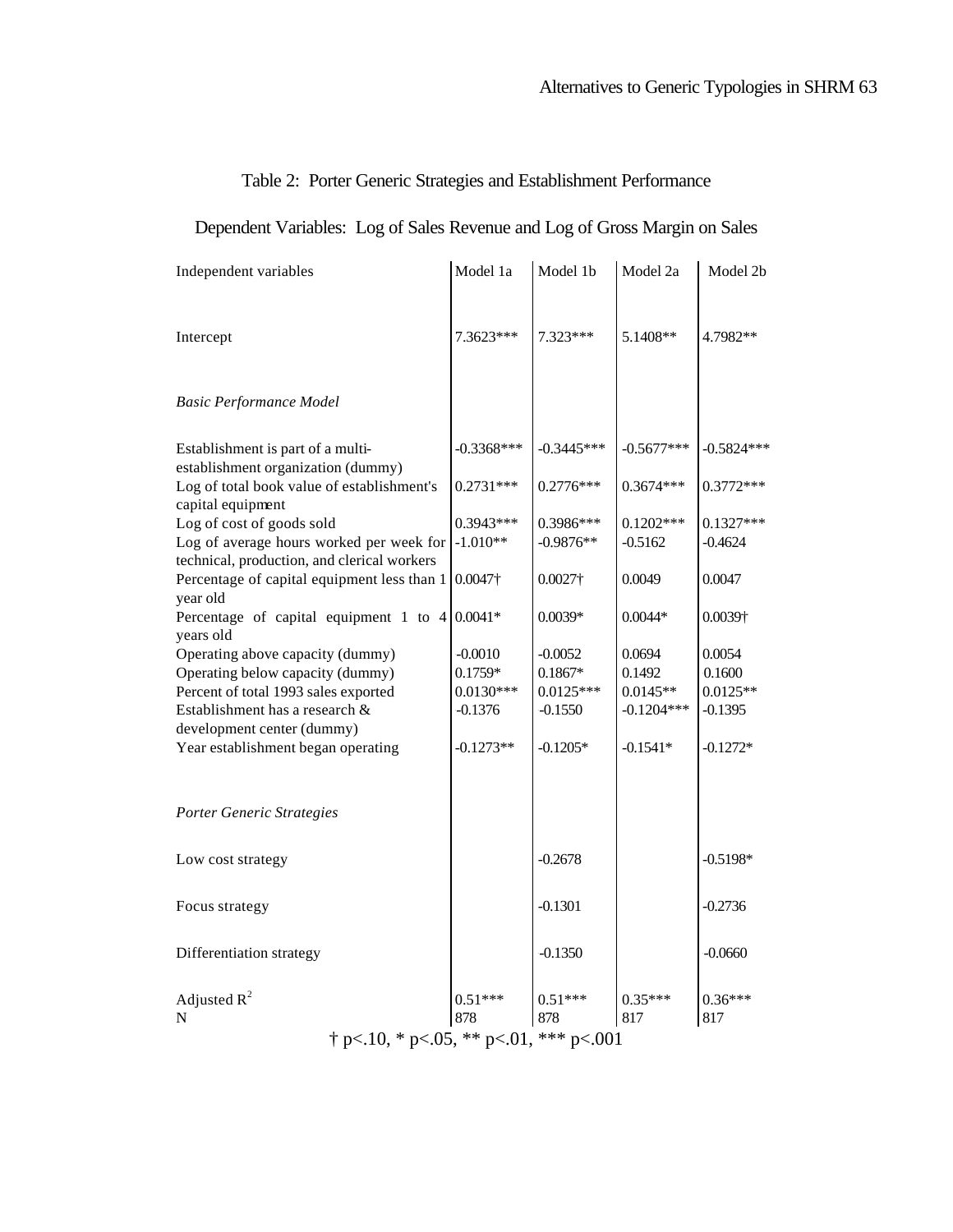Note: Industry dummy variables included in all models, but not reported.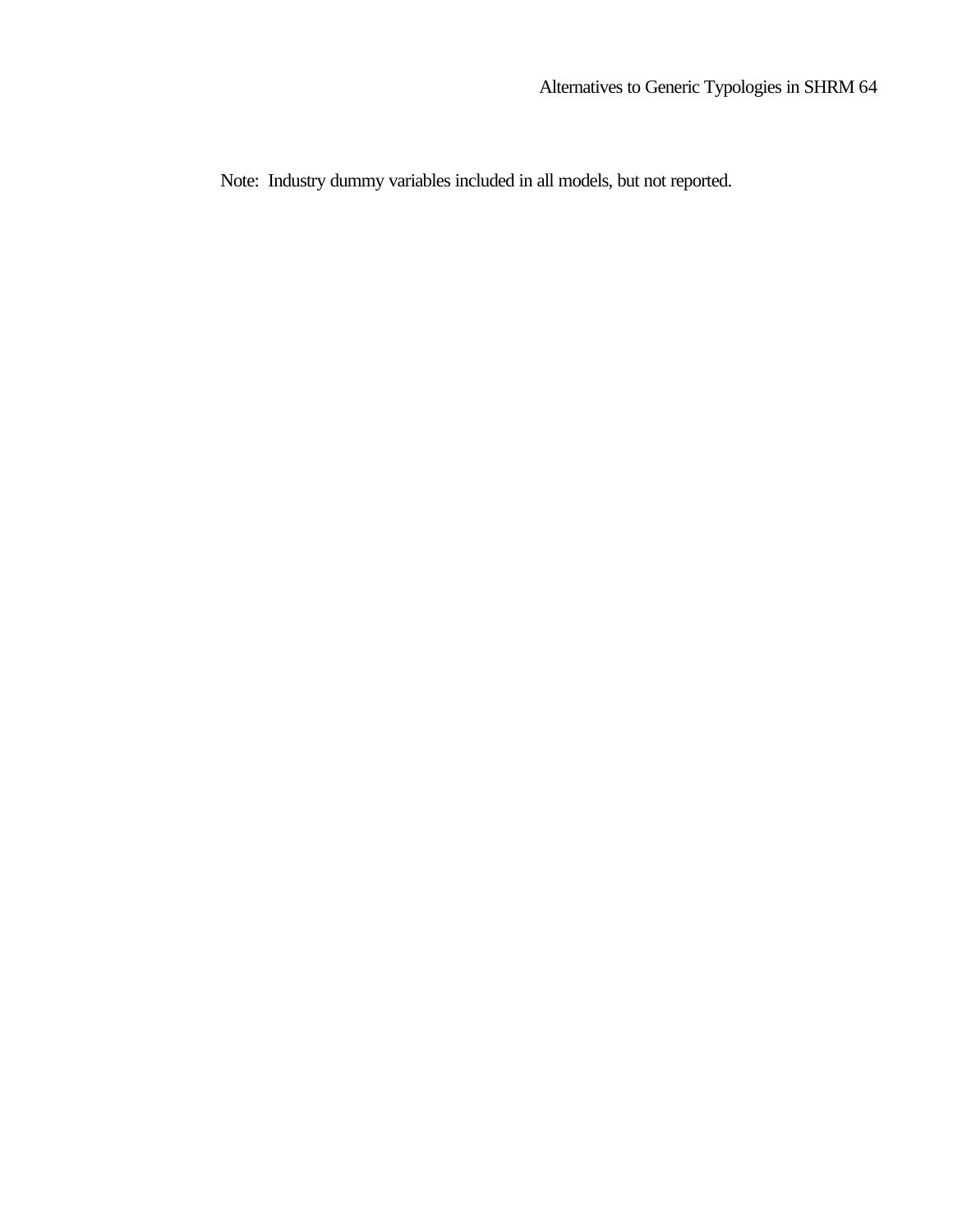## Table 3

Combinations of Resource Allocation Decisions

and Breadth of Strategic Parameters

|                        | <b>Early Resource Delayed Resource</b> |            |  |  |
|------------------------|----------------------------------------|------------|--|--|
|                        | Allocation                             | Allocation |  |  |
| <b>Broad Strategic</b> |                                        |            |  |  |
| Parameters             |                                        |            |  |  |
| <b>Tight Strategic</b> | $\mathcal{C}$                          |            |  |  |
| Parameters             |                                        |            |  |  |